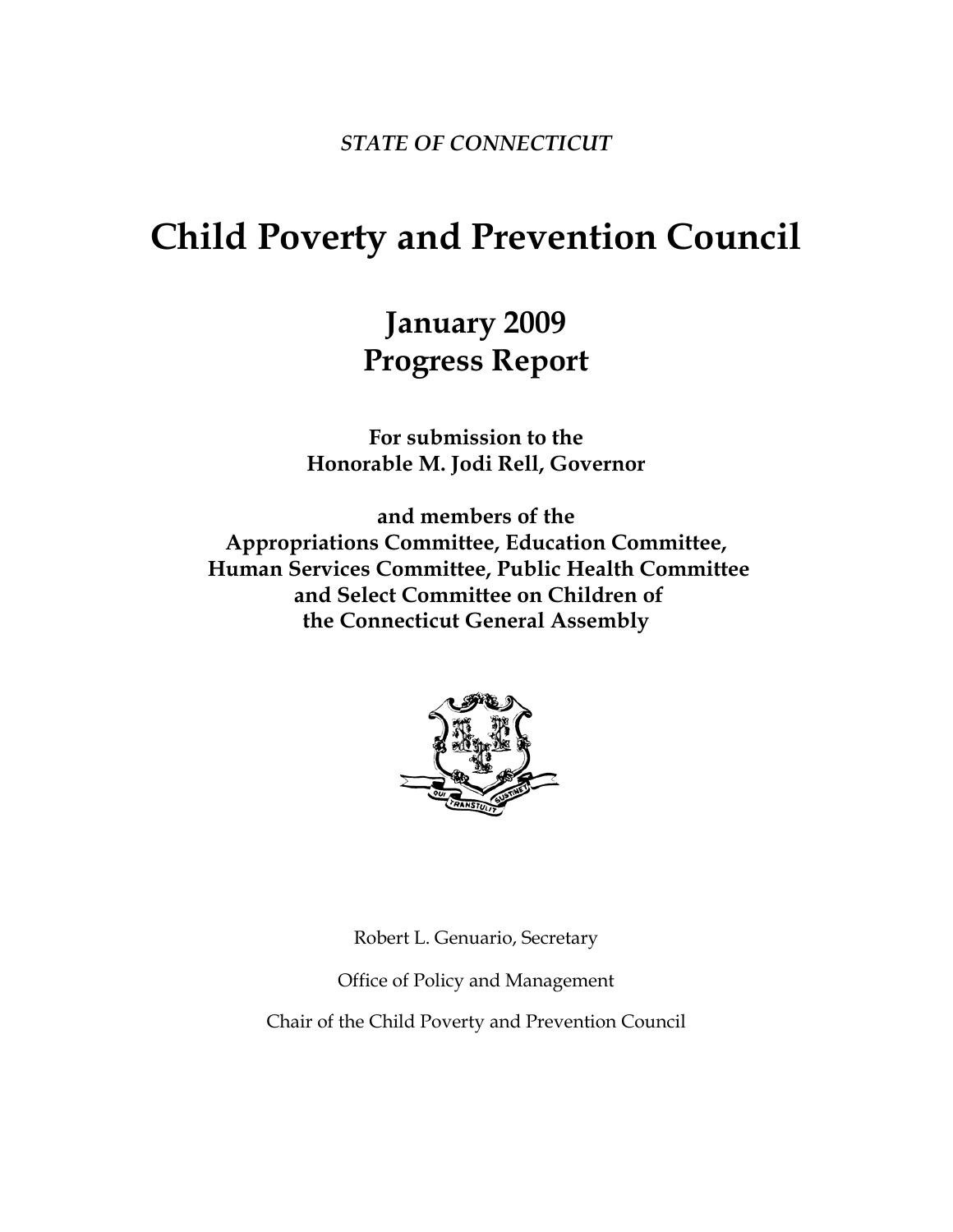## TABLE OF CONTENTS

| II. |                                                                        |  |
|-----|------------------------------------------------------------------------|--|
|     |                                                                        |  |
|     |                                                                        |  |
|     |                                                                        |  |
|     | VI. Recommendations for Prevention Investment and Budget Priorities 42 |  |

### APPENDICES

| C. |  |
|----|--|
| D. |  |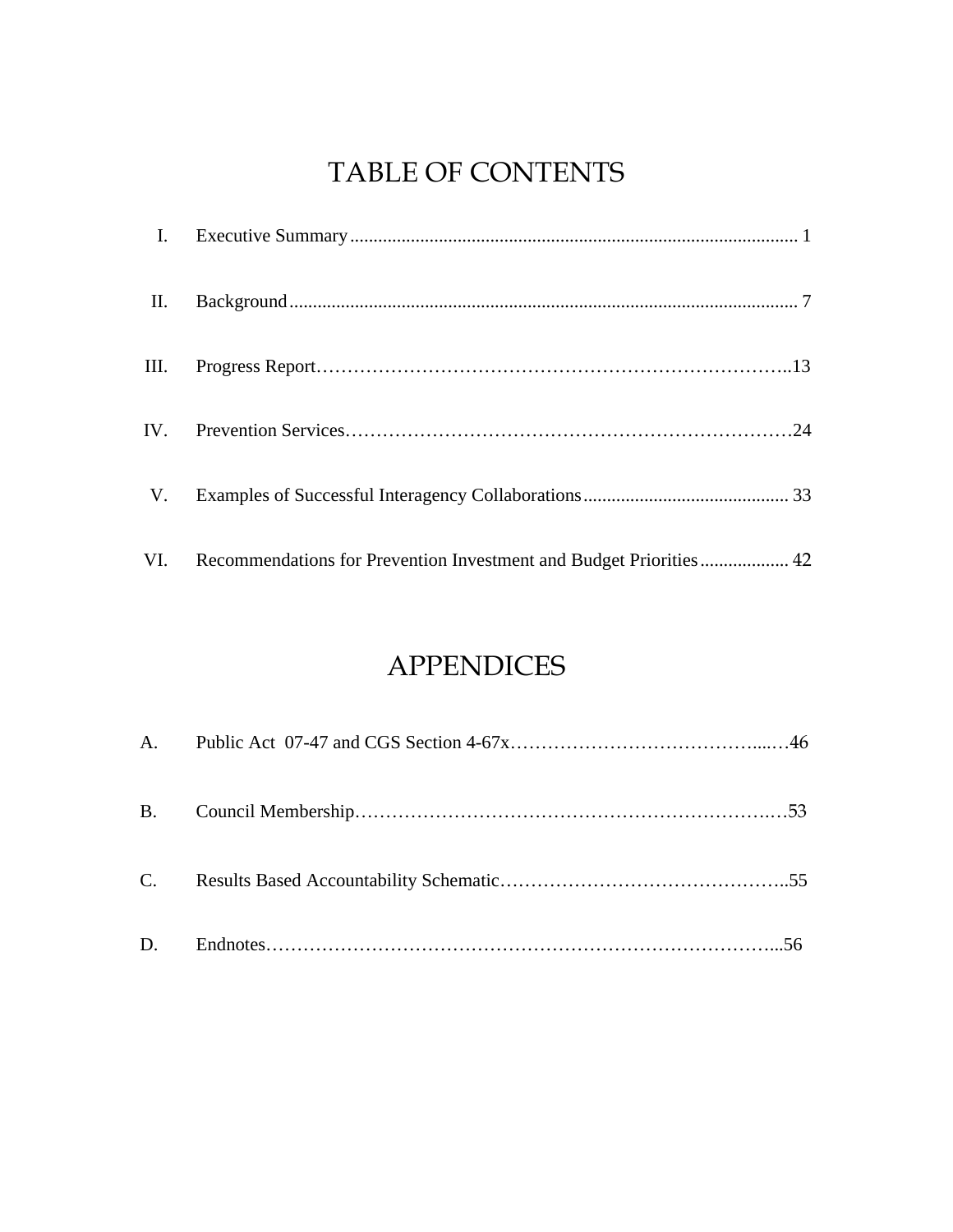### I. EXECUTIVE SUMMARY

In June 2006, Governor Rell signed into law Public Act 06-179, An Act Concerning State Investment in Prevention and Child Poverty Reduction and the Merger of the State Prevention and Child Poverty Councils. This public act combined two councils -- the active Child Poverty Council and the inactive Prevention Council – into one coordinated body. The purpose of the Child Poverty and Prevention Council is to:

- 1. Develop and promote the implementation of a ten-year plan to reduce the number of children living in poverty in the state by fifty percent; and
- 2. Establish prevention goals and recommendations and measure prevention service outcomes to promote the health and well-being of children and families.

As required by Connecticut General Statutes Section 4-67x, this annual report of the Child Poverty and Prevention Council contains:

#### **1. A report on the implementation of the ten-year plan, the progress made toward meeting the child poverty reduction goal, and the extent to which state actions are in conformity with the plan.**

The Council's child poverty goal is to reduce poverty among children in Connecticut by 50% over ten years. When the Council's ten-year plan was released in 2005, the most up-to-date figures on child poverty were based on 2003 census figures. Currently, the most recent figures are based on 2007 data.

The Council is focusing on reducing child poverty both among families below 100% of the federal poverty level (\$16,530 for a family of three in 2007) and families below 200% of the federal poverty level (\$33,060 for a family of three in 2007)[1](#page-57-0).

In summary, the child poverty rate among Connecticut households with income below 100% of the federal poverty level has been fairly stable between 2003 and 2007 while the child poverty rate among Connecticut households with income below 200% of the federal poverty level has risen slightly.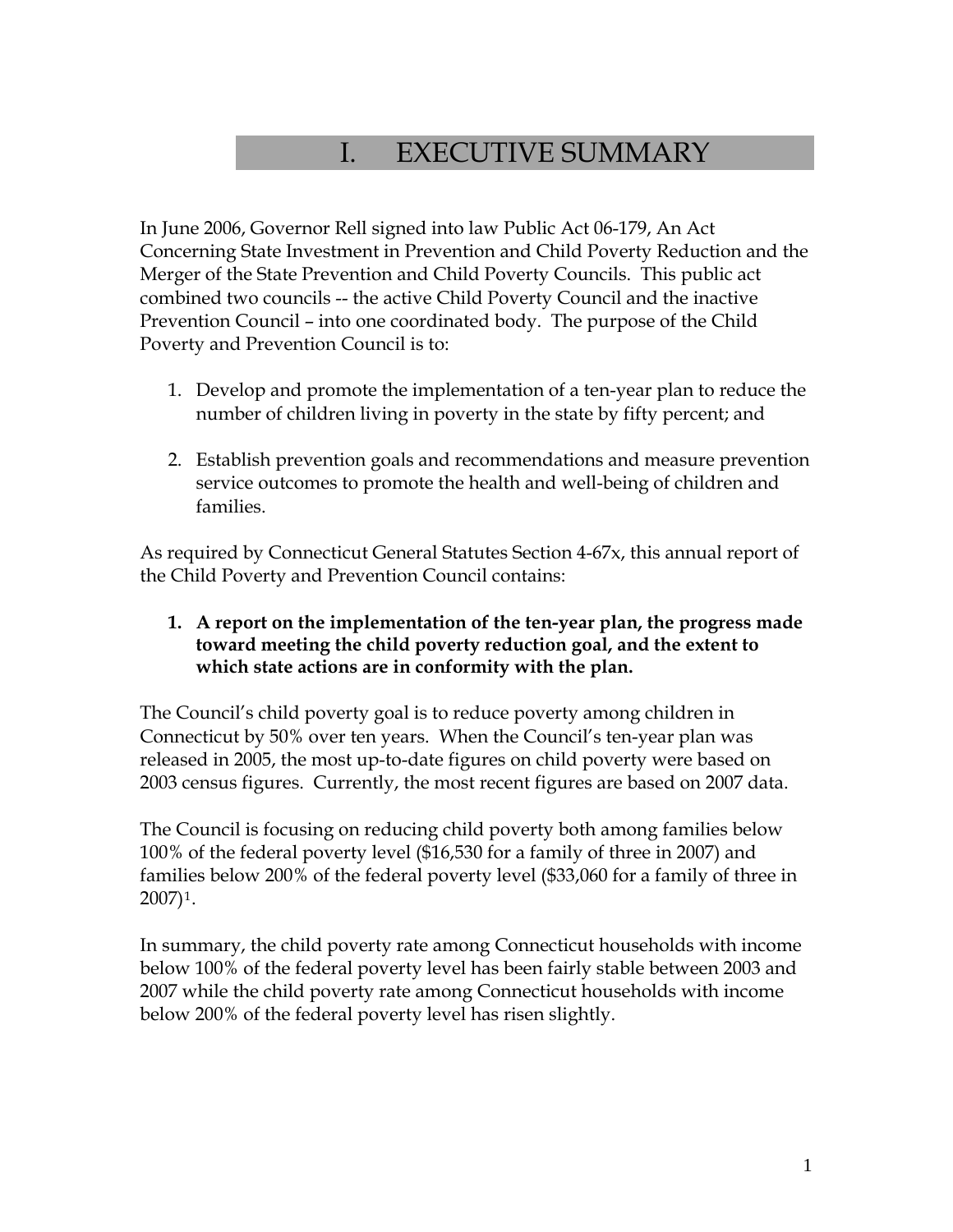|                                                                              | 2003  | 2004  | 2005  | 2006  | 2007  |
|------------------------------------------------------------------------------|-------|-------|-------|-------|-------|
| Percent of children<br>under 18 in<br>households with<br>income $<$ 100% fpl | 11.0% | 10.5% | 11.6% | 11.0% | 11.1% |
| State Rank for<br>percent of children<br>in households<br>$<$ 100% fpl       |       |       | 46    | 49    | 47    |
| Percent of children<br>under 18 in<br>households with<br>income $<$ 200% fpl | 23.0% | 23.9% | 25.8% | 25.8% | 27.5% |
| State Rank for<br>percent of children<br>in households<br>$<$ 100% fpl       |       |       | 48    | 49    | 48    |

### **Child Poverty in Connecticut 2003-2007**

Connecticut continues to compare favorably to other states with regard to child poverty. In 2007, Connecticut had the 47th highest child poverty rate.

However, rates of child poverty in Connecticut continue to vary significantly based on location (47% of children in Hartford live below the federal poverty level) and race (black and Hispanic children are seven times as likely to live in poverty as white children).

In 2007, the Child Poverty and Prevention Council began a process to re-examine and prioritize its 67 child poverty and 27 prevention recommendations. At the September 2007 meeting, the Council selected three target populations in order to narrow its focus and make a greater impact on the following priority populations: birth to age five; late teen and young adult (16-24); and working poor families.

At the January 2008 meeting, the Council adopted 12 priority recommendations for action and two process recommendations. The Council's priority recommendations are grouped into four major categories as follows:

### **FAMILY INCOME AND EARNINGS POTENTIAL:**

1. FEDERAL EITC: Increase usage of federal EITC with a target group of working poor families.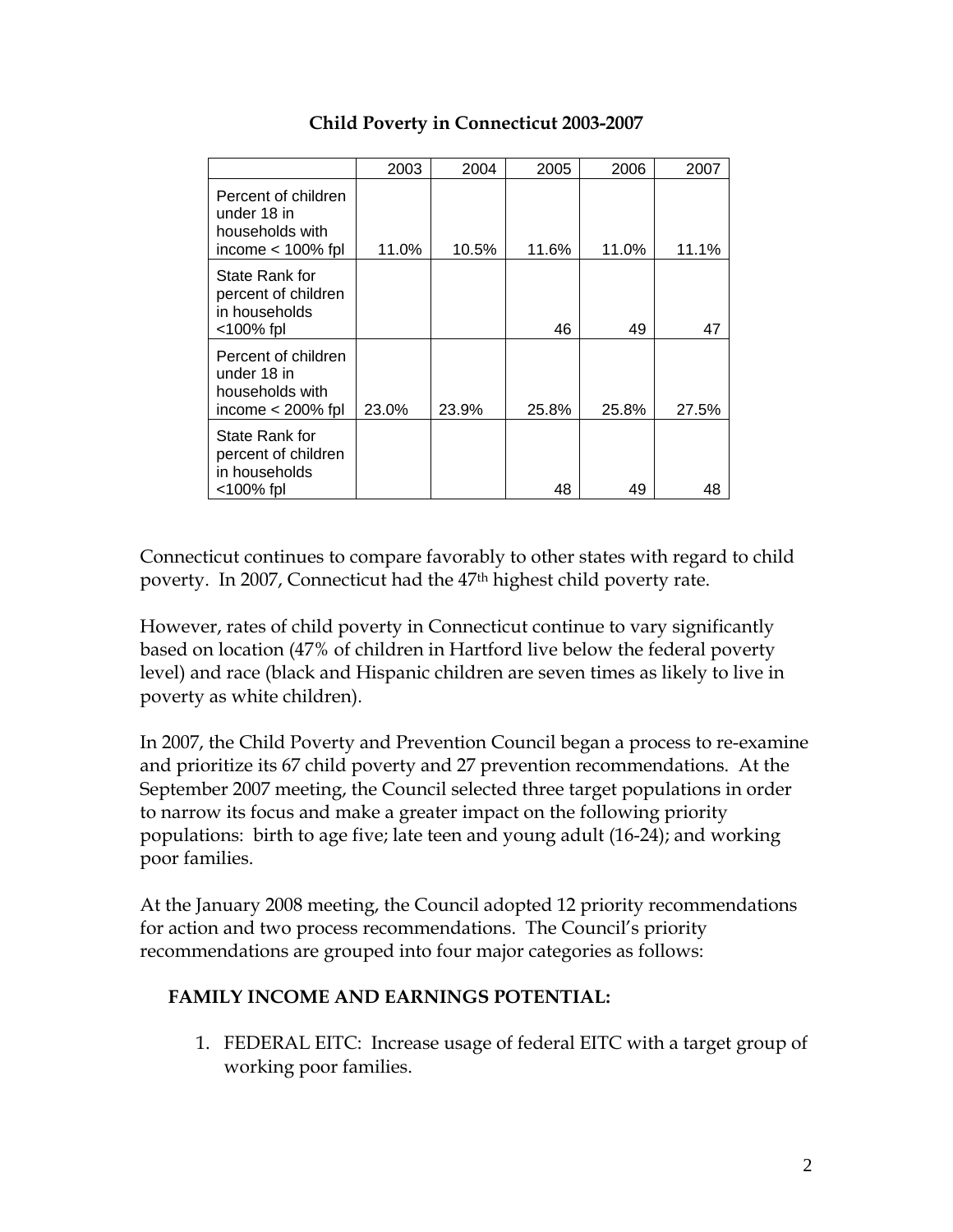2. HOMELESSNESS: Expand homeless diversion programs for working poor families, including expanding transitional housing to keep children out of homeless shelters.

### **EDUCATION:**

- 3. EARLY CHILDHOOD EDUCATION: Review and support the Early Childhood Cabinet proposals targeting children aged birth to five.
- 4. YOUTH DROPOUT PREVENTION: Enhance efforts to reduce the number of students who drop out of high school.
- 5. POST-SECONDARY EDUCATION: Expand access to our state colleges for late teens and young adults, particularly our community colleges, and expand programs intended to encourage high school students to pursue a college education.
- 6. WORKFORCE DEVELOPMENT: Enhance the existing GED program for working poor families receiving TFA and literacy and examine how youths who drop out of high school can obtain a GED.

### **INCOME SAFETY NET:**

- 7. SUPPORT FOR YOUNG MOTHERS ON TFA: Make case management services available to some young mothers on TFA so that they and their children would have access to family support services, particularly during the twelve months after having a child.
- 8. ABRUPT TERMINATION OF BENEFITS: Examine how to soften the "cliffs" of welfare benefits.
- 9. ENHANCE ACCESS TO FEDERAL PROGRAMS: Increase access to food stamp and other similar federally funded programs for working poor families.

#### **FAMILY STRUCTURE AND SUPPORT:**

10. REDUCE TEEN PREGNANCY: Intensify efforts to reduce teen pregnancy.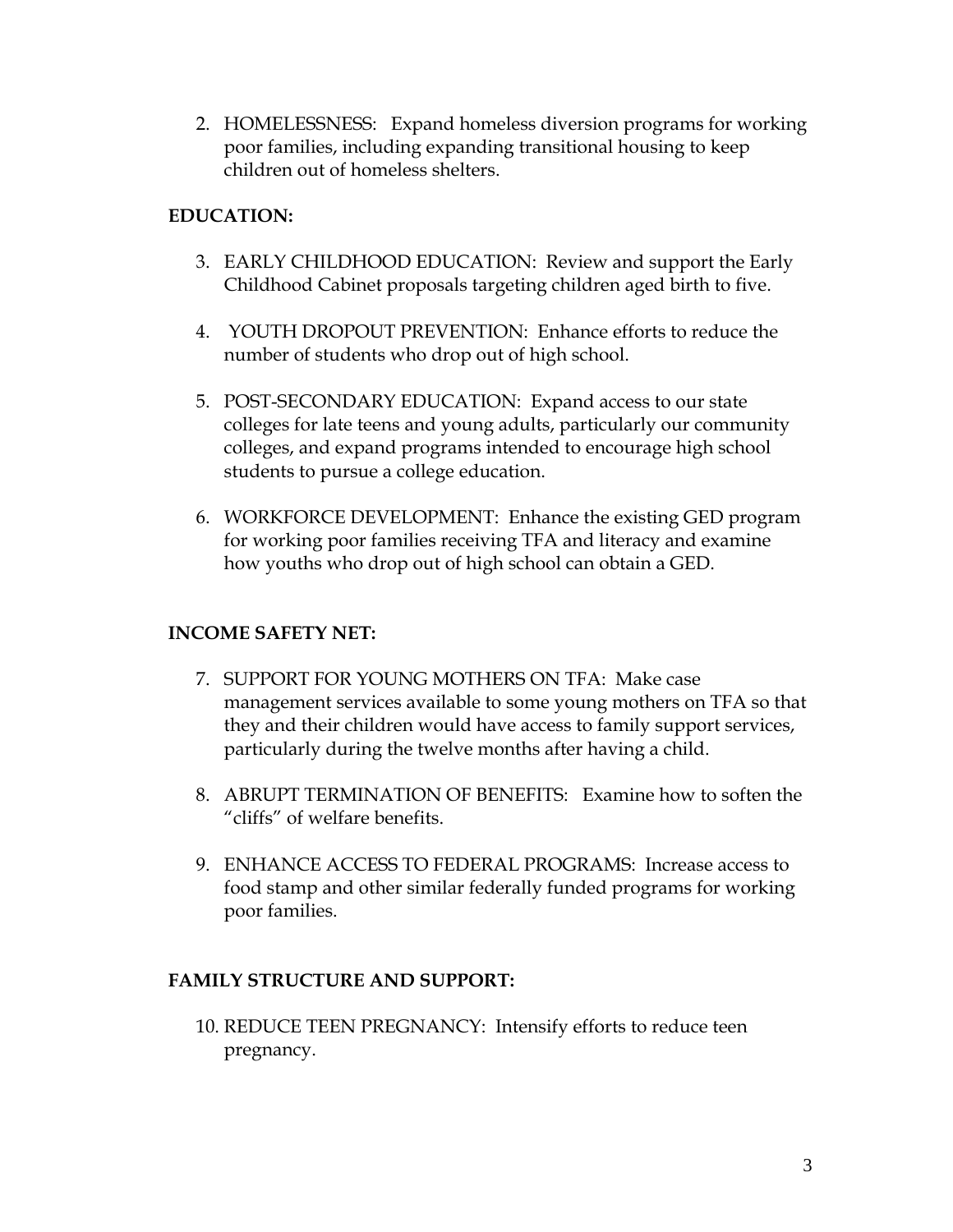- 11. CASE MANAGEMENT FOR EMPLOYMENT RELATED SERVICES: Provide case management services to overcome barriers to employment.
- 12. FATHERHOOD INITIATIVE: Support the fatherhood initiative for working poor families.

IMPROVE POVERTY MEASURE: Conduct a review of alternative measures of poverty using an Economic Modeling consultant and monitor how the federal government and other states address this issue.

CHARTER OAK GROUP'S RESULTS BASED ACCOUNTABILITY INITIATIVE. Coordinate with the RBA initiative.

The Council is currently engaged in a significant effort to develop an "economic model" which will provide information to the Council and to the state about which of the above recommendations, in which combination, will provide the best approach to reducing child poverty by 50% in Connecticut. The consultant's report will be available in early 2009.

### **2. A report on the state's progress in prioritizing expenditures in budgeted state agencies with membership on the council in order to fund prevention services;**

The report contains a summary of each state agency's report on prevention services. Each state agency represented on the Council which provides primary prevention services to children provided a report on at least two prevention services provided by their agency. Prevention services are defined as "policies and programs that promote healthy, safe and productive lives and reduce the likelihood of crime, violence, substance abuse, illness, academic failure and other socially destructive behaviors".

In Fiscal Year (FY) 2008, over \$260 million was expended on the forty five prevention programs reported by eight state agencies. The FY 08 amounts expended for each program ranged from \$28,585 for Shaken Baby Prevention in DCF to over \$66 million for School Readiness in SDE. Taken together, these investments demonstrate a significant commitment to prevention services by state agencies.

The agency prevention programs described are: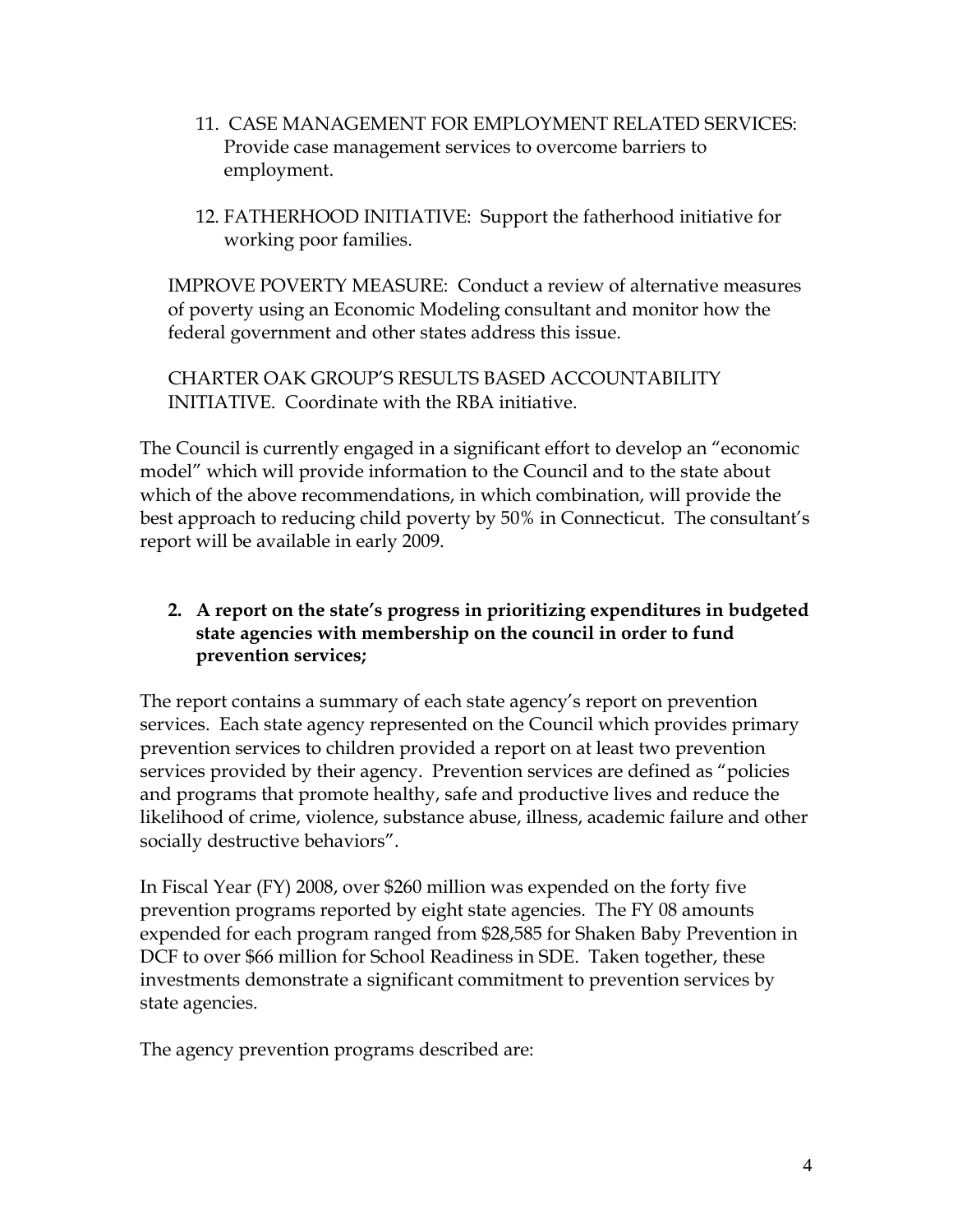| <b>Children's Trust Fund</b>               | <b>Department of Public Health</b>        |
|--------------------------------------------|-------------------------------------------|
| Children's Legal Services                  | Asthma Program                            |
| <b>Family Development Credential</b>       | <b>Child Day Care Licensing</b>           |
| <b>Family Empowerment Initiatives</b>      | <b>Community Health Centers</b>           |
| <b>Family School Connection</b>            | <b>Family Planning Program</b>            |
| Help Me Grow                               | <b>Immunization Program</b>               |
| Kinship and Grandparents Respite           | <b>Injury Prevention Program</b>          |
| <b>Nurturing Families Network</b>          | Lead Poisoning and Control Program        |
| Parent Trust Fund                          | Newborn Screening Program                 |
| Shaken Baby Syndrome                       | Nutrition and Obesity Program             |
| The Stranger You Know                      | Oral Health/Home by One Program           |
|                                            | Rape Crisis and Prevention Services       |
|                                            | <b>Tobacco Use Prevention and Control</b> |
|                                            | Women Infants and Children Program        |
|                                            | Youth Violence/Suicide Prevention         |
|                                            |                                           |
|                                            |                                           |
| Department of Children and Families        | <b>Department of Developmental</b>        |
| DCF/Head Start Collaboration               | <b>Services</b>                           |
| Positive Youth and Family Strengthen       | Birth to Three System                     |
| <b>Shaken Baby Prevention</b>              | <b>Family Support Program</b>             |
| <b>Youth Suicide Prevention</b>            |                                           |
|                                            |                                           |
| Department of Mental Health and            | <b>Department of Social Services</b>      |
| <b>Addiction Services</b>                  | Domestic Violence Shelters                |
| <b>Best Practices Initiative</b>           | John S. Martinez Fatherhood Initiative    |
| <b>Youth Suicide Prevention Initiative</b> | Promoting Responsible Fatherhood          |
| <b>Local Prevention Council Programs</b>   | <b>Teen Pregnancy Prevention</b>          |
| <b>Regional Action Councils</b>            |                                           |
| <b>Statewide Service Delivery Agents</b>   |                                           |
| <b>Strategic Prevention Framework</b>      |                                           |
| <b>Tobacco Regulation and Compliance</b>   |                                           |
| <b>Department of Education</b>             | <b>Office of Policy and Management</b>    |
| Early Childhood Program                    | <b>Title V Delinquency Prevention</b>     |
| Even Start Family Literacy Program         | <b>Urban Youth Violence Prevention</b>    |
|                                            |                                           |

### **3. Examples of Successful Interagency Collaborations**

The Council is highlighting six examples of successful interagency collaborations to meet the child poverty and prevention goals. These initiatives are: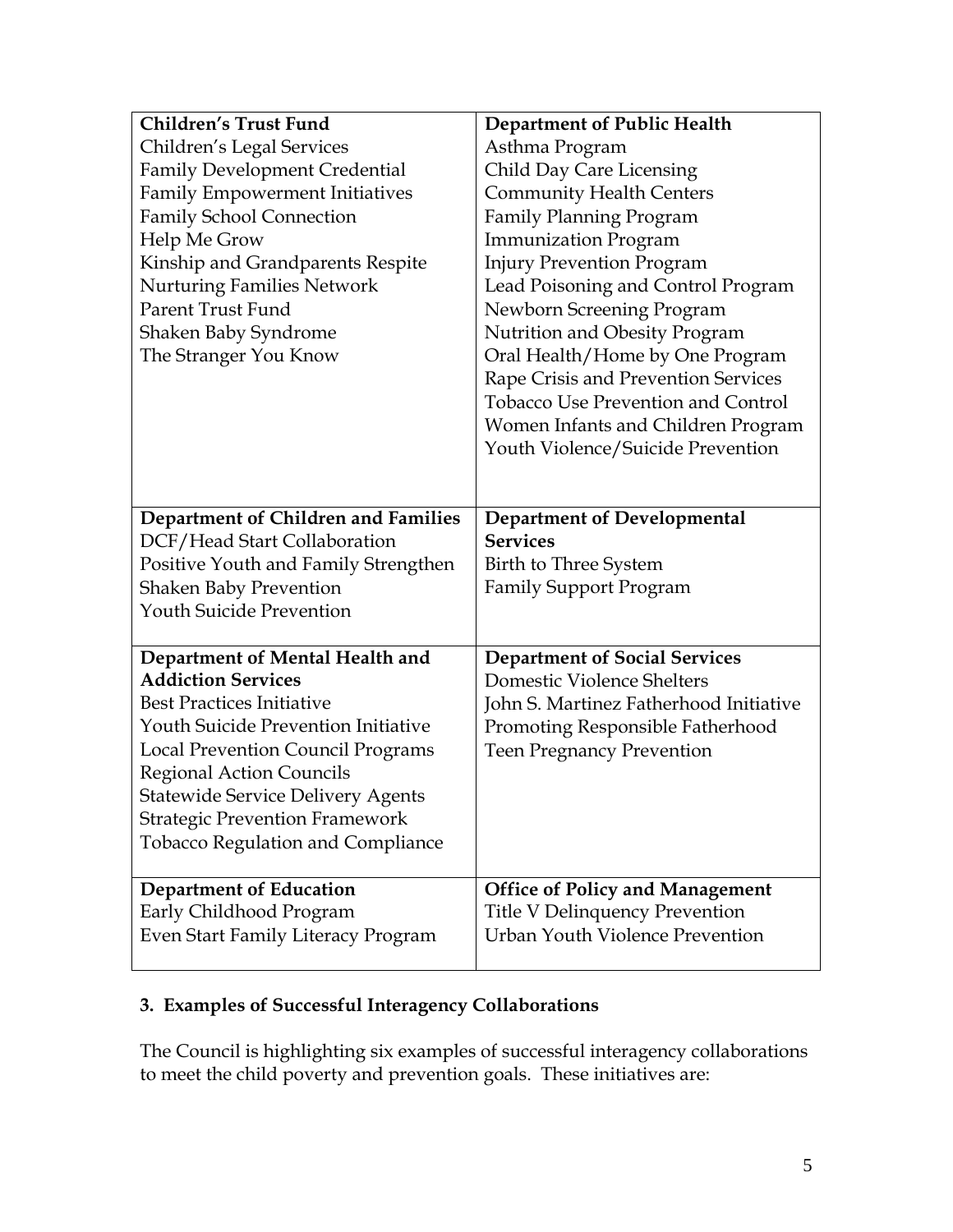- Jobs First Employment Services
- Supplemental Nutrition Assistance Program Employment and Training (SNAP E&T) 50% Reimbursement Program
- Parents with Cognitive Limitations Workgroup
- Families with Service Needs
- Shaken Baby Prevention Initiative: Empowering Parents
- In-Depth Technical Assistance (IDTA) Substance Abuse and Child Welfare Project

### **4. Recommendations for prevention investment and budget priorities.**

The report identifies the Council's existing recommendations for prevention investment and budget priorities. The Child Poverty and Prevention Council may adjust its recommendations for prevention investment and budget priorities based on the information received through its economic modeling project in early 2009. The existing recommendations are:

- Reduce the number of children living in poverty in the state by fifty percent;
- Increase access to health care;
- Increase access to stable and adequate housing;
- Increase the percentage of pregnant women and newborns who are healthy;
- Decrease the rate of child neglect and abuse;
- Increase the percentage of children who are ready for school at an appropriate age;
- Increase the percentage of children who: learn to read by third grade, succeed in school, graduate from high school, enroll in higher education, and successfully obtain and maintain employment as adults;
- Decrease the percentage of children who are unsupervised after school;
- Reduce unhealthy behaviors among youth (e.g. teen pregnancy, smoking, auto accidents);
- Decrease the incidence of child and youth suicide;
- Decrease the incidence of juvenile crime;
- Increase the positive involvement of fathers with their children; and
- Encourage ongoing future leadership on child poverty and prevention issues.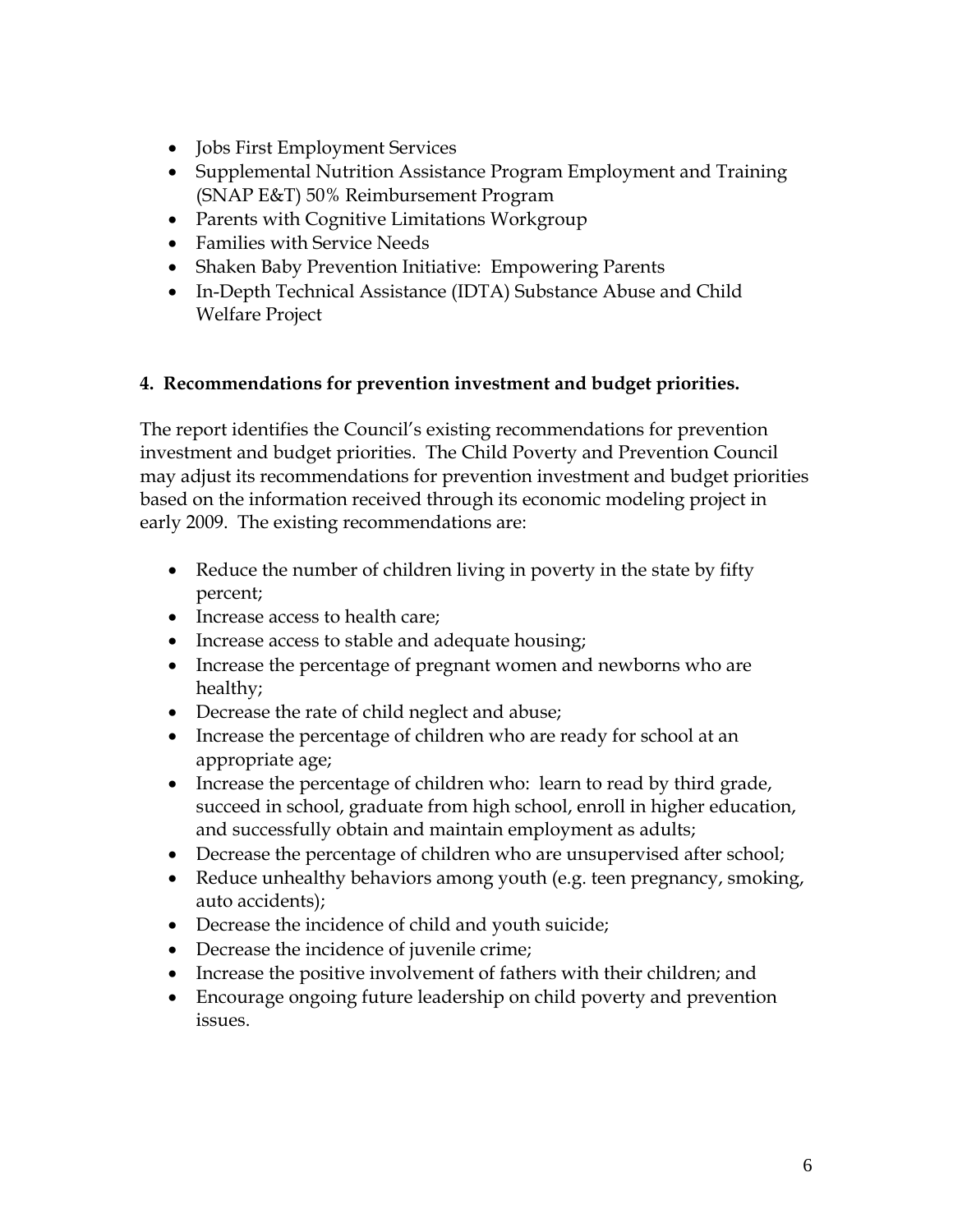### II. BACKGROUND

#### **A. State Prevention Council**

The State Prevention Council was created under Public Act 01-121, An Act Concerning Crime Prevention and a State Prevention Council, to evaluate and promote prevention work in the State of Connecticut. In essence, the mandate was to establish a prevention framework for the state, develop a comprehensive state-wide prevention plan, offer recommendations to better coordinate existing and future prevention expenditures across state agencies and increase fiscal accountability.

The Council met regularly to ensure that the requirements of the public act were implemented in a comprehensive manner. The membership of the Council included representatives from the Office of Policy and Management, the Chief Court Administrator, and the Commissioners of the departments of Children and Families, Education, Mental Health and Addiction Services, Mental Retardation, Public Health and Social Services.

One of the main tasks of the Prevention Council was the development of a statewide prevention plan. The Council conducted research, analysis and deliberated extensively during the planning and development phase of the plan. The plan included four major recommendations that served to advance formation of comprehensive approaches for prevention within the state. The recommendations were to:

- increase public awareness of the value of prevention
- strengthen state and local networks involved in prevention
- improve data collection on prevention programs
- share and implement best practices

The Council felt that these recommendations, when implemented, would provide the Council with the information and tools necessary to effectively evaluate and analyze prevention initiatives in the state and set priorities for future prevention programming. The State Prevention Plan was submitted to the General Assembly in 2003.

As stipulated in the public act, the Governor's Budget for the 2003-2005 Biennium included a prevention report with recommendations for appropriations for primary prevention services administered by state agencies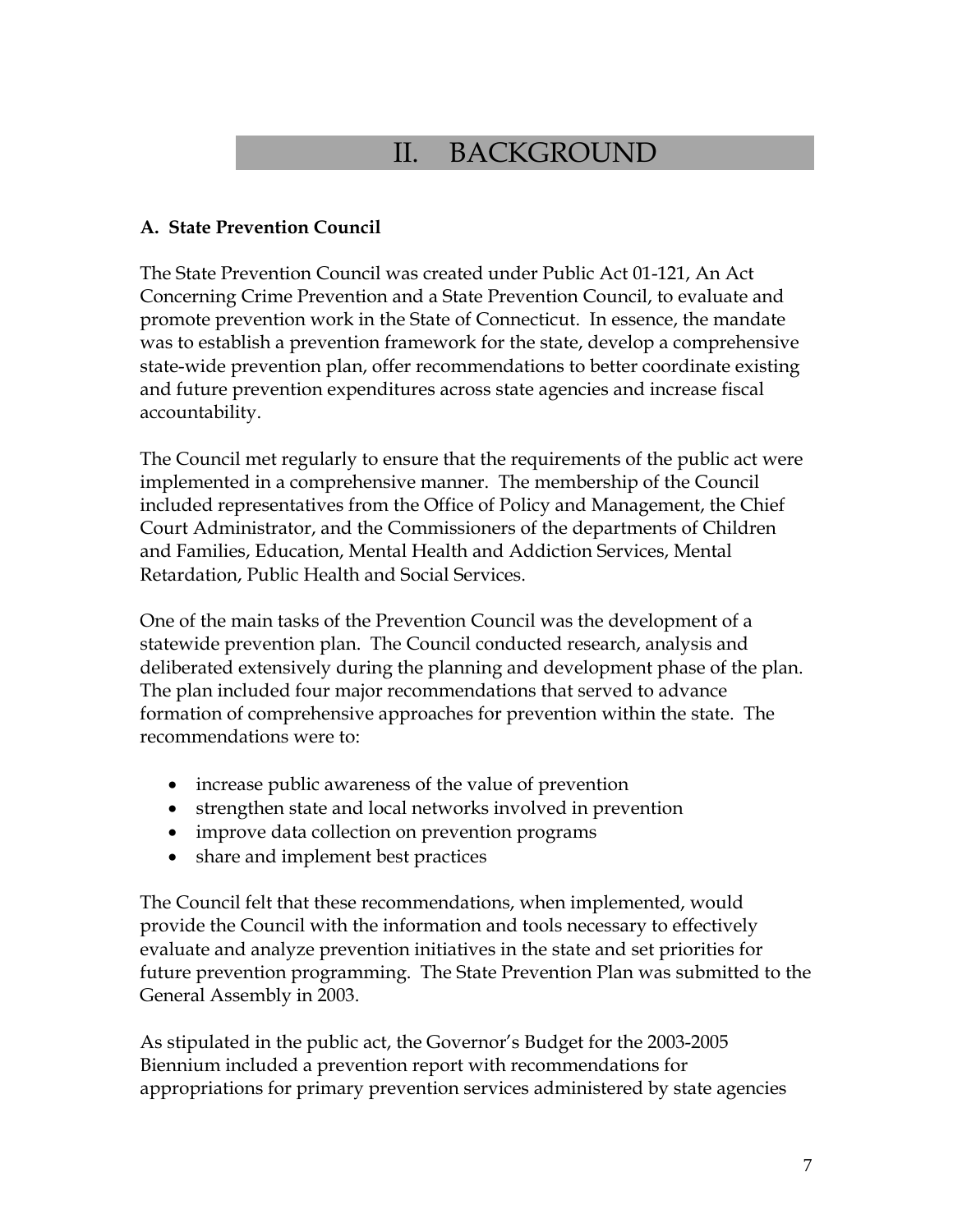that served on the State Prevention Council. The report was released in February 2003.

In 2003, the legislature enacted Public Act 03-145, An Act Concerning the State Prevention Council and Investment Priorities, which required the Council to continue its work to foster the development and implementation of a comprehensive and coordinated statewide system of prevention in Connecticut. In January 2004, the Prevention Council's progress report was submitted to the General Assembly. This report highlighted statewide prevention initiatives within the policy domains of Early Childhood Development and Youth Development and its relationship to the four recommendations.

In accordance with the stipulations set forth in the public act, the Council submitted its final prevention report in March 2004. The report highlighted the accomplishments and outcomes for statewide prevention initiatives.

### **B. Child Poverty Council**

In the Spring of 2004, the Connecticut legislature enacted Public Act 04-238, An Act Concerning Child Poverty establishing a Child Poverty Council. The Council was charged with recommending strategies to reduce child poverty in the State of Connecticut by fifty percent (50%) within ten years.

The legislation required that the Council consist of the following members or their designees: the Secretary of the Office of Policy and Management; the President Pro Tempore of the Senate; the Speaker of the House of Representatives; the Minority Leader of the Senate and the Minority Leader of the House of Representatives; Commissioners of the Department of Children and Families, Education, Higher Education, Labor, Mental Health and Addiction Services, Mental Retardation, Public Health, Social Services, Corrections, Transportation, Economic and Community Development, Health Care Access; the Child Advocate, the chair of the State Prevention Council, the Executive Director of the Children's Trust Fund, and the Executive Director of the Commission on Children.

The Council engaged in numerous strategies to gather the appropriate data to assist in the formation of its recommendations and presented its first report to the Legislature in January 2004. The report contained 67 recommendations to reduce child poverty in Connecticut by fifty percent over a ten year period. The recommendations were organized under six major objectives:

- enhance families' income and income-earning potential;
- help low income families build assets;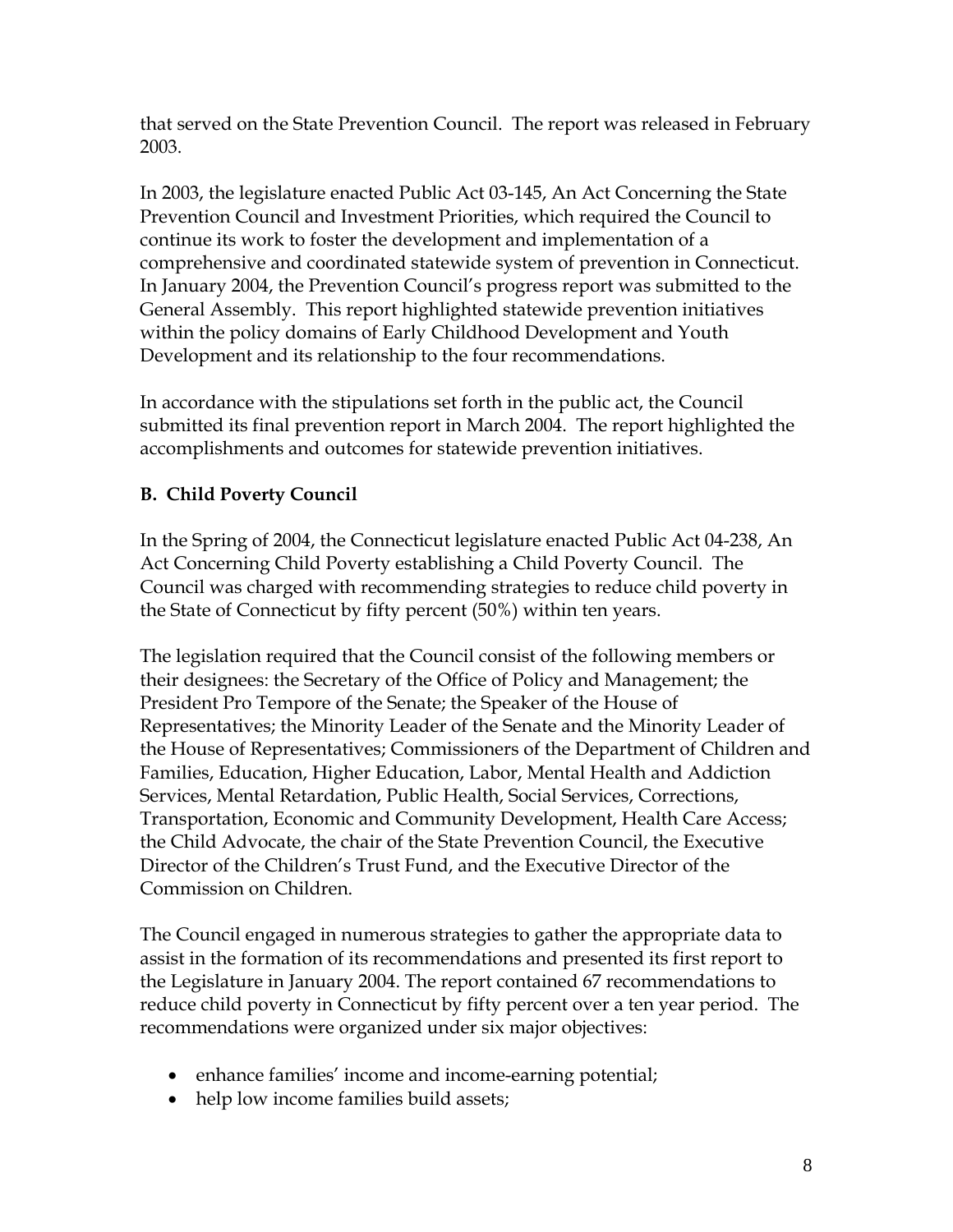- enhance affordable health care, housing, child care and early childhood education;
- support safety net programs for families with multiple barriers;
- enhance family structure stability; and
- further study child poverty issues and solutions.

In July 2005, the legislature enacted Public Act 05-244, An Act Concerning the Implementation of the Recommendations of the Child Poverty Council. This public act made the executive director of the Commission on Human Rights and Opportunities a member of the Child Poverty Council and required the Council to meet at least twice a year to review and coordinate state agency efforts to meet the goal of reducing child poverty by 50% by June 30, 2014. The Council's annual implementation reports to the legislative committees included progress made toward meeting this goal. The Council continued its work to develop strategies to implement, monitor and report on the implementation of the recommendations.

A number of the Council's recommendations were proposed by Governor Rell and enacted by the legislature in FY 2006-07 and, in January 2006, the Child Poverty Council submitted a report on progress made towards the implementation of the plan to meet the child poverty reduction goal and the extent to which state actions were in conformity with the plan.

### **C. Child Poverty and Prevention Council**

In June 2006, the Connecticut legislature enacted Public Act 06-179, An Act Concerning State Investments in Prevention and Child Poverty Reduction and the Merger of the State Prevention and Child Poverty Councils.

This public act requires the newly formed Child Poverty and Prevention Council to adhere to provisions of the previous councils and imposes additional responsibilities relating to prevention services. The Child Poverty and Prevention Council is comprised of members of both the Child Poverty Council and the State Prevention Councils. In 2006, the Chief Court Administrator was added to the Council.

The public act directs the Child Poverty and Prevention Council to:

• Establish prevention goals and recommendations and measure prevention service outcomes to promote the health and well-being of children and their families.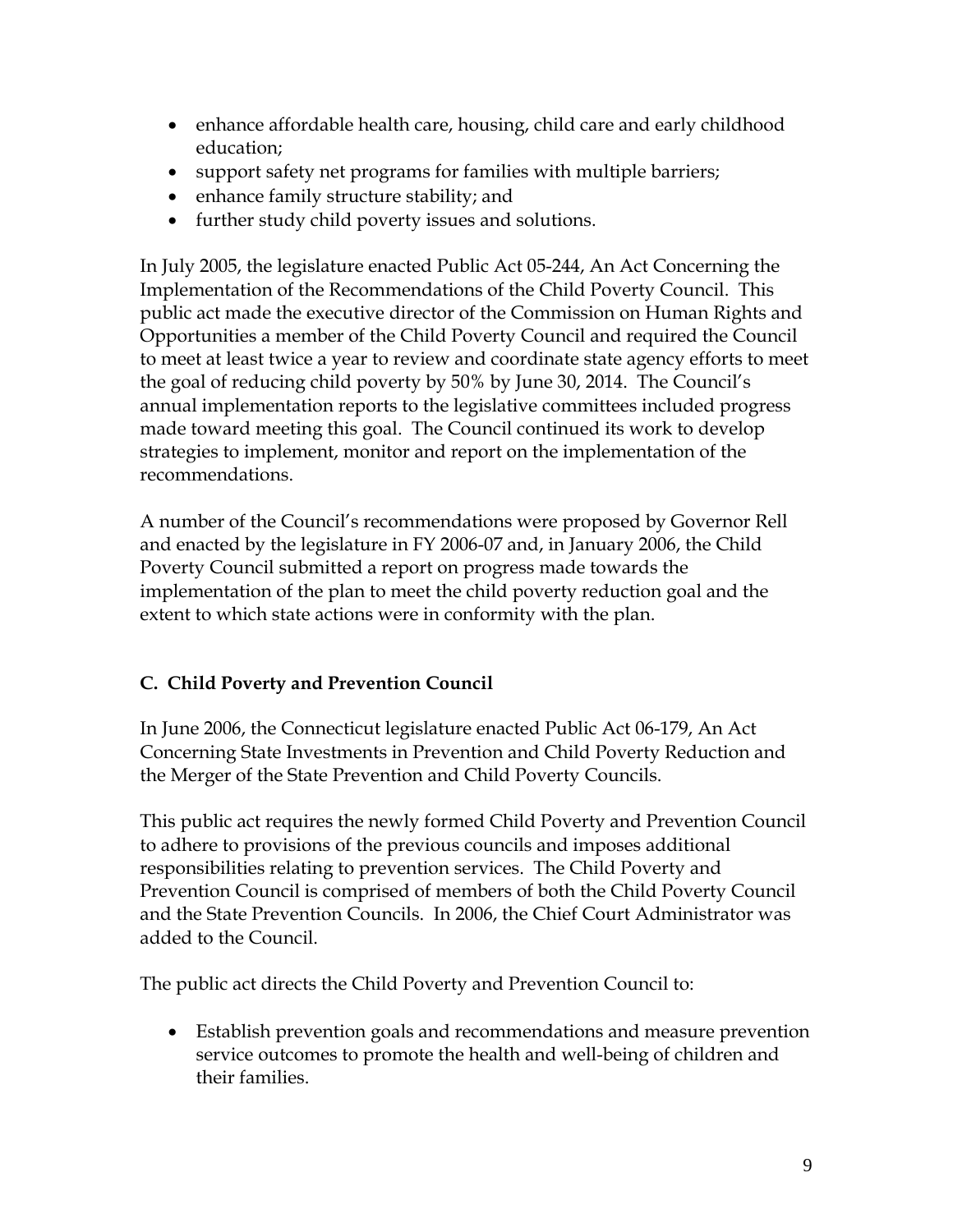- Report to the Governor and various legislative committees on the state's progress in prioritizing expenditures for prevention services in budgeted state agencies with membership on the council including:
	- o Summarizing measurable gains made toward the child poverty and prevention goals established by the Council.
	- o Providing examples of successful interagency collaborations to meet the child poverty and prevention goals established by the Council.
	- o Recommending prevention investment and budget priorities.

The public act also requires each state agency with membership on the council that provides prevention services to children and families to submit an agency prevention report to the Council which must be included in the Council's report to the Governor and legislature. Each agency report must include at least two prevention programs.

In 2007, the Child Poverty and Prevention Council began a process to re-examine and prioritize its 67 child poverty and 27 prevention recommendations. At the September 2007 meeting, the Council selected three target populations in order to narrow its focus and make a greater impact on the following priority populations: birth to age five; late teen and young adult (16-24); and working poor families.

To help focus the Council's efforts, a panel of six nationally-recognized experts was engaged to discuss proven strategies to reduce child poverty. The panel consisted of J. Lawrence Aber, Ph.D. (Professor of Applied Psychology and Public Policy at New York University), Rebecca M. Blank (Professor of Public Policy and Economics at the University of Michigan), Mark H. Greenberg, J.D. (executive Director of the Task Force on Poverty for the Center for American Progress), Ron Haskins, Ph.D. (Co-Director of the Center on Children and Families at the Brookings Institution), Clifford Johnson (Executive Director of the Institute for Youth, Education and Families at the National League of Cities), and Rucker C. Johnson, Ph.D. (Assistant Professor in the Goldman School of Public Policy at the University of California, Berkeley).

The expert panel met and deliberated twice by phone and once in person over the phone in late 2007. They scrutinized the council's recommendations based on three main criteria: evidence of impact, cost-effectiveness, and timeframe.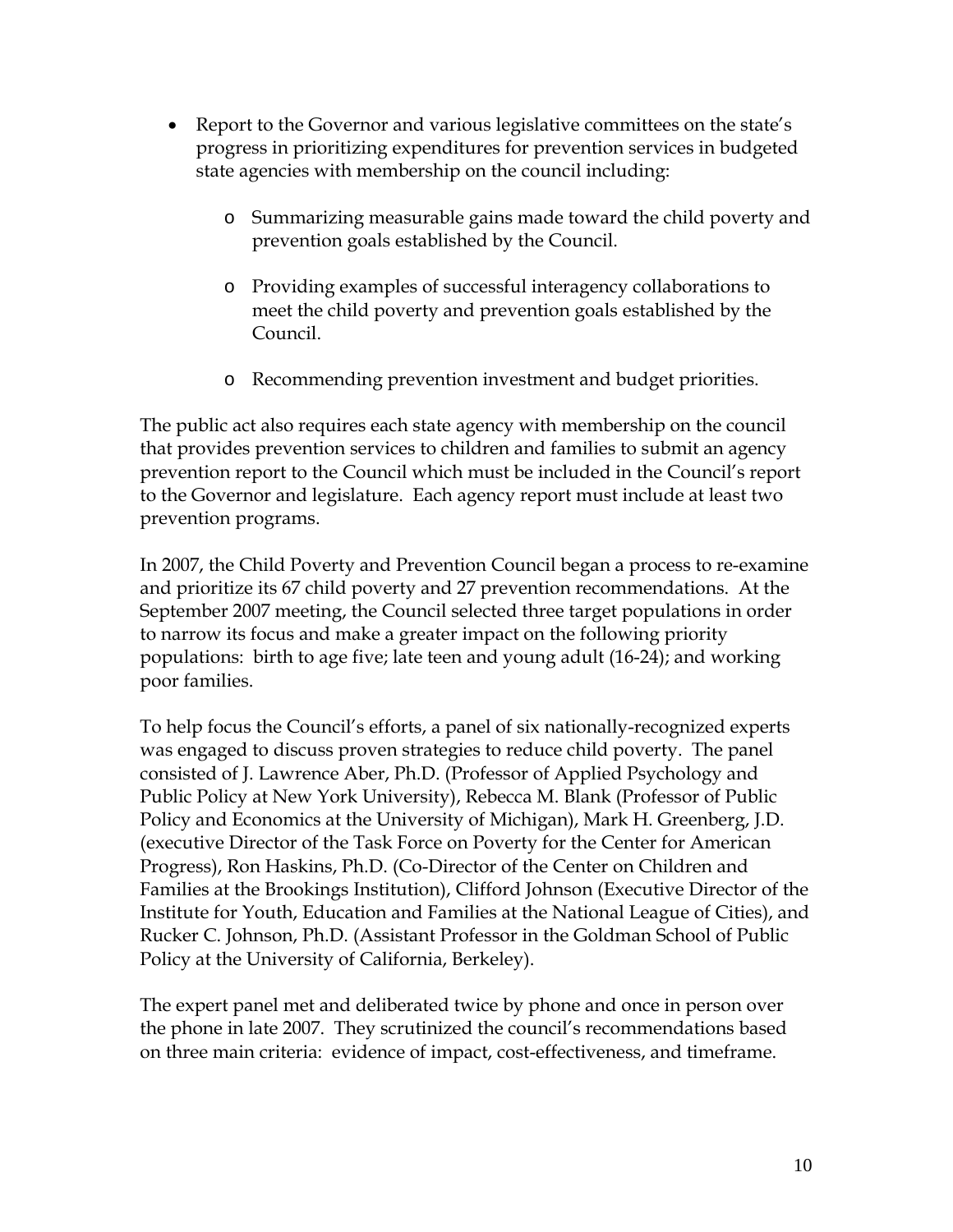In December 2007, the panel offered recommendations to the council about which among the 67 recommendations have sufficiently strong evidence to support their potential effectiveness in reducing child poverty. They identified four major areas of policy and thirteen specific policies for which there is evidence to support their likely effectiveness in short-term child poverty reduction. In addition, they made one process recommendation.

At the January 2008 meeting, the Council considered the expert advice and adopted 12 priority recommendations for action and two process recommendations. The Council's priority recommendations are grouped into five major categories as follows:

### **FAMILY INCOME AND EARNINGS POTENTIAL:**

- 1. FEDERAL EITC: Increase usage of federal EITC with a target group of working poor families.
- 2. HOMELESSNESS: Expand homeless diversion programs for working poor families, including expanding transitional housing to keep children out of homeless shelters.

#### **EDUCATION:**

- 3. EARLY CHILDHOOD EDUCATION: Review and support the Early Childhood Cabinet proposals targeting children aged birth to five.
- 4. YOUTH DROPOUT PREVENTION: Enhance efforts to reduce the number of students who drop out of high school.
- 5. POST-SECONDARY EDUCATION: Expand access to our state colleges for late teens and young adults, particularly our community colleges, and expand programs intended to encourage high school students to pursue a college education.
- 6. WORKFORCE DEVELOPMENT: Enhance the existing GED program for working poor families receiving TFA and literacy and examine how youths who drop out of high school can obtain a GED.

#### **INCOME SAFETY NET:**

7. SUPPORT FOR YOUNG MOTHERS ON TFA: Make case management services available to some young mothers on TFA so that they and their children would have access to family support services, particularly during the twelve months after having a child.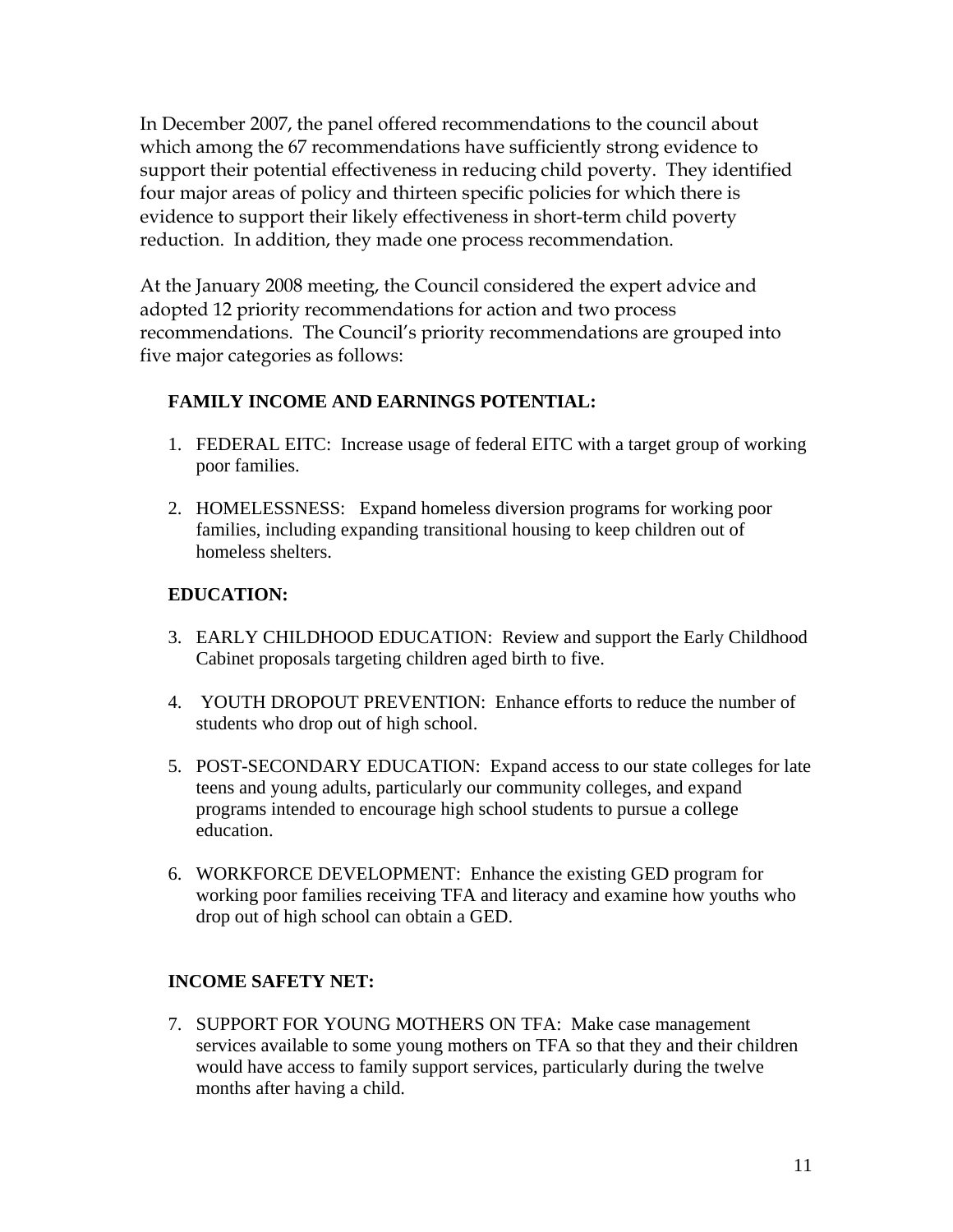- 8. ABRUPT TERMINATION OF BENEFITS: Examine how to soften the "cliffs" of welfare benefits.
- 9. ENHANCE ACCESS TO FEDERAL PROGRAMS: Increase access to food stamp and other similar federally funded programs for working poor families.

#### **FAMILY STRUCTURE AND SUPPORT:**

- 10. REDUCE TEEN PREGNANCY: Intensify efforts to reduce teen pregnancy.
- 11. CASE MANAGEMENT FOR EMPLOYMENT RELATED SERVICES: Provide case management services to overcome barriers to employment.
- 12. FATHERHOOD INITIATIVE: Support the fatherhood initiative for working poor families.

#### **PROCESS RECOMMENDATIONS:**

- 13. IMPROVE POVERTY MEASURE: Conduct a review of alternative measures of poverty using an Economic Modeling consultant and monitor how the federal government and other states address this issue.
- 14. CHARTER OAK GROUP'S RESULTS BASED ACCOUNTABILITY INITIATIVE. Coordinate with the RBA initiative.

#### **D. Website**

The Child Poverty and Prevention Council webpage, which contains the 2005 Initial Child Poverty Plan and the subsequent Progress Reports (2006-2008), is on the State of Connecticut, Office of Policy and Management home page. The website address is:

[http://www.ct.gov/opm/cwp/view.asp?a=2997&Q=383356&opmNav\\_GID=1809](http://www.ct.gov/opm/cwp/view.asp?a=2997&Q=383356&opmNav_GID=1809)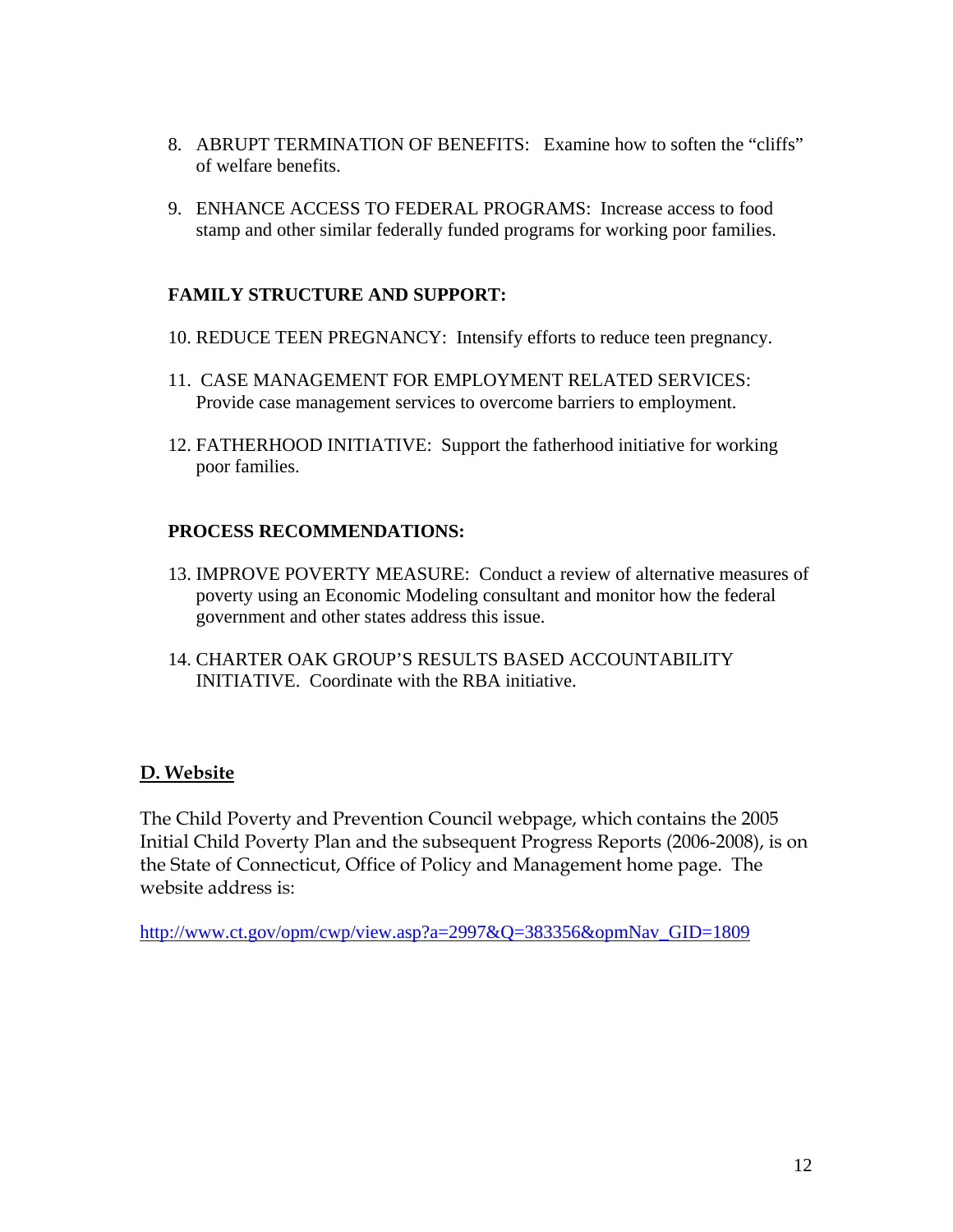### III. Progress Report

This section of the report describes implementation of the Council's plan to reduce child poverty, including the extent to which state actions are in conformance with the plan and progress made toward reducing child poverty.

### **A. Child Poverty Measures**

The Council's child poverty goal is to reduce poverty among children in Connecticut by 50% over ten years. When the Council's ten-year plan was released in 2005, the most up-to-date figures on child poverty were based on 2003 census figures. Currently, the most recent figures are based on 2007 data.

The Council is focusing on reducing child poverty both among families below 100% of the federal poverty level (\$16,530 for a family of three in 2007) and families below 200% of the federal poverty level (\$33,060 for a family of three in [2](#page-57-1)007)<sup>2</sup>. Because Connecticut has a high cost of living, both measures are used in order to give a more complete picture of poverty in Connecticut. The 200% FPL measure roughly corresponds the Connecticut's Self-Sufficiency Standard, a measure of the income necessary for a family to meet basic needs.

To measure the child poverty rate in Connecticut, the Council has used findings from the Current Population Survey (CPS) produced by the U.S. Census Bureau. This data source has been used by the Council because it provides information on both types of families – those with incomes below 100% of the federal poverty level and those with incomes below 200% of the federal poverty level.

This year, the Child Poverty and Prevention Council is switching to use the more statistically valid and reliable data from the American Community Survey (ACS) for those families below 100% of the federal poverty level. The rationale for this change is that CPS surveys approximately 100,000 households nationally each year, while ACS surveys approximately 3 million households each year. The relatively large sampling errors of state-level estimates using CPS limit its usefulness. Because of its large sample size, the ACS provides the best surveybased state-level income and poverty estimates available. The sample size of the ACS makes it exceptionally useful for state-level analysis.

Although the American Community Survey (ACS) uses a larger sample than the Current Population Survey (CPS), it does not produce data on families with income below 200% of the federal poverty level, so CPS data will continue to be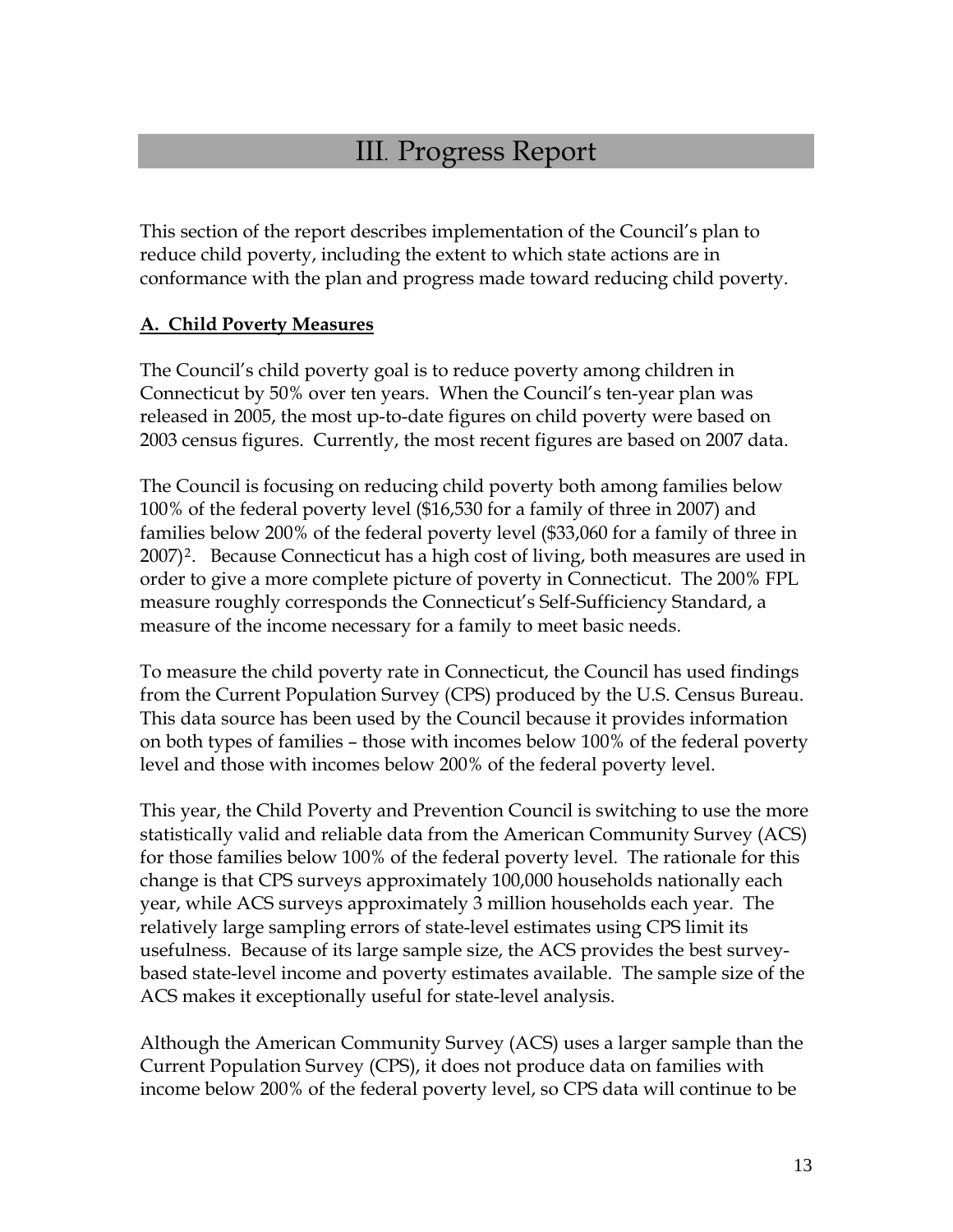used by the Council to measure the number of children living in families with income below 200% of the federal poverty level.

Using these sources, the child poverty rate in Connecticut has been:

|                     | 2003  | 2004  | 2005  | 2006  | 2007  |
|---------------------|-------|-------|-------|-------|-------|
|                     |       |       |       |       |       |
|                     |       |       |       |       |       |
| Percent of children |       |       |       |       |       |
| under $183$         | 11.0% | 10.5% | 11.6% | 11.0% | 11.1% |
|                     |       |       |       |       |       |
|                     |       |       |       |       |       |
|                     |       |       |       |       |       |
| Connecticut rank    |       |       |       |       |       |
| among states        |       |       | 46    | 49    |       |

**Income Under 100% of the Federal Poverty Level** 

### **Income Under 200% of the Federal Poverty Level**

|                     | 2003  | 2004  | 2005  | 2006  | 2007  |
|---------------------|-------|-------|-------|-------|-------|
|                     |       |       |       |       |       |
|                     |       |       |       |       |       |
|                     |       |       |       |       |       |
| Percent of children |       |       |       |       |       |
| under 18            | 23.0% | 23.9% | 25.8% | 25.8% | 27.5% |
|                     |       |       |       |       |       |
|                     |       |       |       |       |       |
|                     |       |       |       |       |       |
| Connecticut rank    |       |       |       |       |       |
| among states        |       |       | 48    | 49    | 48    |

In general, the data show that the percentage of children below 100% of the federal poverty level in Connecticut has remained fairly constant over the past five years. Of greater concern is the data showing that the percentage of children below 200% of the federal poverty level has increased over time.

Connecticut continues to compare favorably to other states with regard to both measures. During the most recent year for which data is available, 2007, Connecticut ranked 47th among states and the District of Columbia for the percentage of children living below 100% of the federal poverty level and 48th for the percentage of children living below 200% of the federal poverty level. Nationwide, 17.6% of children live below 100% of the federal poverty level.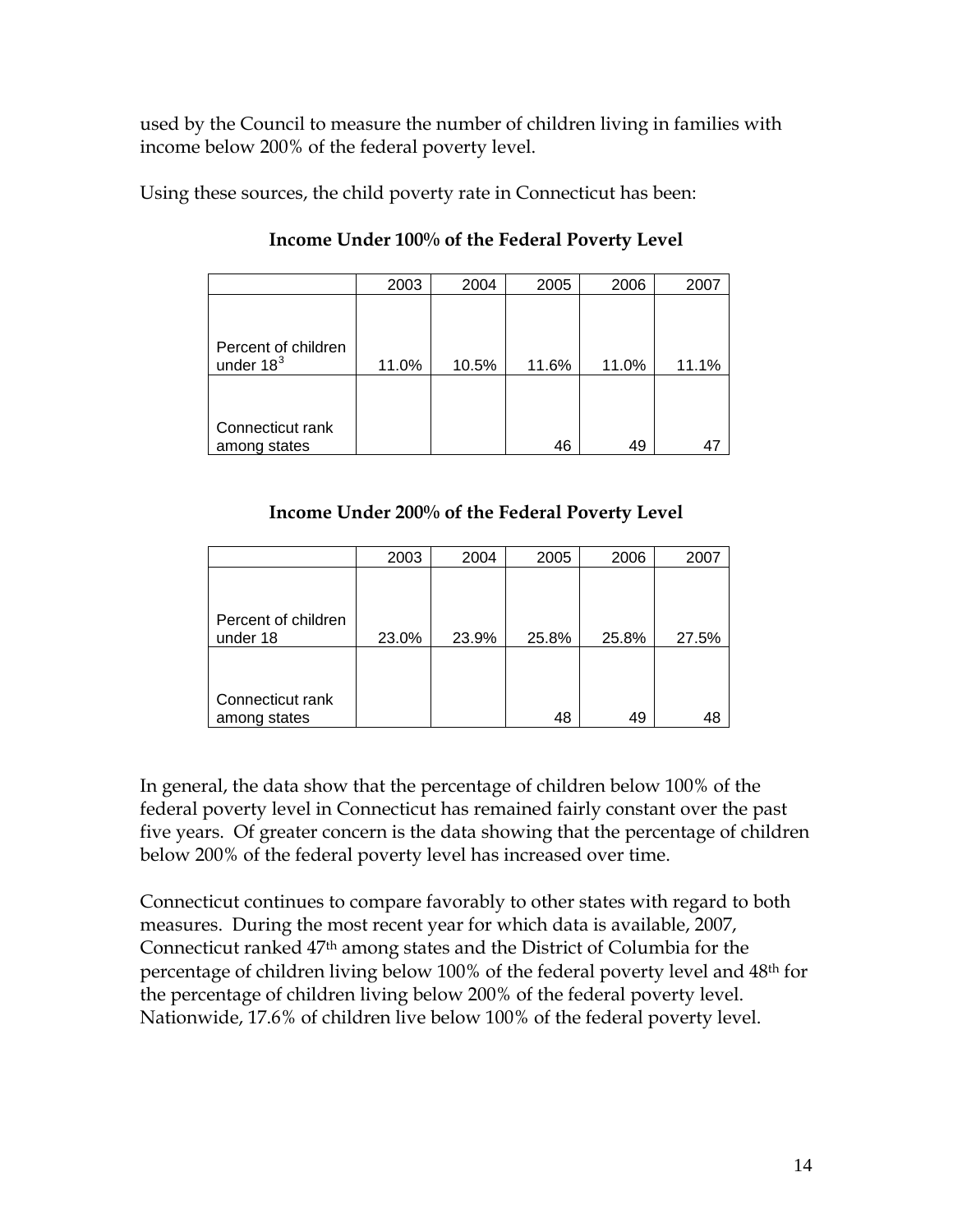

Poverty rates in Connecticut continue to vary significantly based on location and race. Many of Connecticut's cities have very high child poverty rates including Hartford where almost half (47%) of the children lived below the federal poverty level in 2007. Several other cities with high child poverty rates are Waterbury (31.4%), New Haven (28.7%), Bridgeport (28.4%), and New Britain (26%). Some other cities have child poverty rates that are below the statewide average, including Stamford (8%), Danbury (6%), and Norwalk (5.8%).

In 2005, the poverty rate for white children in Connecticut was 4% while the poverty rate for both black children and Hispanic children in Connecticut was 29%.[4](#page-57-1)

### **B. State Actions in Conformity with the Plan**

Although the biennial state budget for FY 2008-2009 was not adjusted in 2008, the state did adopt a number of administrative and legislative changes that are in conformance with the Council's priority recommendations. Among the most significant of these actions was legislation regarding the Food Stamp Employment and Training program and the adoption of an unprecedented energy assistance package which provided almost \$200 million in energy assistance targeted mainly to families in poverty in Connecticut.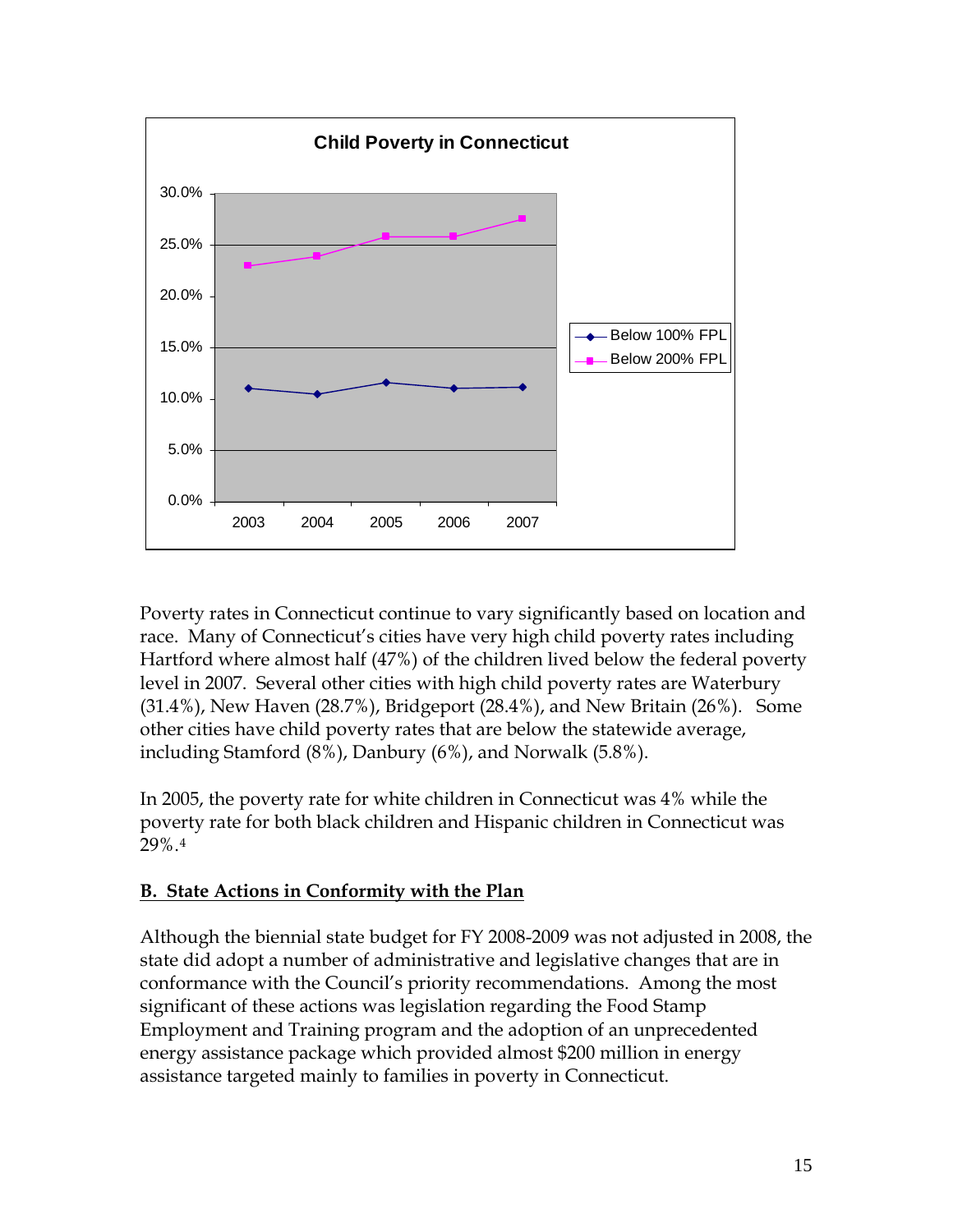The Council's priority recommendations and state actions taken in 2008 are listed below.

### **FAMILY INCOME AND EARNINGS POTENTIAL:**

- 1. FEDERAL EARNED INCOME TAX CREDIT (EITC): Increase use of federal EITC with a target group of working poor families.
- 2. HOMELESSNESS: Expand homeless diversion programs for working poor families, including expanding transitional housing to keep children out of homeless shelters.
	- **Public Act 08-123 AAC the Next Steps Initiative.** This act, proposed by the Governor and adopted by the legislature, authorized an additional 500 "Next Steps" supportive housing units for individuals and families at risk of homelessness. Funding for these units comes from mortgages, tax credits, and grants from the Connecticut Housing Finance Authority (CHFA) and the Department of Economic and Community Development (DECD). The bill authorizes the state to provide annual debt service payments on an additional \$35 million in bonds issued by CHFA.

### **EDUCATION:**

- 3. EARLY CHILDHOOD EDUCATION: Review and support the Early Childhood Cabinet proposals targeting children aged birth to five.
	- **Public Act 08-100 AAC the Expansion of the Care 4 Kids Program**. This act, proposed by Senator Judith Freedman, directs DSS to establish extended eligibility standards for people receiving child care subsidies under the Care 4 Kids program who become ineligible for the subsidy due to a temporary interruption in employment or other approved activity. Currently, the subsidy is available only to qualifying families with a parent or caretaker who is (1) working; (2) going to high school; or (3) receiving cash assistance under the state's TFA program and participating in an approved education, training, or other job preparation activity.
- 4. YOUTH DROPOUT PREVENTION: Enhance efforts to reduce the number of students who drop out of high school.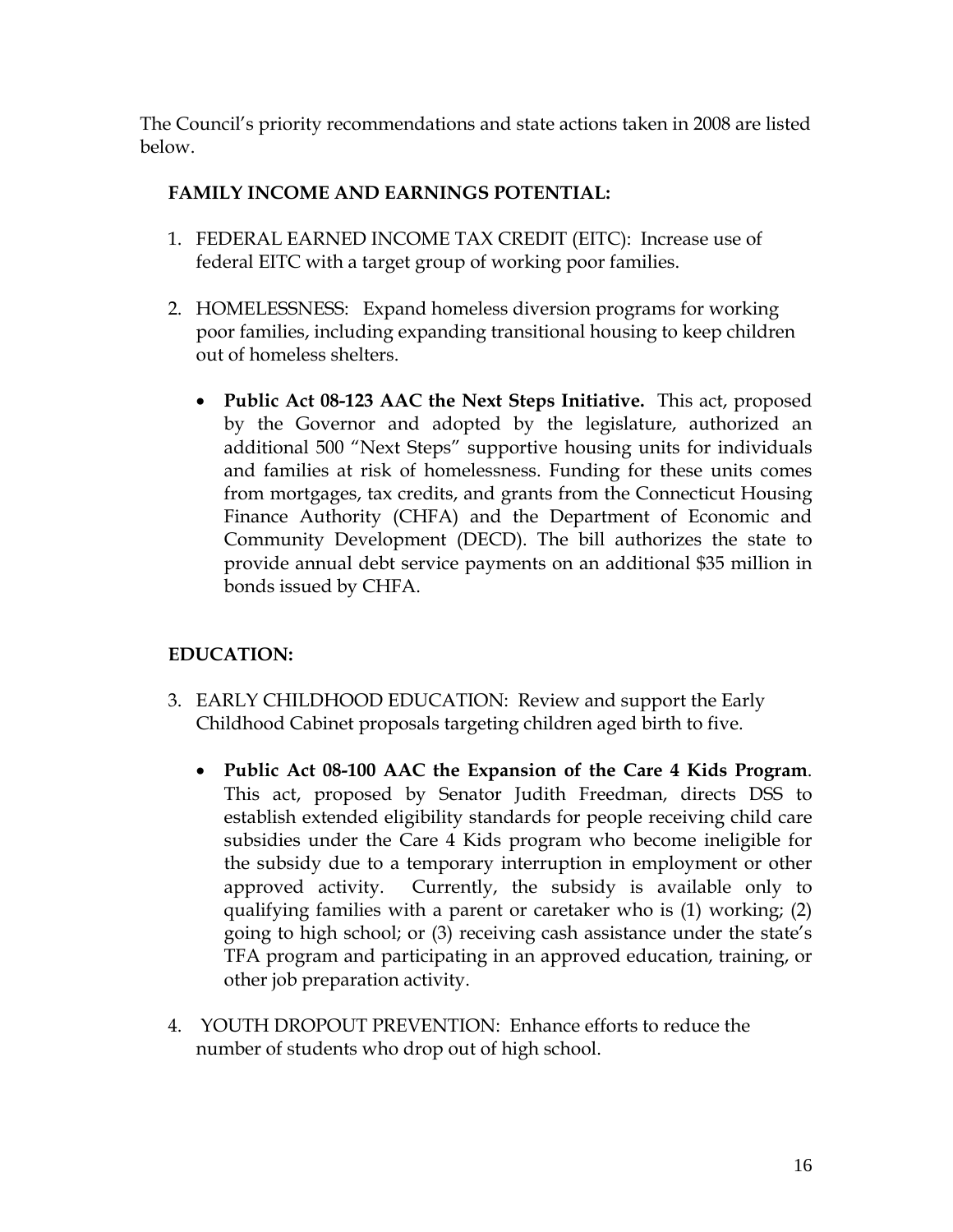- **Public Act 08-160 AAC School Learning Environment**. This act requires every school board to develop and implement a prevention and intervention strategy to address bullying, clarifies that school boards must follow the bullying policies they adopt, requires schools to investigate written reports of suspected bullying, requires schools to identify the appropriate school personnel responsible for receiving and investigating bullying reports, specifies that each school must invite all parents of students who commit bullying acts and all parents of bullied students to attend at least one meeting, requires each school board to submit its bullying policy to SDE by February 2009, mandates inclusion of each school board's bullying policy in the school district's publication of standards of conduct for schools and in all student handbooks by July 2009, requires each school annually to report the number of verified acts of bullying to SDE, directs SDE to take specifications to assist schools in reducing the incidence of bullying, revises the definition of bullying, makes bullying prevention a required in-service training topic for school personnel, and requires that anyone in a teacher-preparation course leading to certification be encouraged to complete a school bullying and suicide prevention component.
- 5. POST-SECONDARY EDUCATION: Expand access to our state colleges for late teens and young adults, particularly our community colleges, and expand programs intended to encourage high school students to pursue a college education.
	- **Public Act 08-161 AAC Family Prosperity and the Recommendations of the Child Poverty Council.** This new legislation requires the Department of Social Services (DSS) to administer a food stamp employment and training (FSET) program authorized under the federal Food Security Act of 1985, which the department previously administered on a voluntary basis. Under this federal program, the state is reimbursed 50% of non-federal, non-matching funds expended on eligible employment and training activities for Food Stamp recipients who do not receive TFA. The legislation links the program's future expansion to "Poverty Reduction Strategies" based on the recommendations of the Child Poverty and Prevention Council. The poverty reduction strategies listed in the act are: job search and work experience, education and training, case management and related services, income safety net services, quality child care during work and training, family support, re-entry programs. When selecting providers to receive FSET reimbursement funds, DSS must give priority to consortium of public and private providers – called Community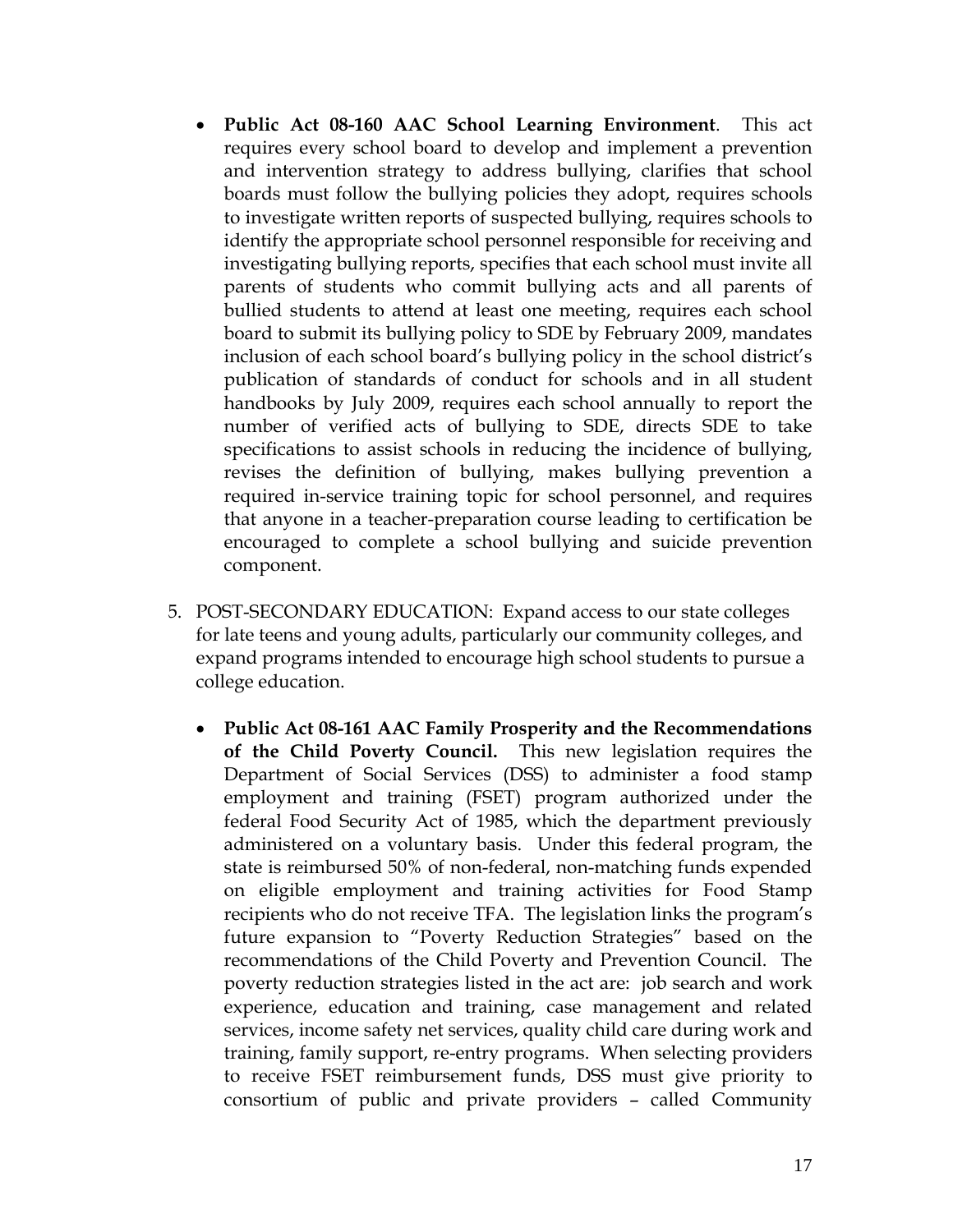6. WORKFORCE DEVELOPMENT: Enhance the existing GED program for working poor families receiving TFA and literacy and examine how youths who drop out of high school can obtain a GED.

#### **INCOME SAFETY NET:**

- 7. SUPPORT FOR YOUNG MOTHERS ON TFA: Make case management services available to some young mothers on TFA so that they and their children would have access to family support services, particularly during the twelve months after having a child.
- 8. ABRUPT TERMINATION OF BENEFITS: Examine how to soften the "cliffs" of welfare benefits.
	- **Presentation by, and discussion with, the National Conference of State Legislatures.** At the September 2008 meeting of the Child Poverty and Prevention Council, Jack Tweedie from the National Conference of State Legislatures gave a presentation entitled "Leveling the Cliffs: Improving Job Retention and Advancement in Connecticut". The presentation identified possible changes to TFA to reduce cliff effects using both no-cost and new-cost options focused on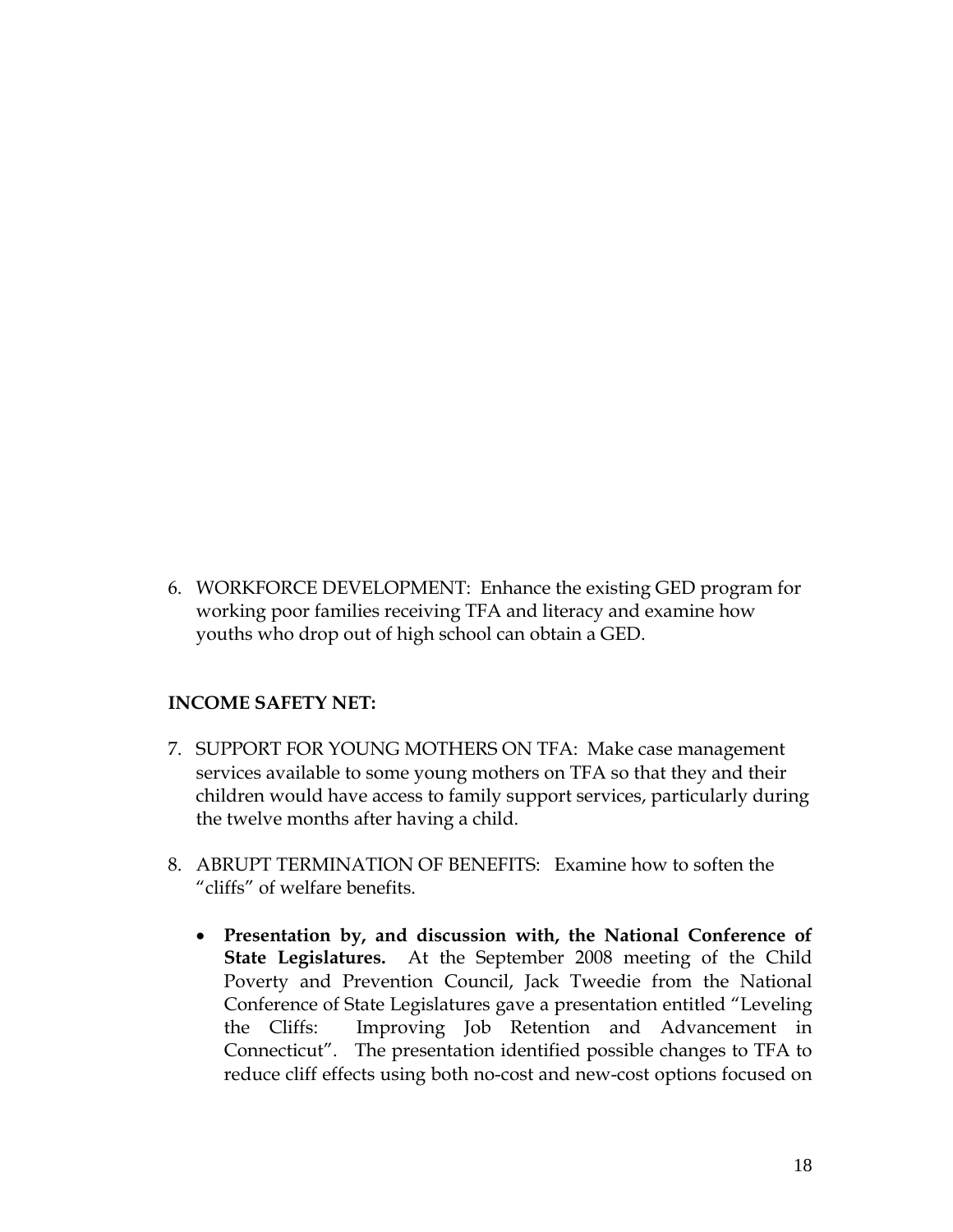reducing the earnings disregard from the poverty ceiling and using a post-TFA earnings supplement.

- 9. ENHANCE ACCESS TO FEDERAL PROGRAMS: Increase access to food stamp and other similar federally funded programs for working poor families.
	- **A FY09 Low Income Heating Energy Assistance Plan,** estimated at \$114 million, was approved by the legislative committees of cognizance in August to provide heating assistance to low-income residents this winter. As part of the Governor's plan, an expanded Rental Assistance Benefit of \$1 was added for an estimated 65,000 food stamp recipient households whose heat is included in their rent and whose rent is less than 30% of their income. By providing this benefit, households will be able to have their food stamp eligibility recalculated, using the Standard Utility Allowance, which will result in additional food stamp benefits for the household.

### **FAMILY STRUCTURE AND SUPPORT:**

- 10. REDUCE TEEN PREGNANCY: Intensify efforts to reduce teen pregnancy.
- 11. CASE MANAGEMENT FOR EMPLOYMENT RELATED SERVICES: Provide case management services to overcome barriers to employment.
- 12. FATHERHOOD INITIATIVE: Support the fatherhood initiative for working poor families.
- **Legislative Task Force on Fatherhood.** A new task force with bipartisan membership consisting of ten legislators from both chambers of the General Assembly was established in 2008. The Task Force has held several meetings, including one with nationally known comedian and advocate Bill Cosby.

### **PROCESS RECOMMENDATIONS:**

13. IMPROVE POVERTY MEASURE: Conduct a review of alternative measures of poverty using an Economic Modeling consultant and monitor how the federal government and other states address this issue.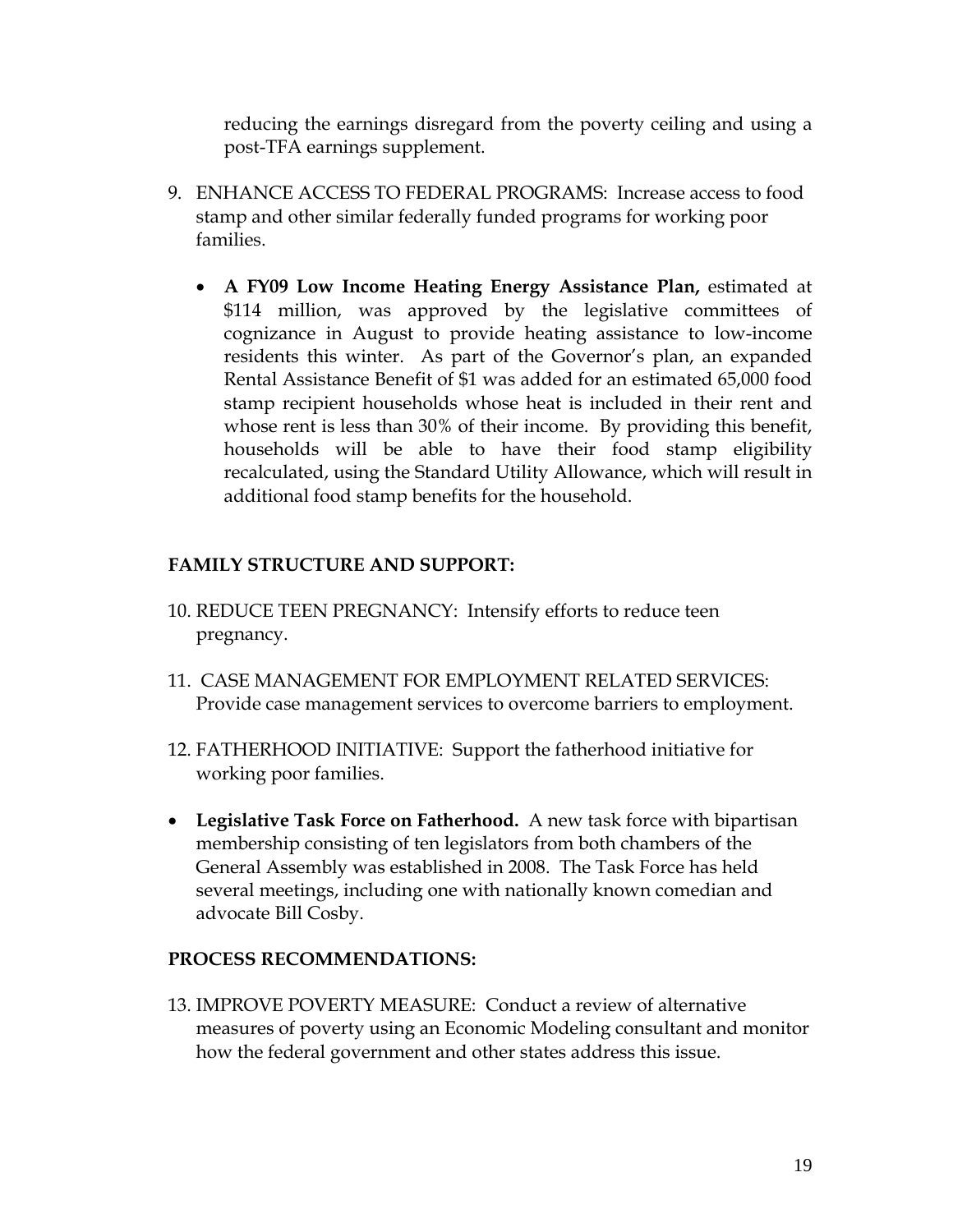- **Alternative Poverty Measure.** The Office of Policy and Management has contracted with the Urban Institute to develop an economic model to determine how the implementation of these priority recommendations would change the number of children living in poverty in Connecticut using the official federal poverty level as well as the National Academy of Sciences (NAS) 1995 recommendation for a revised poverty measure. The alternative measure using the same cash income basis as the official federal poverty threshold, but: (1) adds income from capital gains, food stamps, school lunch, WIC, LIHEAP, housing subsidies, and federal and state EITC; (2) subtracts expenses for federal income tax, payroll taxes, state income taxes, child care expenses, other work expenses, and out-of-pocket medical expenses; and (3) varies between metropolitan areas and nonmetropolitan areas. Using 2006 figures, the official poverty threshold is \$20,794 for a family of four, while the alternative poverty threshold for a family of four is \$31,103 in non-metropolitan areas and \$33,270 in metropolitan areas. The consultant's final report will be submitted in early 2009.
- 14. CHARTER OAK GROUP'S RESULTS BASED ACCOUNTABILITY INITIATIVE. Coordinate with the RBA initiative.

**Results Based Accountability.** The Charter Oak Group worked with a subcommittee to develop a draft RBA model for the Child Poverty and Prevention Council in early 2008. The quality of life result statement of "No Connecticut child lives in poverty" was selected, as well as key indicators of progress toward that result, measures of system progress, and common program performance measures. (See schematic in Appendix D) Under contract with the Office of Legislative Management, the Charter Oak Group consultants prepared a draft protocol for procuring poverty related services. The draft protocol has informed the new procurement standards under development by the Office of Policy and Management. State agencies that purchase health or human services from private provider organizations or municipalities must adhere to the procurement standards set forth in the "Procurement Standards: for Personal Service Agreements and Purchase of Service [POS] Contracts" scheduled to be issued in January 2009. The standards will contain a section on client-based outcomes which was informed by the work done by the consultants. In summary, the new standards will require each POS agency to include client-based outcome measures in their POS contracts.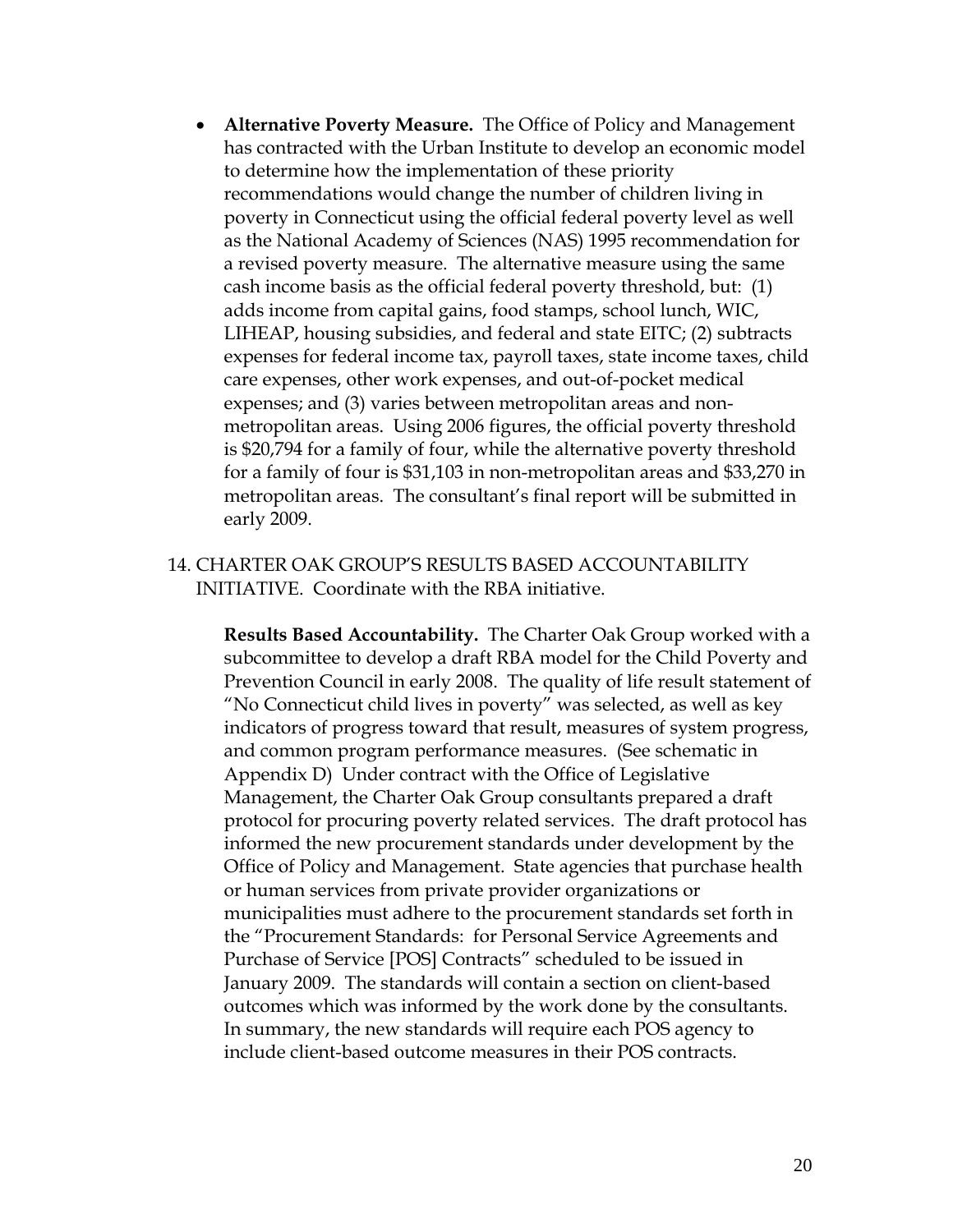In addition, the following state actions were taken in 2008, which are in conformance with the ten-year plan to reduce child poverty in Connecticut:

- **Public Act 08-22 AAC Eligibility for Emergency Housing Assistance from the Department of Social Services.** This act allows recipients of Temporary Family Assistance (TFA) or State Supplemental benefits who are foreclosure defendants to be eligible for DSS emergency housing benefits at the time a foreclosure judgment is entered, rather than when the property owner's right to redeem has expired.
- **Public Act 08-97 AAC Support for Grandparents and Other Relative Caregivers.** This new legislation allows grandparents or other relative caregivers appointed guardian of a child through Superior Court and who are not receiving subsidized guardianship or foster care payments from the Department of Children and Families (DCF), to apply for grants under the probate-court administered Kinship Fund and Grandparents and Relatives Respite Fund. Currently, eligibility for these grants is restricted to grandparents or relative caregivers appointed guardian of a child through probate court.
- **Public Act 08-68 AA Replacing Expedited Eligibility for Pregnant Women with Presumptive Eligibility Under the Social Security Act and the Treatment of Tax Refunds Under the Economic Stimulus Act of 2008.** The act replaces the existing expedited Medicaid-eligibility process for pregnant women with a presumptive eligibility process allowing DSS to grant immediate health care coverage to these women without initially requiring a full Medicaid-eligibility determination. The act also prohibits DSS from counting a tax refund received under the federal Economic Stimulus Act of 2008 as income or resources when determining eligibility for or amounts of services and benefits under any need-based program operated by the department.
- **Public Act 08-1, August Special Session, AAC Energy Assistance.** This new legislation appropriates \$28 million, including: \$8.5 million to Operation Fuel to provide emergency home heating assistance for households with incomes between 151% and 200% of the federal poverty level; \$5 million to Operation Fuel to provide emergency home heating assistance for households with incomes equal to or greater than 200% of the federal poverty level, but equal to or less than 100% of the state median income; \$500,000 to Operation Fuel for administrative expenses associated with the above two programs; \$6.5 million to the Office of Policy and Management (OPM) to provide grants to local and regional school districts to heat school buildings; \$4 million to OPM to provide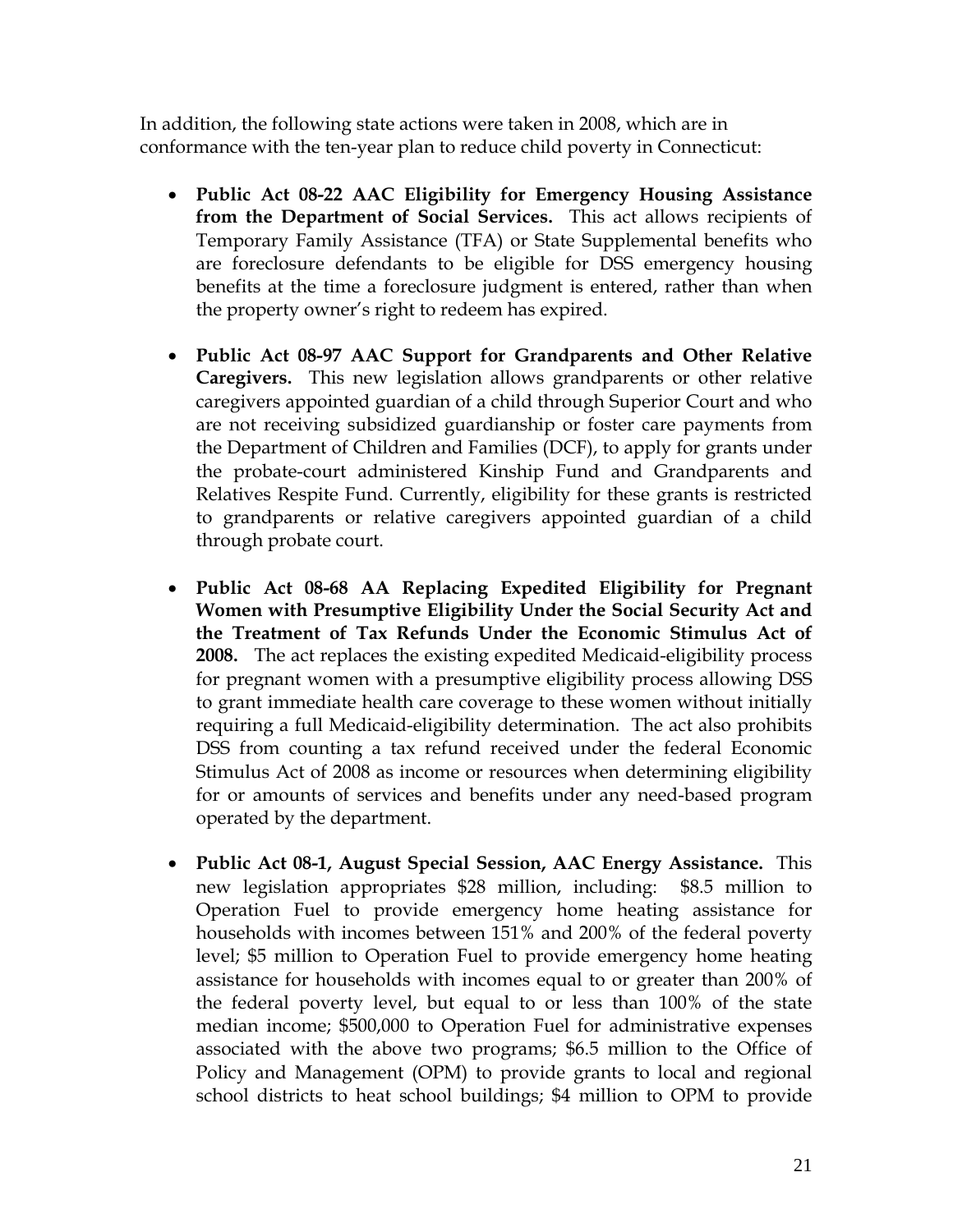grants to state residents aged 65 years or older who have incomes equal to or less than 100% of the state median income; and \$3.5 million to OPM to make heating assistance grants to non-profit private providers.

- **Public Act 08-2, August Special Session, AAC Home Heating Relief.**  This new legislation appropriates a maximum amount of \$51 million, including: \$2 million for a boiler and furnace repair and upgrade program; \$3 million for the boiler and furnace replacement program; Expands eligibility for the residential energy improvement loan program from 150% to 200% of the median area income; \$2 million to provide loans for the purchase and installation in residential structures of insulation, alternative energy devices, energy conservation materials and replacement furnaces and boilers; Up to \$35 million to OPM to provide emergency home heating assistance to state residents; \$7 million to OPM to establish an energy audit subsidy program for residential home heating oil customers; and \$2 million to DSS for weatherization assistance.
- **Public Act 08-45 AAC Recovery Exceptions for Public Accommodation Discrimination Settlements and Awards.** This act prohibits the state from claiming or applying a lien against any money received as a settlement or award in a public accommodation discrimination case by people who have been supported wholly or in part by the state in a humane institution, including the state's TFA and SAGA programs. Such discrimination could include being barred from a public place based on race, religion, or gender. The prohibition already applied to settlements and awards in housing and employment discrimination cases.

Perhaps most importantly, the Child Poverty and Prevention Council is currently engaged in an effort to determine which combination of its priority recommendations is most likely to reduce the child poverty rate in Connecticut by fifty percent.

Following a recommendation of the Child Poverty and Prevention Council and funding provided by the Early Childhood Education Cabinet, the Office of Policy and Management has contracted with the Urban Institute to develop an economic model to determine how the implementation of various policy options would change the number of children living in poverty in Connecticut. The Urban Institute will simulate a range of potential policy changes in Connecticut based on the Council's priority recommendations. The model will capture the direct impact on child poverty, as well as the interactions of one policy change with other government programs, and the potential impacts on individuals' decisions concerning work, earnings and program participation.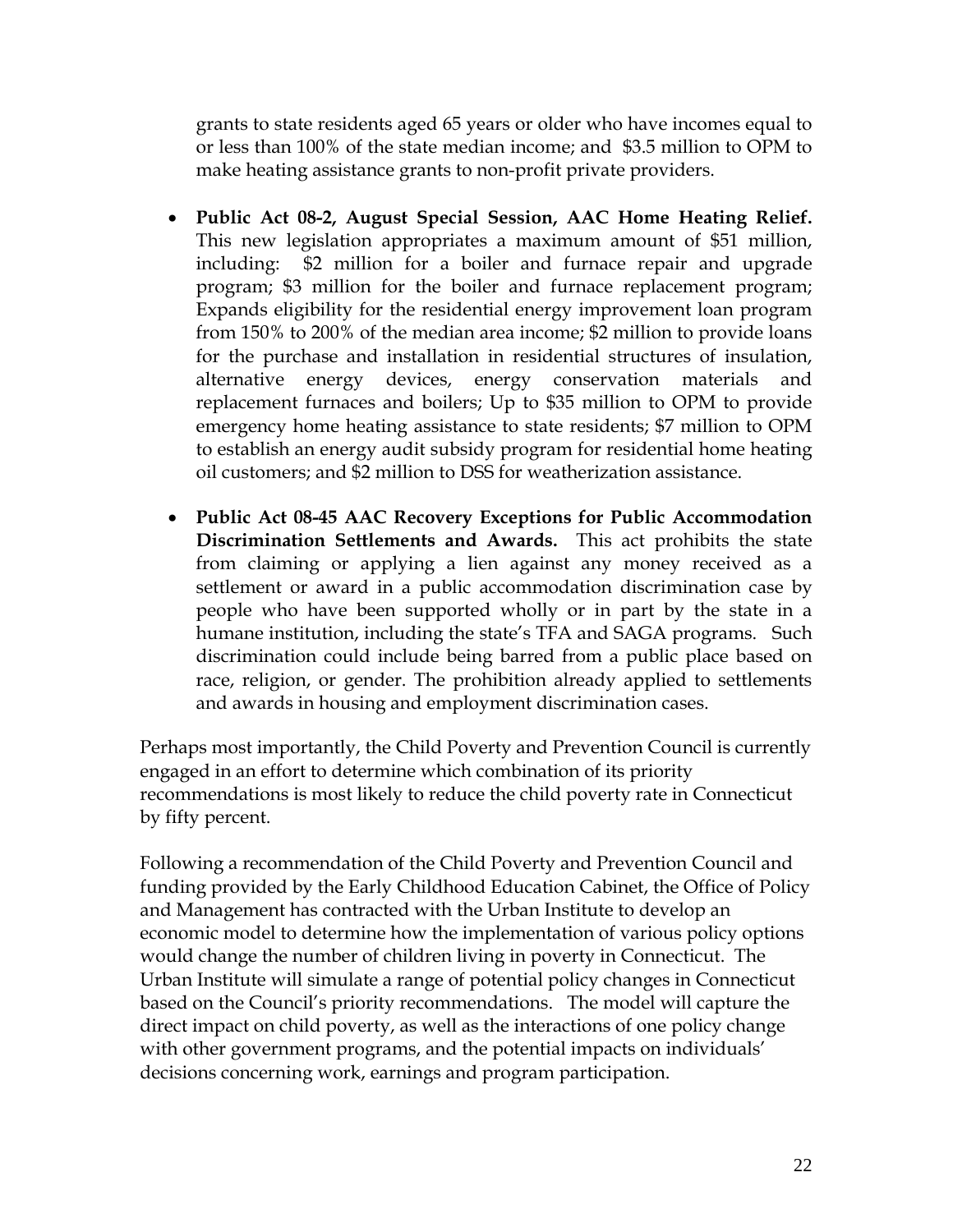The economic model and analysis will include state-specific data on Connecticut's current policies and program caseloads and Census Bureau survey data for Connecticut.

The Council's priority recommendations to be modeled include:

- Increase use of the federal EITC;
- Enhance youth dropout prevention programs;
- Expand access to post-secondary education and encourage more high school students to attend college;
- Enhance workforce development programs, including GED programs
- Provide case management support for some young mothers on TFA to enhance access to services;
- Address abrupt termination of benefits (TANF, SNAP, Energy Assistance, SSI, Child Nutrition);
- Make child care subsidies available to all families up to 200% fpl
- Increase rental assistance;
- Provide case management to overcome barriers to employment;
- Expand fatherhood initiative; and
- Modify the rules of government programs to remove marriage penalties.

The results of this economic modeling will provide the Council with the optimal approach to reducing the number of children living in poverty. The Urban Institute will provide a presentation of its preliminary findings at the December meeting of the Child Poverty and Prevention Council and will submit its final report to the Council in early 2009.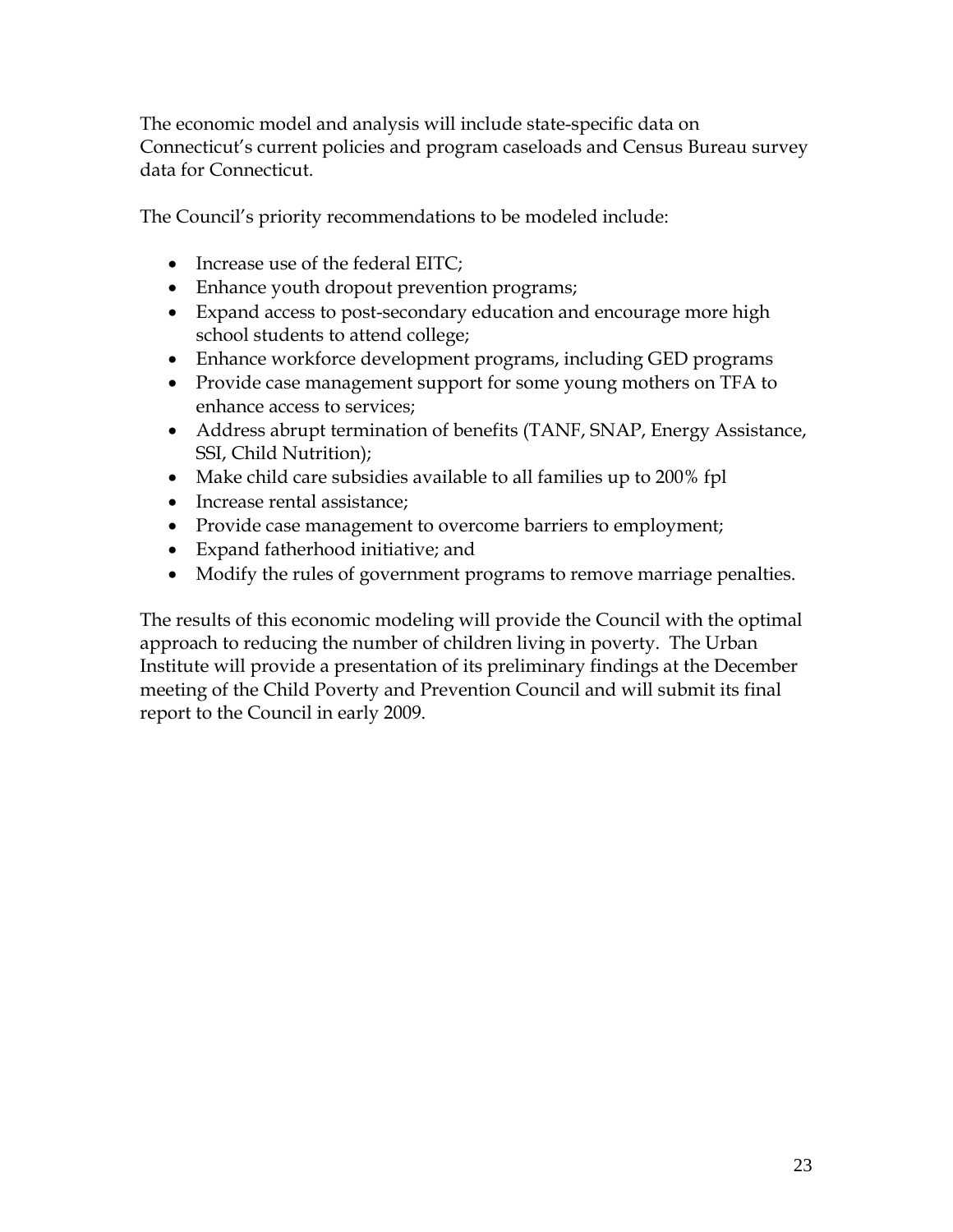### IV. Prevention Services

This report summarizes the 90 page State Agency Prevention Report to the Child Poverty and Prevention Council. Each state agency represented on the Council which provides primary prevention services to children provided a report on at least two prevention services provided by their agency. Prevention services are defined as "policies and programs that promote healthy, safe and productive lives and reduce the likelihood of crime, violence, substance abuse, illness, academic failure and other socially destructive behaviors".

In Fiscal Year (FY) 2008, over \$260 million was expended on the forty five prevention programs reported by eight state agencies. The FY 08 amounts expended for each program ranged from \$28,585 for Shaken Baby Prevention in DCF to over \$66 million for School Readiness in SDE. Taken together, these investments demonstrate a significant commitment to prevention services by state agencies.

| <b>Children's Trust Fund</b>          | <b>Department of Public Health</b>        |
|---------------------------------------|-------------------------------------------|
| Children's Legal Services             | Asthma Program                            |
| <b>Family Development Credential</b>  | Child Day Care Licensing                  |
| <b>Family Empowerment Initiatives</b> | <b>Community Health Centers</b>           |
| <b>Family School Connection</b>       | <b>Family Planning Program</b>            |
| Help Me Grow                          | <b>Immunization Program</b>               |
| Kinship and Grandparents Respite      | <b>Injury Prevention Program</b>          |
| <b>Nurturing Families Network</b>     | Lead Poisoning and Control Program        |
| Parent Trust Fund                     | Newborn Screening Program                 |
| Shaken Baby Syndrome                  | Nutrition and Obesity Program             |
| The Stranger You Know                 | Oral Health/Home by One Program           |
|                                       | Rape Crisis and Prevention Services       |
|                                       | <b>Tobacco Use Prevention and Control</b> |
|                                       | Women Infants and Children Program        |
|                                       | Youth Violence/Suicide Prevention         |
|                                       |                                           |
| Department of Children and Families   | Department of Developmental               |
| DCF/Head Start Collaboration          | <b>Services</b>                           |
| Positive Youth and Family Strengthen  | Birth to Three System                     |
| <b>Shaken Baby Prevention</b>         | <b>Family Support Program</b>             |

The agency prevention programs described are: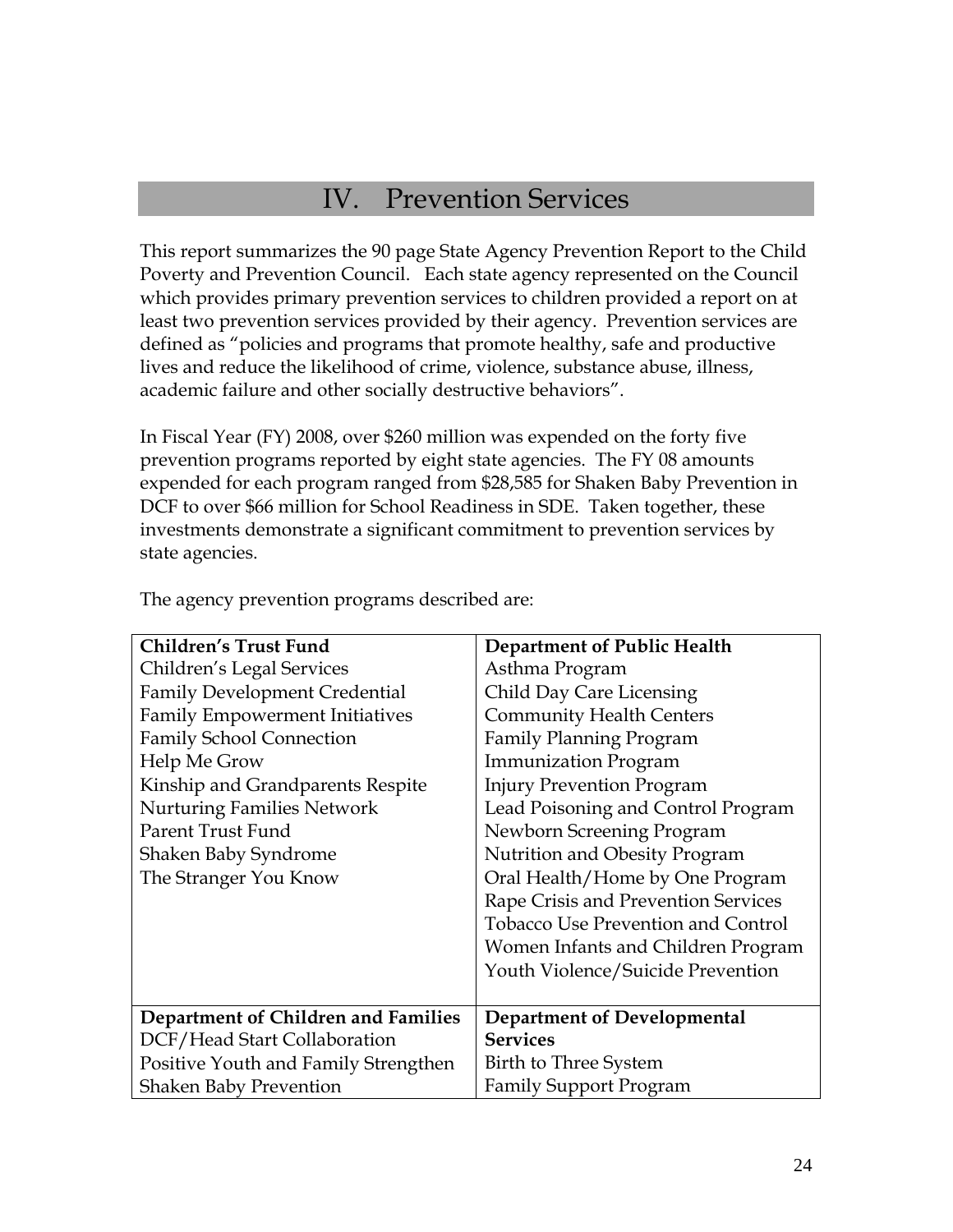| <b>Youth Suicide Prevention</b>            |                                        |
|--------------------------------------------|----------------------------------------|
| Department of Mental Health and            | <b>Department of Social Services</b>   |
| <b>Addiction Services</b>                  | Domestic Violence Shelters             |
| Best Practices Initiative                  | John S. Martinez Fatherhood Initiative |
| <b>Youth Suicide Prevention Initiative</b> | Promoting Responsible Fatherhood       |
| Local Prevention Council Programs          | <b>Teen Pregnancy Prevention</b>       |
| <b>Regional Action Councils</b>            |                                        |
| <b>Statewide Service Delivery Agents</b>   |                                        |
| <b>Strategic Prevention Framework</b>      |                                        |
| <b>Tobacco Regulation and Compliance</b>   |                                        |
|                                            |                                        |
| Department of Education                    | <b>Office of Policy and Management</b> |
| Early Childhood Program                    | Title V Delinquency Prevention         |
| Even Start Family Literacy Program         | Urban Youth Violence Prevention        |
|                                            |                                        |

| Program                                                         | <b>FY08 Funding</b> | Description                                                                                                                                               |
|-----------------------------------------------------------------|---------------------|-----------------------------------------------------------------------------------------------------------------------------------------------------------|
| Children's Legal Services                                       | \$154,773           | Legal representation of children by<br>court appointment, a statewide<br>legal help-line, and a parenting<br>education and mediation program.             |
| <b>Family Development</b><br>Credential and Training<br>Program | \$155,745           | Training for family serving agency<br>staff.                                                                                                              |
| <b>Family Empowerment</b><br>Initiatives                        | \$272,518           | Seven prevention programs that<br>assist high-risk groups of parents<br>with parenting and family<br>relationships.                                       |
| <b>Family School</b><br>Connection                              | \$116,660           | Provides home visitation and<br>support services for families to<br>improve parenting skills, address<br>basic needs and improve family<br>stabilization. |
| Help Me Grow                                                    | \$703,113           | Identifies and refers young children<br>with behavioral health,                                                                                           |

### **Children's Trust Fund**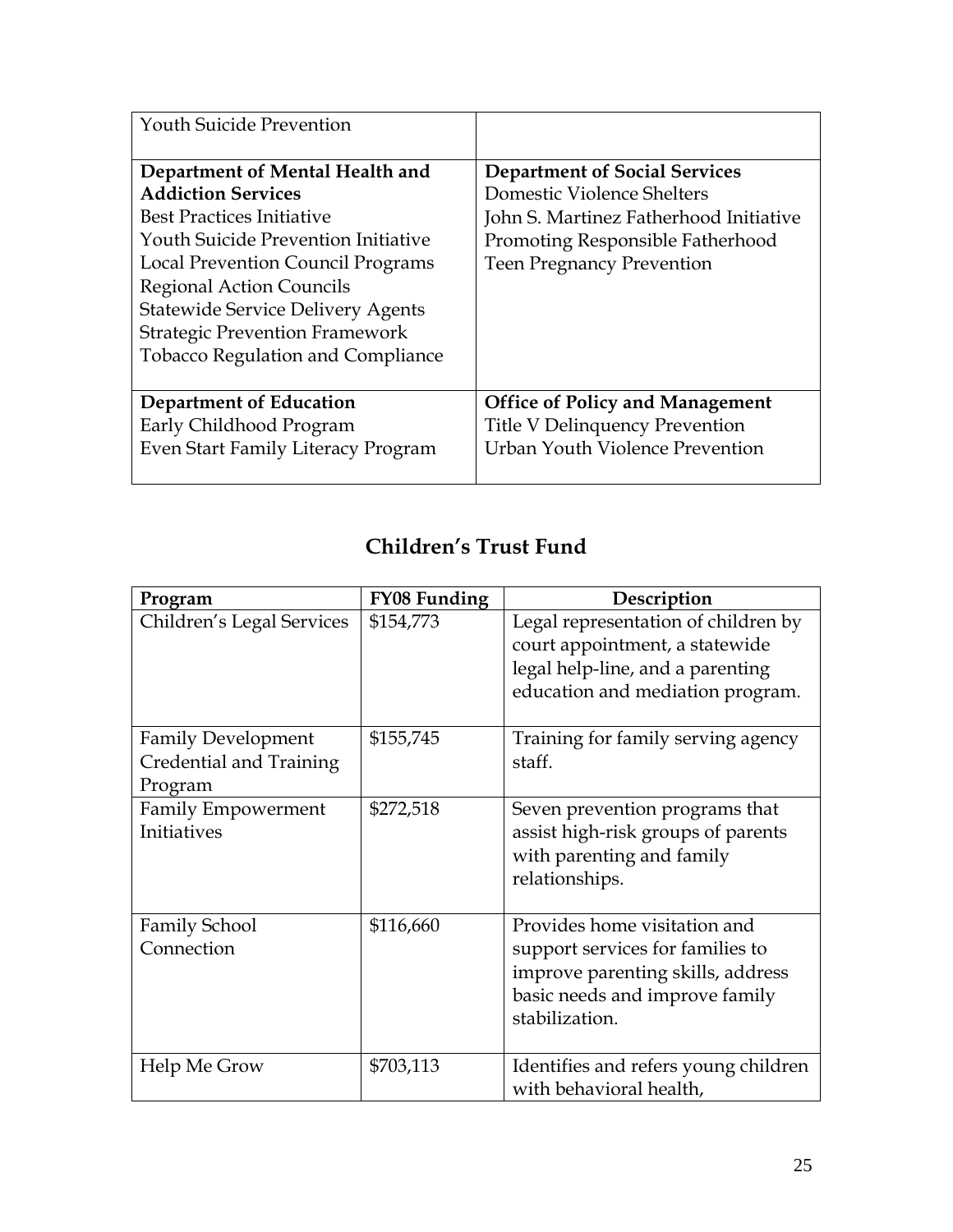|                                                        |              | development and psychosocial<br>needs to community-based services.                                                                                                                                           |
|--------------------------------------------------------|--------------|--------------------------------------------------------------------------------------------------------------------------------------------------------------------------------------------------------------|
| The Kinship and<br><b>Grandparents Respite</b><br>Fund | \$1,100,827  | Awards small grants to orphaned<br>or abandoned children and the<br>relative guardians with whom they<br>live.                                                                                               |
| <b>Nurturing Families</b><br>Network                   | \$11,639,390 | Provides education and support for<br>all interested new parents and<br>intensive home visiting services for<br>parent identified as most at risk of<br>abusing, neglecting or abandoning<br>their children. |
| The Parent Trust Fund                                  | \$422,395    | Provides grants to offer classes to<br>train parents in leadership skills<br>and by supporting the involvement<br>of parents in community affairs.                                                           |
| Shaken Baby Syndrome                                   | \$77,454     | Trains hospital staff, medical<br>professionals and community<br>services providers on methods to<br>prevent shaken baby syndrome.                                                                           |
| The Stranger You Know                                  | \$31,886     | An hour and a half presentation to<br>parents and community service<br>providers on how the molester<br>operates and how to converse about<br>sexual safety with children.                                   |
| <b>Total</b>                                           | \$14,674,761 |                                                                                                                                                                                                              |

### **Department of Children and Families**

| Program        | <b>FY08 Funding</b> | Description                         |
|----------------|---------------------|-------------------------------------|
| DCF/Head Start | N/A                 | Develops a protocol for enhancing   |
| Collaboration  |                     | communication between each          |
|                |                     | agency so staff can use each others |
|                |                     | resources more effectively.         |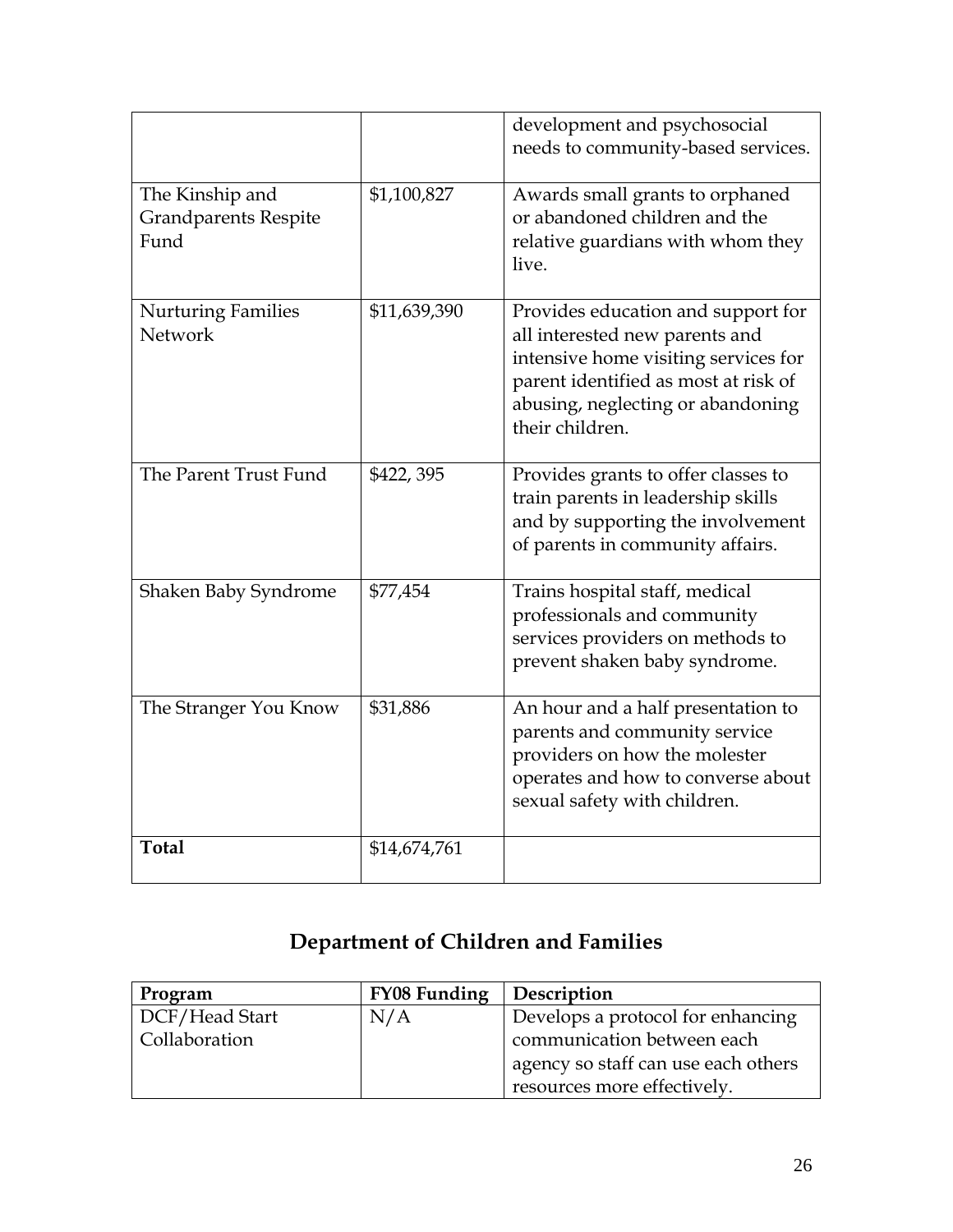| Positive Youth and<br><b>Family Strengthening</b><br>Development Initiative | \$909,967 | Funds seven agencies to provide<br>positive youth development and<br>family strengthening programs.                                    |
|-----------------------------------------------------------------------------|-----------|----------------------------------------------------------------------------------------------------------------------------------------|
| <b>Shaken Baby Prevention</b>                                               | \$28,585  | Training for Parent Educators to<br>disseminate baby calming strategies<br>to parents at risk of perpetrating<br>shaken baby syndrome. |
| <b>Youth Suicide Prevention</b>                                             | \$48,995  | Statewide awareness campaigns<br>and training.                                                                                         |
| <b>Total</b>                                                                | \$987,547 |                                                                                                                                        |

### **Department of Developmental Services**

| Program                           | <b>FY08 Funding</b> | Description                                                                                                                                   |
|-----------------------------------|---------------------|-----------------------------------------------------------------------------------------------------------------------------------------------|
| Birth to Three Systems            | \$45,439,594        | Early intervention services to all<br>infants and toddlers who have<br>disabilities or have or at risk of<br>significant developmental delay. |
| <b>Family Support</b><br>Programs | \$4,898,493         | Goods, services, resources and<br>other forms of assistance that help<br>families parent their children who<br>have mental retardation.       |
| Total                             | \$50,338,087        |                                                                                                                                               |

### **Department of Education**

| Program                                          | <b>FY08 Funding</b> | Description                                                                                                                                     |
|--------------------------------------------------|---------------------|-------------------------------------------------------------------------------------------------------------------------------------------------|
| Early Childhood<br>Program (School<br>Readiness) | \$66,281,219        | Quality preschool for children in<br>certain school districts who are ages<br>3 and 4 or age 5 if they are not<br>eligible to enroll in school. |
| Even Start Family                                | \$648,837           | Intensive family literacy services to                                                                                                           |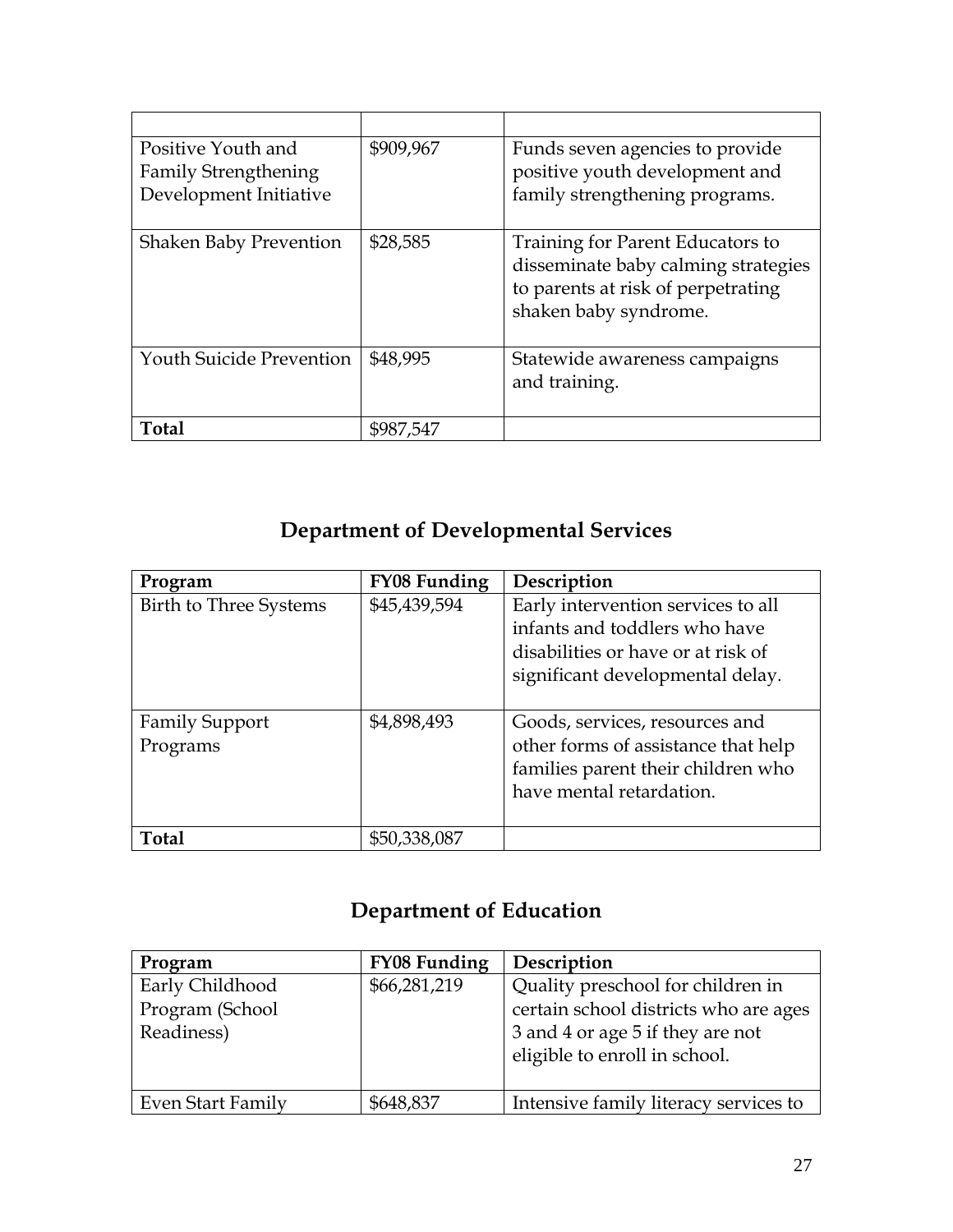| Literacy Program |              | parents and children up to age 8<br>from low-income families. |
|------------------|--------------|---------------------------------------------------------------|
| Total            | \$66,930,056 |                                                               |

## **Department of Mental Health and Addiction Services**

| Program                                                                         | <b>FY08 Funding</b> | Description                                                                                                                                                                                                            |
|---------------------------------------------------------------------------------|---------------------|------------------------------------------------------------------------------------------------------------------------------------------------------------------------------------------------------------------------|
| <b>Best Practices Initiative</b>                                                | \$1,716,968         | Positive youth development<br>programs including academic<br>support, peer leaders, mentors,<br>family development and parenting<br>skills.                                                                            |
| <b>Youth Suicide Prevention</b><br>Initiative                                   | \$400,000           | Youth suicide prevention and early<br>intervention strategies.                                                                                                                                                         |
| <b>Local Prevention Council</b><br>Programs                                     | \$541,665           | Alcohol, tobacco, and other drug<br>abuse prevention initiatives at the<br>local level.                                                                                                                                |
| <b>Regional Action Councils</b>                                                 | \$1,448,708         | Community awareness, education,<br>prevention, intervention, treatment<br>and aftercare for substance abuse.                                                                                                           |
| <b>Statewide Service</b><br>Delivery Agents                                     | \$1,924,353         | <b>Supports the Connecticut Assets</b><br>Network, the Connecticut<br>Clearinghouse, the Multicultural<br>Leadership Institute, the Governor's<br>Prevention Partnership and the<br>Prevention Training Collaborative. |
| <b>Strategic Prevention</b><br><b>Framework State</b><br><b>Incentive Grant</b> | \$2,350,965         | Developing a comprehensive<br>strategy for delivering and<br>implementing effective substance<br>abuse prevention services.                                                                                            |
| <b>Tobacco Regulation and</b><br>Compliance                                     | \$647,967           | Enforcement and strategies to<br>reduce underage tobacco use.                                                                                                                                                          |
| <b>Total</b>                                                                    | \$9,030,626         |                                                                                                                                                                                                                        |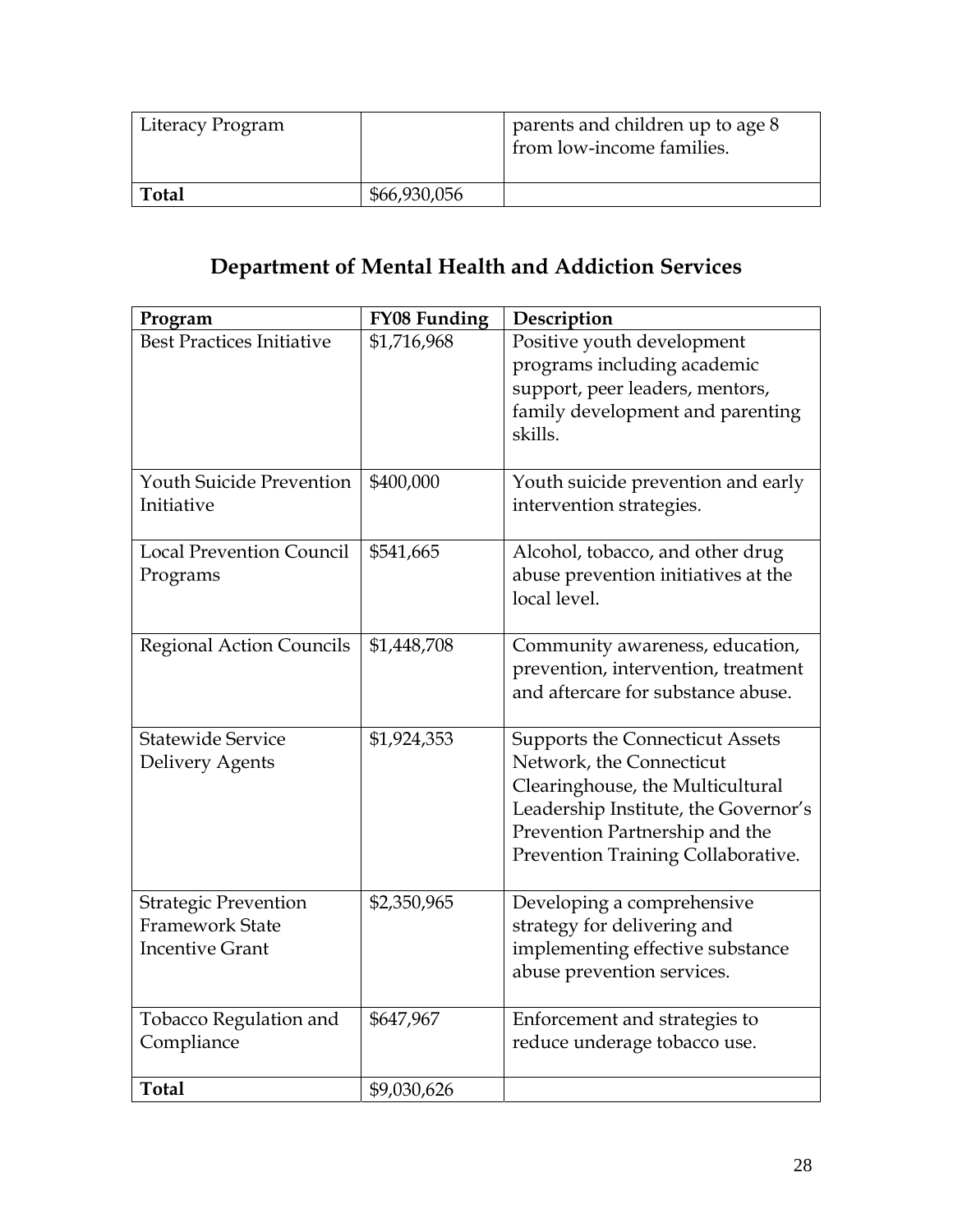| Program                                     | FY08 Funding | Description                                                                                                                                                                                                                                                                                                                                                                                                                                                                                                           |
|---------------------------------------------|--------------|-----------------------------------------------------------------------------------------------------------------------------------------------------------------------------------------------------------------------------------------------------------------------------------------------------------------------------------------------------------------------------------------------------------------------------------------------------------------------------------------------------------------------|
| Asthma Program:<br>Pediatric Easy Breathing | \$1,000,000  | Statewide training of pediatric<br>providers on determining whether<br>a child has asthma, asthma severity,<br>proper therapy, and developing<br>treatment plans.                                                                                                                                                                                                                                                                                                                                                     |
| Child Day Care<br>Licensing                 | \$2,686,000  | Regulates child day care programs<br>through technical assistance,<br>application processing, facility<br>monitoring, complaint<br>investigation, and enforcement<br>activities.                                                                                                                                                                                                                                                                                                                                      |
| <b>Community Health</b><br>Centers          | \$7,779,643  | Provides comprehensive,<br>community-based, primary and<br>preventive health care.                                                                                                                                                                                                                                                                                                                                                                                                                                    |
| <b>Family Planning</b>                      | \$1,099,438  | Provides preventive and primary<br>reproductive health care through<br>health care services, information,<br>and education to the uninsured or<br>underserved.                                                                                                                                                                                                                                                                                                                                                        |
| Immunization                                | \$45,460,155 | Provides vaccine to the residents of<br>Connecticut, educates medical<br>personnel and the public on the<br>importance of vaccinations, works<br>with providers using the<br>immunization registry to assure<br>that all children in their practice are<br>fully immunized, assures that<br>children in day care, Head Start and<br>school are adequately immunized,<br>and conducts surveillance for<br>vaccine-preventable diseases to<br>evaluate the impact of vaccination<br>efforts and to identify groups that |

## **Department of Public Health**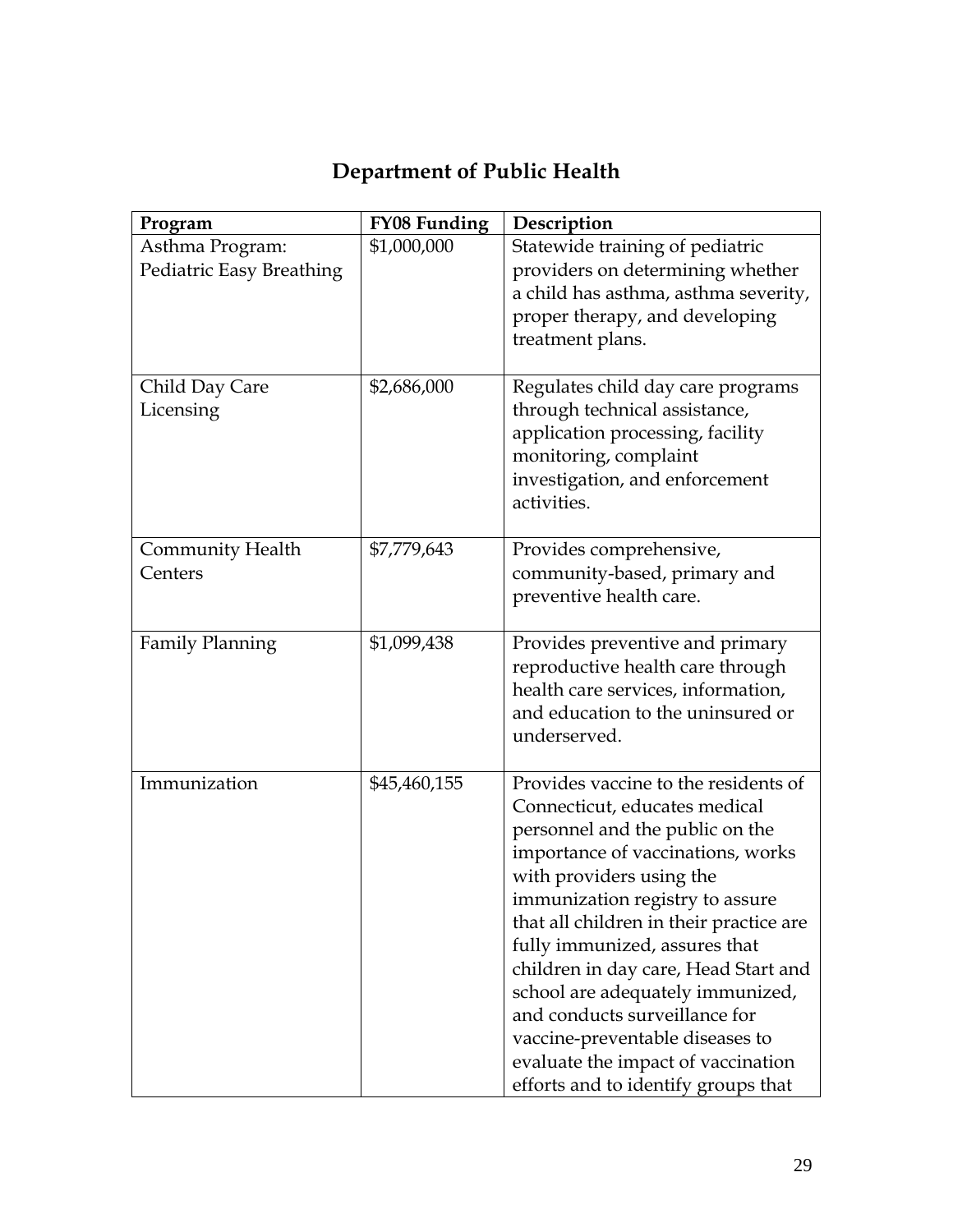|                                                                  |             | are still at risk.                                                                                                                                                                                                                                                                                                             |
|------------------------------------------------------------------|-------------|--------------------------------------------------------------------------------------------------------------------------------------------------------------------------------------------------------------------------------------------------------------------------------------------------------------------------------|
| <b>Injury Prevention</b>                                         | \$40,000    | Provides technical assistance and<br>resources to providers and<br>community agencies on injury<br>prevention, raises awareness and<br>developing injury prevention<br>policies and programs, develops<br>and disseminates surveillance data.                                                                                  |
| Lead Poisoning and<br>Control                                    | \$2,931,834 | Education, outreach, and screening<br>are targeted toward urban settings.                                                                                                                                                                                                                                                      |
| Newborn Screening                                                | \$969,563   | Specimens are collected at birthing<br>facilities and sent to the State Public<br>Health Laboratory for testing. Staff<br>report all abnormal results to<br>primary care providers and assure<br>that referrals are made to treatment<br>centers for confirmation testing,<br>counseling, education and on-going<br>treatment. |
| Nutrition, Physical<br><b>Activity and Obesity</b><br>Prevention | \$760,665   | Develops school readiness teachers'<br>capability and motivation to<br>provide nutrition and physical<br>activity experiences, increases<br>young children's exposure to<br>healthy foods and physical activity;<br>and builds teachers' and parents'<br>capability to create and maintain<br>healthy mealtime environments.   |
| Home by One                                                      | \$160,000   | Provides training and education of<br>physicians, dental professionals,<br>WIC staff, early childhood<br>providers and parents to support<br>age one dental visits for at-risk<br>children.                                                                                                                                    |
| Rape Crisis and<br>Prevention                                    | \$1,025,541 | Makes available to sexual assault<br>victims and their families free and<br>confidential services such as crisis                                                                                                                                                                                                               |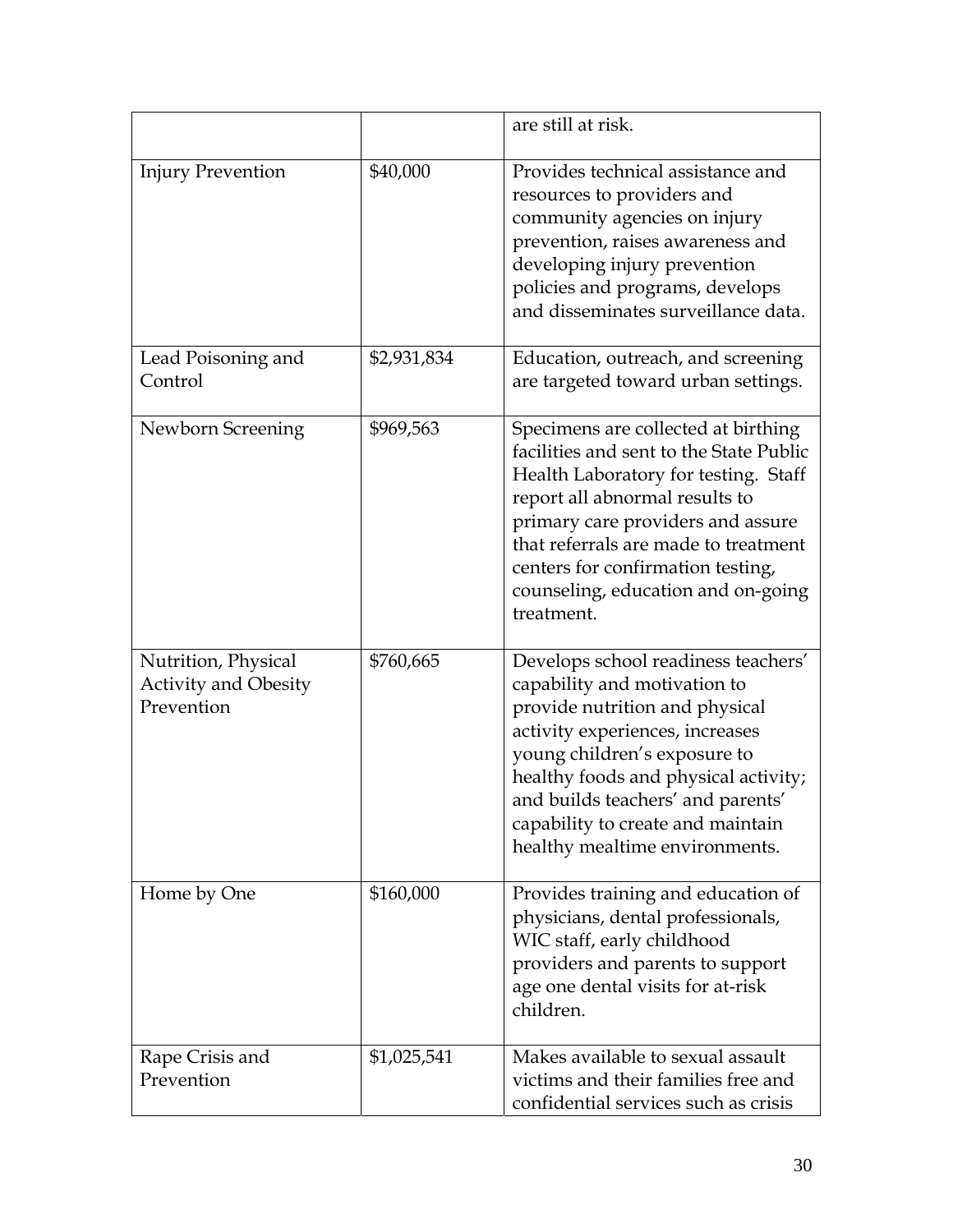|                                              |               | intervention, support and advocacy,<br>survivor groups, 24-hour hotline,<br>and emergency transportation.                                                               |
|----------------------------------------------|---------------|-------------------------------------------------------------------------------------------------------------------------------------------------------------------------|
| <b>Tobacco Use Prevention</b><br>and Control | \$2,875,637   | Provides local cessation and<br>prevention programs.                                                                                                                    |
| Women Infants and<br>Children                | \$43,289,010  | Provides nutrition and<br>breastfeeding education,<br>supplemental food, and referrals for<br>health and social services to eligible<br>women, infants and children.    |
| Youth Violence/Suicide<br>Prevention         | \$45,379      | Provides information and increases<br>awareness of suicide, suicide risk,<br>protective factors, and places to go<br>for help for middle and high-school<br>aged youth. |
| <b>Total</b>                                 | \$110,122,865 |                                                                                                                                                                         |

## **Department of Social Services**

| Program                      | <b>FY08 Funding</b> | Description                           |
|------------------------------|---------------------|---------------------------------------|
| <b>Emergency Shelter for</b> | \$3,271,690         | Provides emergency shelter and        |
| <b>Victims of Domestic</b>   |                     | host homes, 24-hour hotline,          |
| Violence                     |                     | shelter-based programs that           |
|                              |                     | address the health and safety needs   |
|                              |                     | of victims, and programs and          |
|                              |                     | services for child witnesses that     |
|                              |                     | help to reduce the likelihood of      |
|                              |                     | intergenerational transmission of     |
|                              |                     | domestic violence.                    |
|                              |                     |                                       |
| John S. Martinez             | \$250,000           | Improves fathers' ability to be fully |
| Fatherhood Initiative        |                     | and positively involved in all        |
|                              |                     | aspects of their children's lives by  |
|                              |                     | providing preparation for             |
|                              |                     | employment, job search assistance     |
|                              |                     | and referrals, life skills training,  |
|                              |                     | case management, and parent skills    |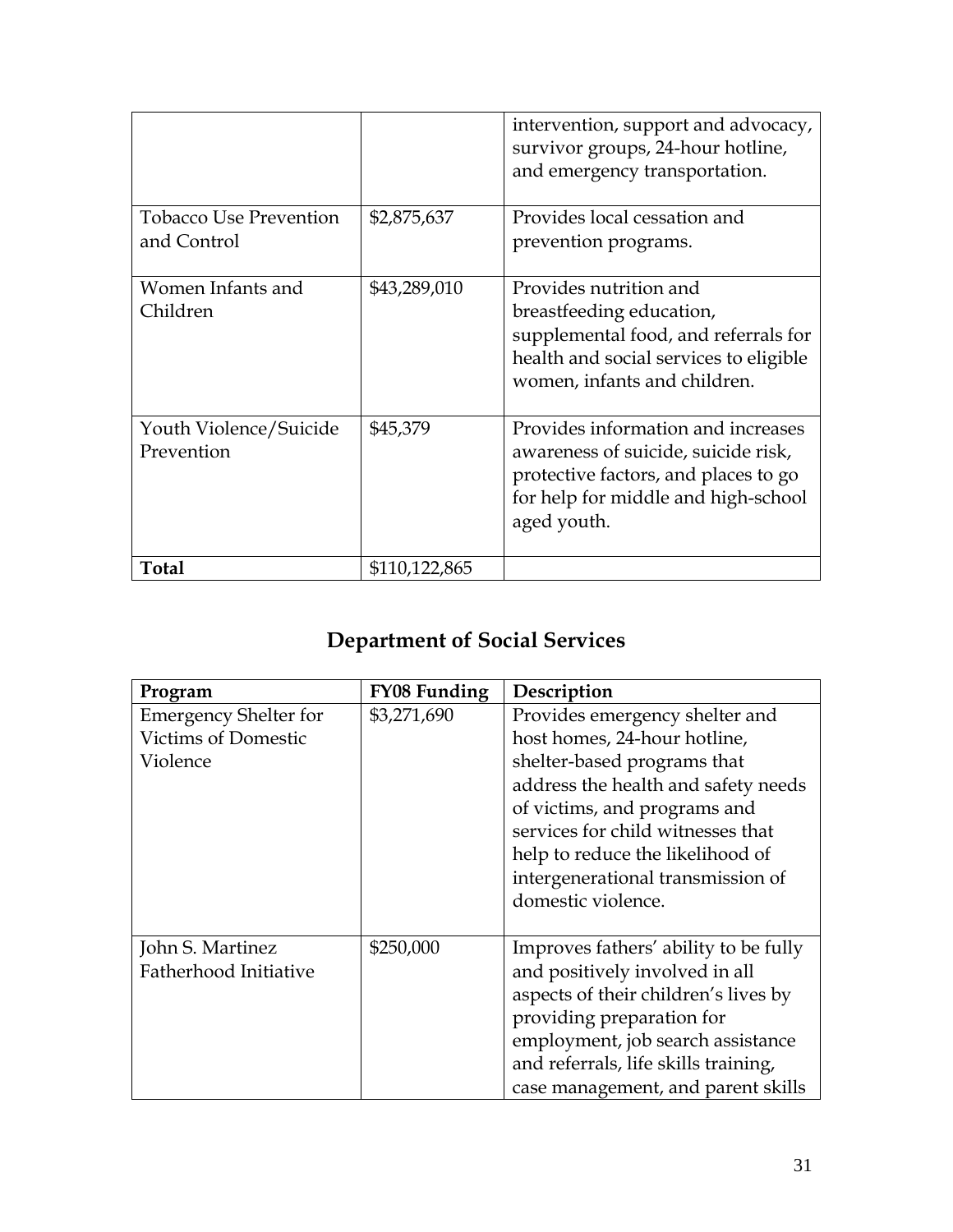|                                                    |             | education.                                                                                                                                                |
|----------------------------------------------------|-------------|-----------------------------------------------------------------------------------------------------------------------------------------------------------|
| <b>Promoting Responsible</b><br>Fatherhood Project | \$1,000,000 | Services include enhanced<br>prevention and intervention<br>strategies that promote health<br>marriage, responsible parenting,<br>and economic stability. |
| Teen Pregnancy<br>Prevention                       | \$2,223,368 | Provides information and<br>enrichment activities to youth<br>between ages 11 and 17 who are at<br>risk for teen pregnancy.                               |
| Total                                              | \$6,745,058 |                                                                                                                                                           |

## **Office of Policy and Management**

| Program                                       | <b>FY08 Funding</b> | Description                                                                                                                                                                                 |
|-----------------------------------------------|---------------------|---------------------------------------------------------------------------------------------------------------------------------------------------------------------------------------------|
| Title V Delinquency<br>Prevention             | \$295,392           | Provides grants to cities and towns<br>for delinquency prevention and<br>early intervention projects.                                                                                       |
| Governor's Urban Youth<br>Violence Prevention | \$1,500,000         | Provides grants to municipalities<br>and nonprofits that serve youth<br>ages 12 to 18 in urban<br>neighborhoods who are at-risk of<br>exposure to or involvement with<br>violent behaviors. |
| <b>Total</b>                                  | \$1,795,392         |                                                                                                                                                                                             |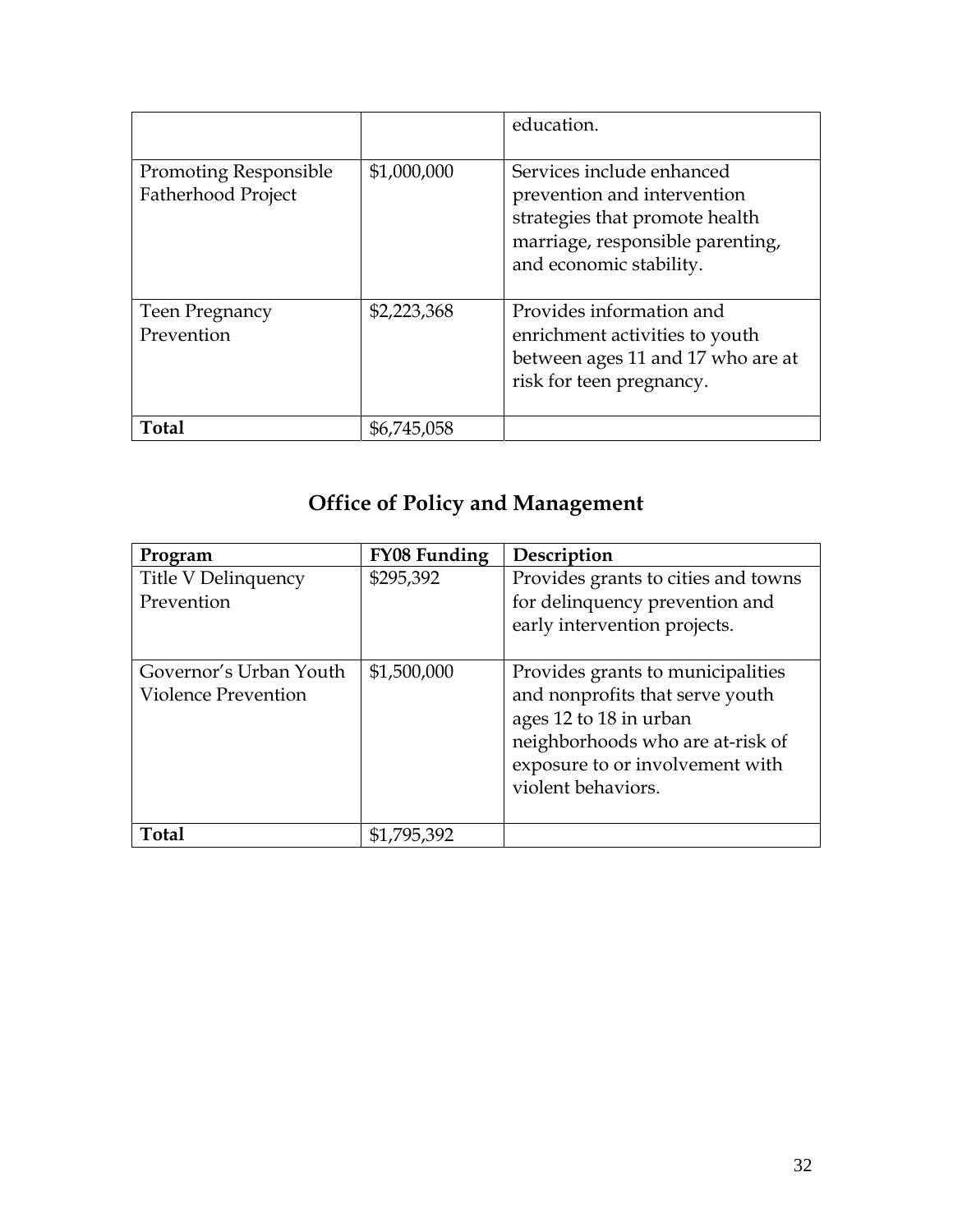## V. Examples of Successful Interagency Collaborations

As models for the state to follow, the Child Poverty and Prevention Council has provided information on the following six examples of successful interagency collaborations to meet the child poverty and prevention goals:

- **Jobs First Employment Services**
- Supplemental Nutrition Assistance Program Employment and Training (SNAP E&T) 50% Reimbursement Program
- Parents with Cognitive Limitations Workgroup
- Families with Service Needs
- Shaken Baby Prevention Initiative: Empowering Parents
- In-Depth Technical Assistance (IDTA) Substance Abuse and Child Welfare Project

#### **Jobs First Employment Services**

Jobs First Employment Services (JFES) serves recipients of Temporary Family Assistance (TFA) through DOL's partnership with the Department of Social Services (DSS) and the five regional Workforce Investment Boards (WIBs). During the year, approximately 16,000 participants received employment services from DOL's *CTWorks* One-Stop staff and/or through contracted service providers. Services include job search assistance, vocational education, adult basic education, subsidized employment, case management and other support services.

The goal of JFES is to provide employment services to recipients of the Temporary Family Assistance (TFA) program to enable TFA recipients to become employed and independent of cash assistance within 21 months; to remain independent of cash assistance, and enable Connecticut to achieve federally mandated work participation rates.

TFA families with a parent who is capable of working generally have 21 months to reach independence through employment. These families are referred to as "time limited" welfare families and during the 21 months the parents are required to seek employment. Within appropriated resources, participants who need education, training or subsidized employment to increase their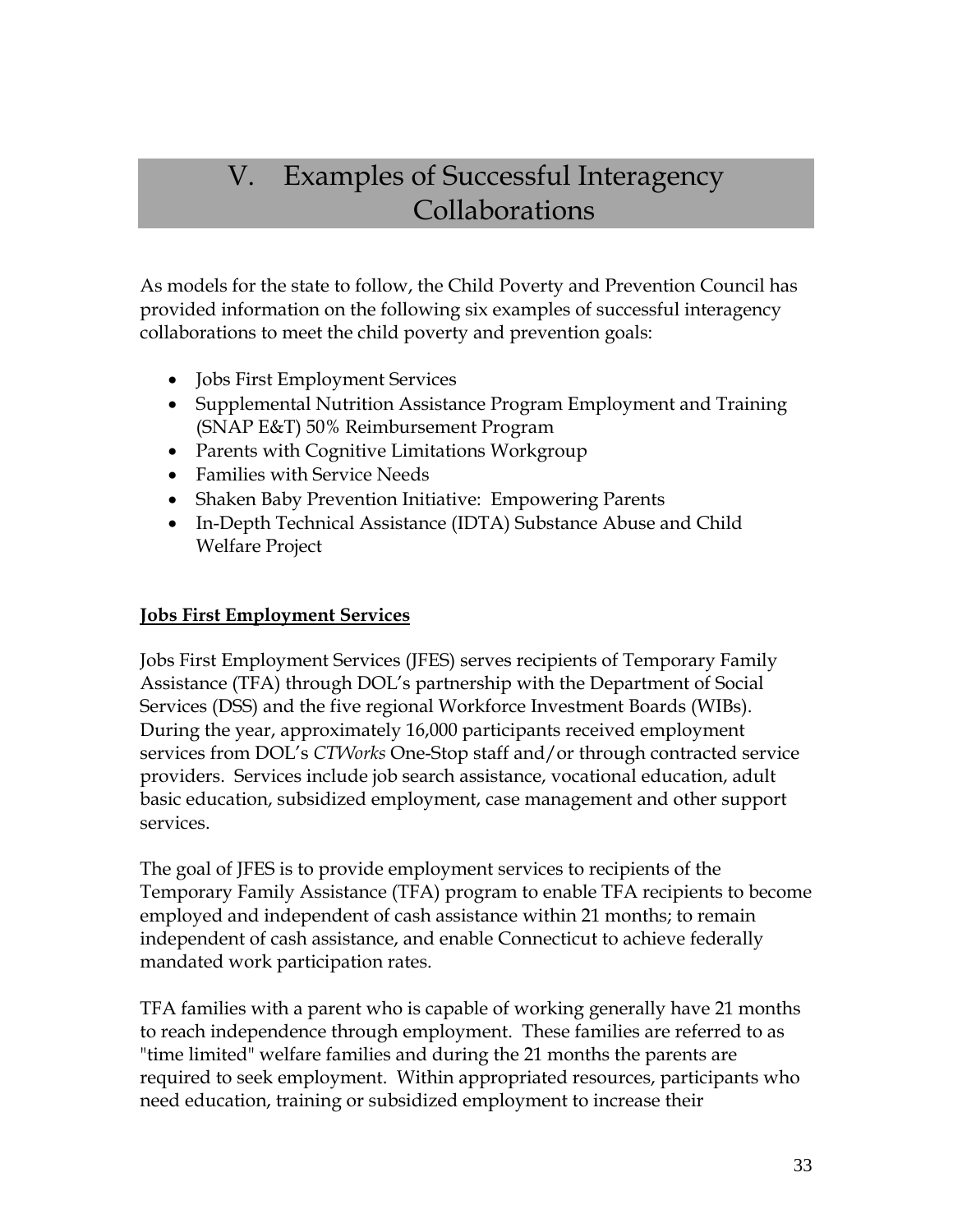employment opportunities or improve their earnings potential will be assigned to these activities.

The interagency JFES Design Group composed of management level representatives from DSS, DOL and the five WIBs meet regularly to develop interagency procedures and design new strategies to improve the JFES service delivery. Local partner meetings with regional representatives from DOL, DSS, WIBs and their subcontracted case management staff are held regularly in the local offices to coordinate services to meet the JFES goals.

### **Supplemental Nutrition Assistance Program Employment and Training (SNAP E&T) 50% Reimbursement Program**

The Department of Social Services has entered into a Memorandum of Agreement with Capital Community College to leverage enhanced federal funding in order to implement a program providing employment and training services to recipients of the Supplemental Nutrition Assistance Program (SNAP – formerly known as the Food Stamp Program).

Under the agreement Capital Community College is expending approximately \$870,000 on SNAP recipients who are students at the college using non-federal funding sources, such as state appropriations and student tuition and fees. Based on this level of spending the Department of Social Services will provide approximately 50% reimbursement of such expenditures, up to \$435,000 per year, using federal funding from the United States Department of Agriculture Food and Nutrition Service's SNAP Employment and Training Program. Capital Community College is using the reimbursement funding to enhance services to these students by providing tuition scholarships and other services, such as career counseling and case management.

Students qualify for this funding by being enrolled in one of the following courses that qualify for reimbursement under the federal SNAP Employment and Training program:

- Certified Nurse Aide
- Patient Care Technician
- Customer Service/Retail
- Hospitality Management
- Manufacturing Basic Training
- Medical Office Management
- Small Business Management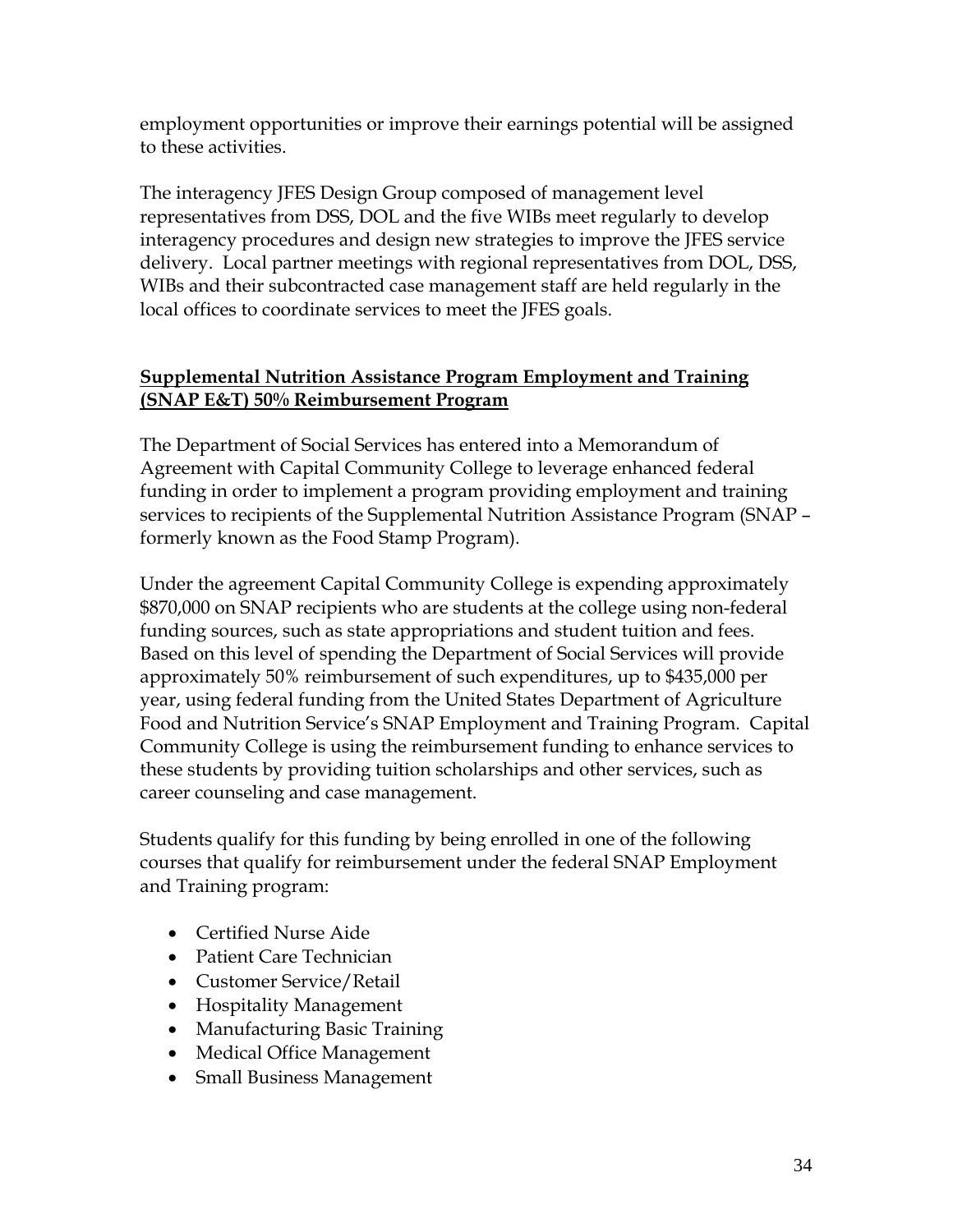Many of those participating in the program are the parents of young children who are working, were formerly TANF recipients, and are seeking to advance into higher paying jobs.

As provided in Public Act 08-161, the Department of Social Services will be issuing a Request for Qualifications (RFQ) in January 2009 to solicit the participation of regional or municipal community collaboratives and other employment and training providers in the SNAP E&T 50% Reimbursement program. The goal is to expand on this model approach to leveraging federal funding to provide low-income families and individuals with employment and training services in order to reduce the incidence of child poverty.

### **Connecticut Parents with Cognitive Limitations Work Group**

The Connecticut Parents with Cognitive Limitations Work Group (PWCL) was formed in 2002 to address the issue of support of parents with cognitive limitations and their families. With the Department of Children and Families as the lead, this interagency workgroup includes the Department of Social Services; Bureau of Rehabilitation Services; State Department of Education; Department of Developmental Services; Department of Mental Health and Addiction Services; Court Support Services Division; Department of Correction; Children's Trust Fund; Connecticut Council of Family Service Agencies; The Connection, Inc.; The Diaper Bank; Real Dads Forever; Brain Injury Solutions, LLC; Brain Injury Association; Office of Protection and Advocacy for Persons with Disabilities; and Greater Hartford Legal Assistance.

Although the number of families headed by a parent with cognitive limitations is uncertain, and identification of these families is one of the group's challenges, it is estimated that at least one third of the families in the current child welfare system are families headed by a parent with cognitive limitations. Further, these families are often involved in all of the participating workgroup members' systems.

People with cognitive limitations may have difficulty including but not limited to planning, organizing, memory, regulating emotion, judgment, scheduling and keeping appointments, and setting limits and following through.

These limitations may result in problems maintaining a home, keeping their family together, communicating with their children's schools, finding or keeping a job, maintaining benefits for themselves or their child. Isolation and lack of transportation exacerbate these problems.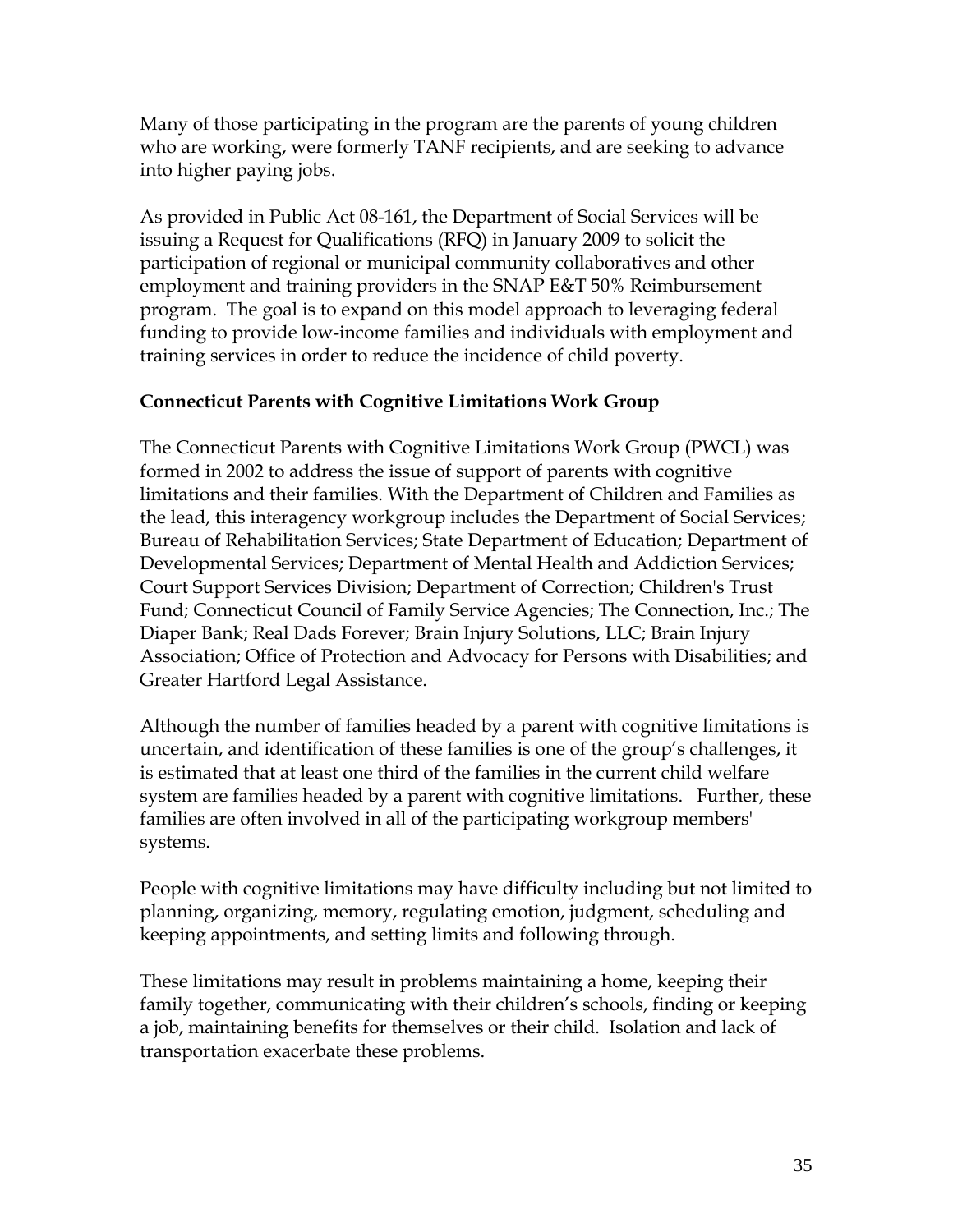These parents may be unidentified or may be misidentified as mentally ill or as substance abusers. When they cannot meet the expectations of the available programs and services, including those designed for these other populations, these parents are often labeled as "noncompliant" or "uncooperative" and considered "bad parents".

The Workgroup has developed a training on "Identifying and Working with Parents with Cognitive Limitations" which has been offered in many communities throughout the State and at least 10 additional trainings will be offered in 2009. To date, over 1,000 individuals have attended the training. The Workgroup also created an Interview Assessment Guide to assist workers in identifying these families and is drafting recommendations regarding the use of plain language in communicating with all parents. Training on plain language will also be offered.

### **Families with Service Needs**

A "family with service needs" (FWSN) is a family that includes a child who (1) has, without just cause, run away from the parental home or other properly authorized and lawful place of abode; (2) is beyond the control of the child's parent, parents, guardian, or other custodian; (3) has engaged in indecent or immoral conduct; (4) is a truant or habitual truant or who, while in school, has been continuously and overtly defiant of school rules and regulations; or (5) is age 13 or older and has engaged in sexual intercourse with another person age 13 or older and not more than two years older or younger. FWSN court orders generally deal with issues related to school attendance, curfews, and substance abuse treatment and counseling.

FWSN Advisory Board **--** The Families with Service Needs Advisory Board was established in 2006 (Section 42 of Public Act 06-188) to:

- Monitor the progress being made by the Department of Children and Families in developing services and programming for girls from families with service needs and other girls;
- Monitor the progress being made by the Judicial Branch in the implementation of a 2005 Public Act (PA 05-250) which prohibits (1) holding in detention a child whose family has been adjudicated as a FWSN or (2) adjudicating them delinquent solely for violating a court's FWSN order. Judges could previously place children charged with violating a FWSN order in juvenile detention facilities and juvenile probation officers determined whether a delinquency petition should be filed.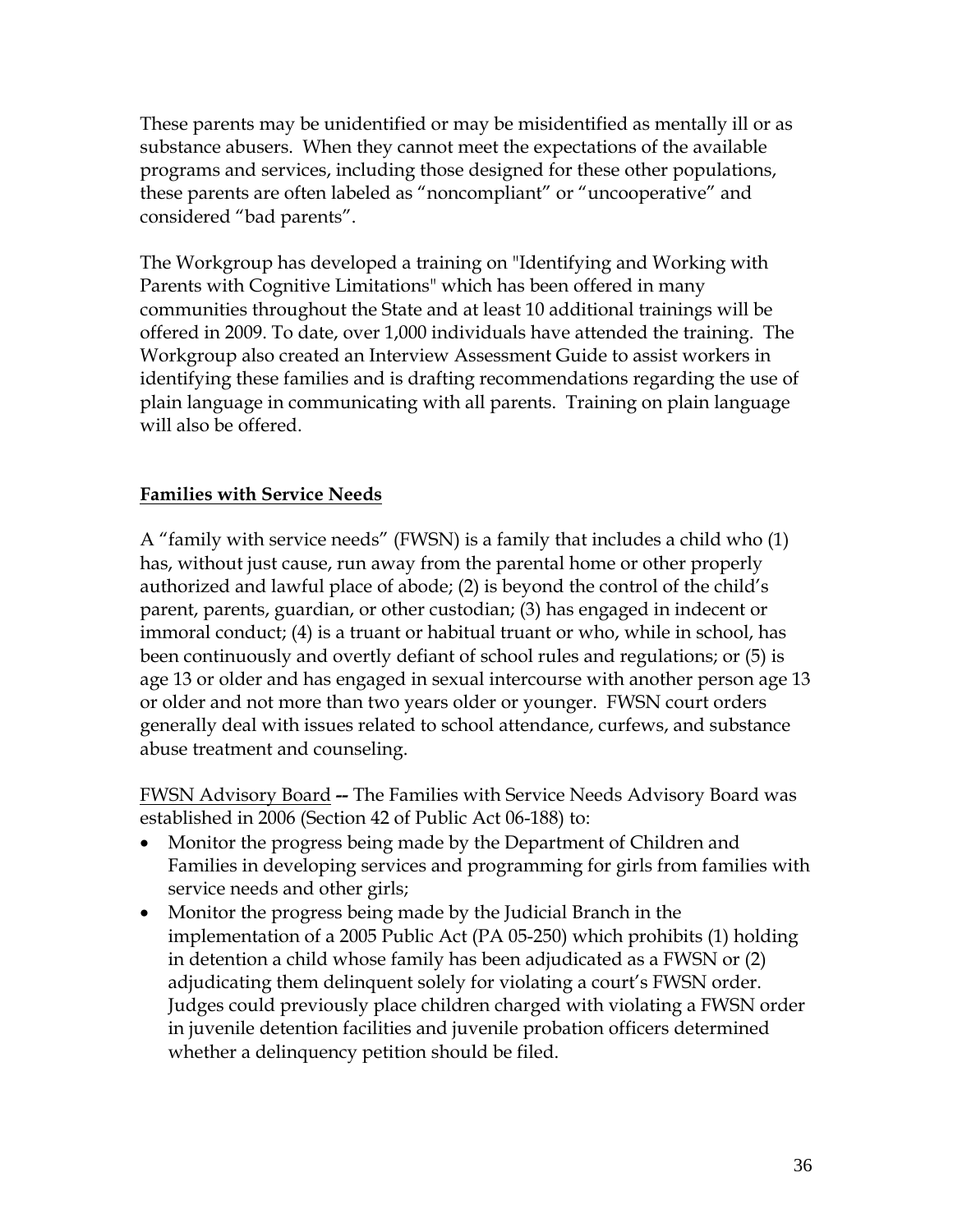• Provide advice with respect to such implementation upon the request of, and make written recommendations to, the Judicial Branch and the General Assembly.

FWSN Local Implementation Teams **–** Local community collaborations at each juvenile court to coordinate the implementation of Public Act 05-250 and changes to family service needs referral standards, procedures, and access to diversion services.

### **Connecticut Shaken Baby Prevention Initiative: Empowering Parents**

This statewide Collaborative/Planning Committee includes: the Department of Children and Families, the Department of Public Health, the Department of Correction, the Department of Mental Health and Addiction Services, and the Office of Child Advocate. All partners have supported this initiative with dollars and staff. Additional agencies have expressed interest in joining the initiative after the evaluation report is submitted. The CT Clearinghouse provides logistical support.

Persistent crying is known to be a trigger for shaken baby. The Happiest Baby on the Block (HBB) (a behavioral intervention) teaches parents strategies for soothing crying babies. The Period of Purple Crying (a cognitive intervention) normalizes crying by putting it in the context of normal infant development and parent educators teach their parents to never shake a baby. HBB was chosen because of the very strong anecdotal information from our workers and foster parents after Dr. Karp presented in CT. Purple Crying was chosen because our evaluator strongly recommended that we have a program to compare to HBB.

The Happiest Baby on the Block:Parent educators will receive two days of training which will include sections on training techniques and working with parents with cognitive limitations. Parent educators will be asked to demonstrate the techniques properly (in addition to taking the standard certification exam). Parents will be required to demonstrate the techniques to the parent educators before they receive their parent kit of the Happiest Baby on the Block DVD and CD of white noise. Every parent educator will be told to tell their parents to never shake a baby. Every parent educator will need to become certified before teaching parents these strategies.

Period of Purple Crying:Parent Educators will be trained to use the materials. Outside of the pilot, parent educators buy the materials off the website and are ready to train parents.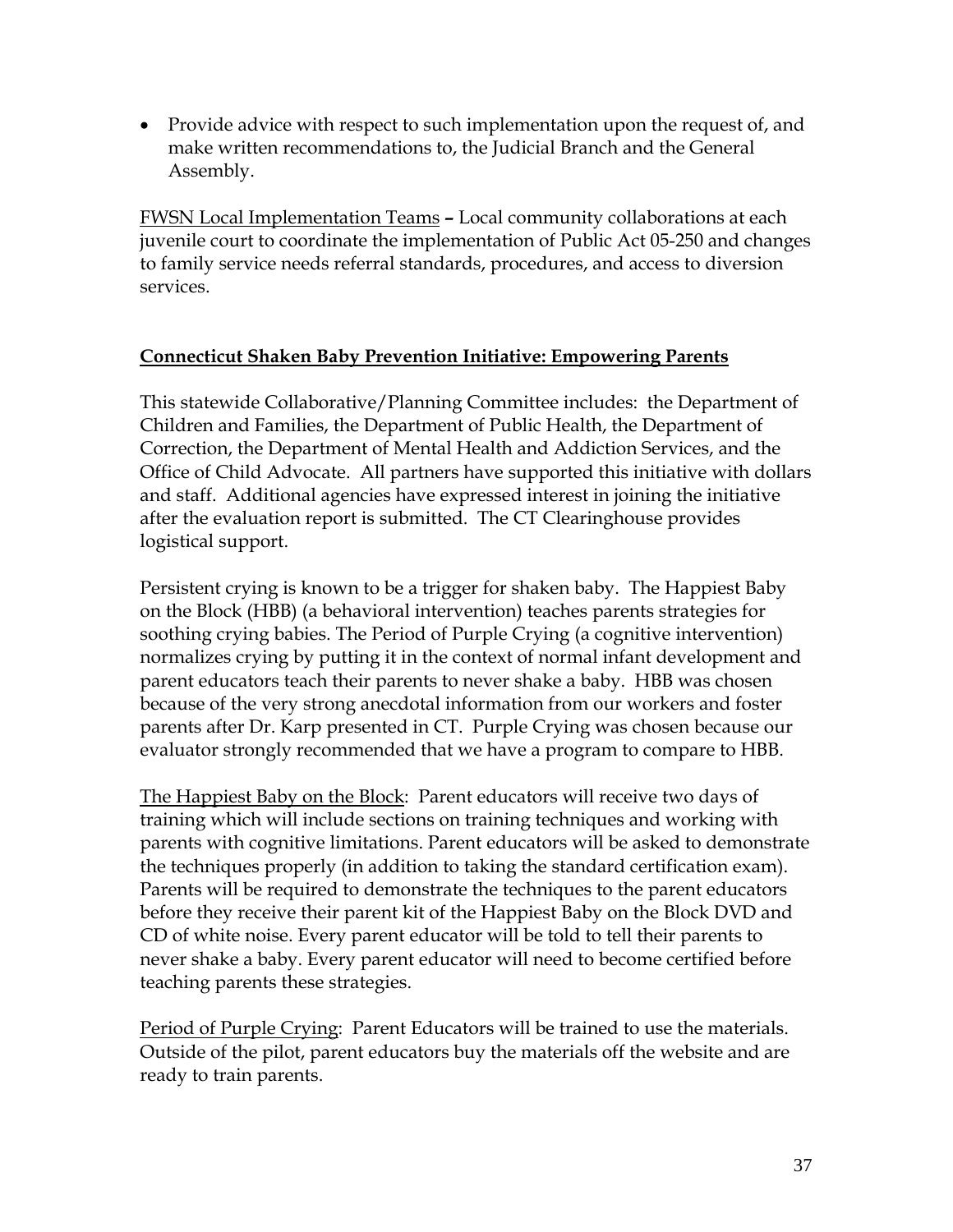A total of 43 Parent Educators have been trained, ~ 35 for the Happiest Baby on the Block and 19 for Purple Crying.

It is expected that over 500 parents will be trained in one of the interventions, 320 Happiest Baby on the Block and 250 Purple Crying. An independent evaluation is being conducted by Dr. Linda Frisman, Director of Research at the Department of Mental Health and Addiction Services. A report on the pilot is expected in June, 2009.

### **In-Depth Technical Assistance (IDTA) Substance Abuse and Child Welfare Project**

In March 2008, Connecticut was informed that it was the recipient of the in depth technical assistance from the National Center for Substance Abuse and Child Welfare (NCSACW).[1](#page-39-0)

Under the IDTA, The Department of Children and Families (DCF), the Department of Mental Health and Addiction Services (DHMAS) and the Judicial Branch have entered into a Memorandum of Understanding to work together to better serve children and families in the child welfare population effected by substance abuse.

Through the IDTA project, DCF, DHMAS and the Judicial Branch have committed to improving access to assessment and treatment for substance involved parents in the child welfare system and permanency outcomes for children.

The priority population that is the focus of this in-depth technical assistance is comprised of families with substance use problems that are involved with both the child welfare and court systems who have temporarily lost custody of their child(ren).

Deliverables and Expected Outcomes:

 $\overline{a}$ 

• Develop a recovery specialist model, utilizing available resources (funds and positions) from DCF and DHMAS, in three pilot sites for child welfare families who have lost custody of their children due to child abuse/neglect where substance abuse is a primary issue.

<span id="page-39-0"></span><sup>&</sup>lt;sup>1</sup> NCSACW is a service of the Department of Health and Human Services' (DHHS) Substance Abuse and Mental Health Services Administration (SAMHSA), Center for Substance Abuse Treatment (CSAT) and the Administration for Children and Families (ACF), Children's Bureau's Office on Child Abuse and Neglect (OCAN)) provides in-depth technical assistance to selected sites.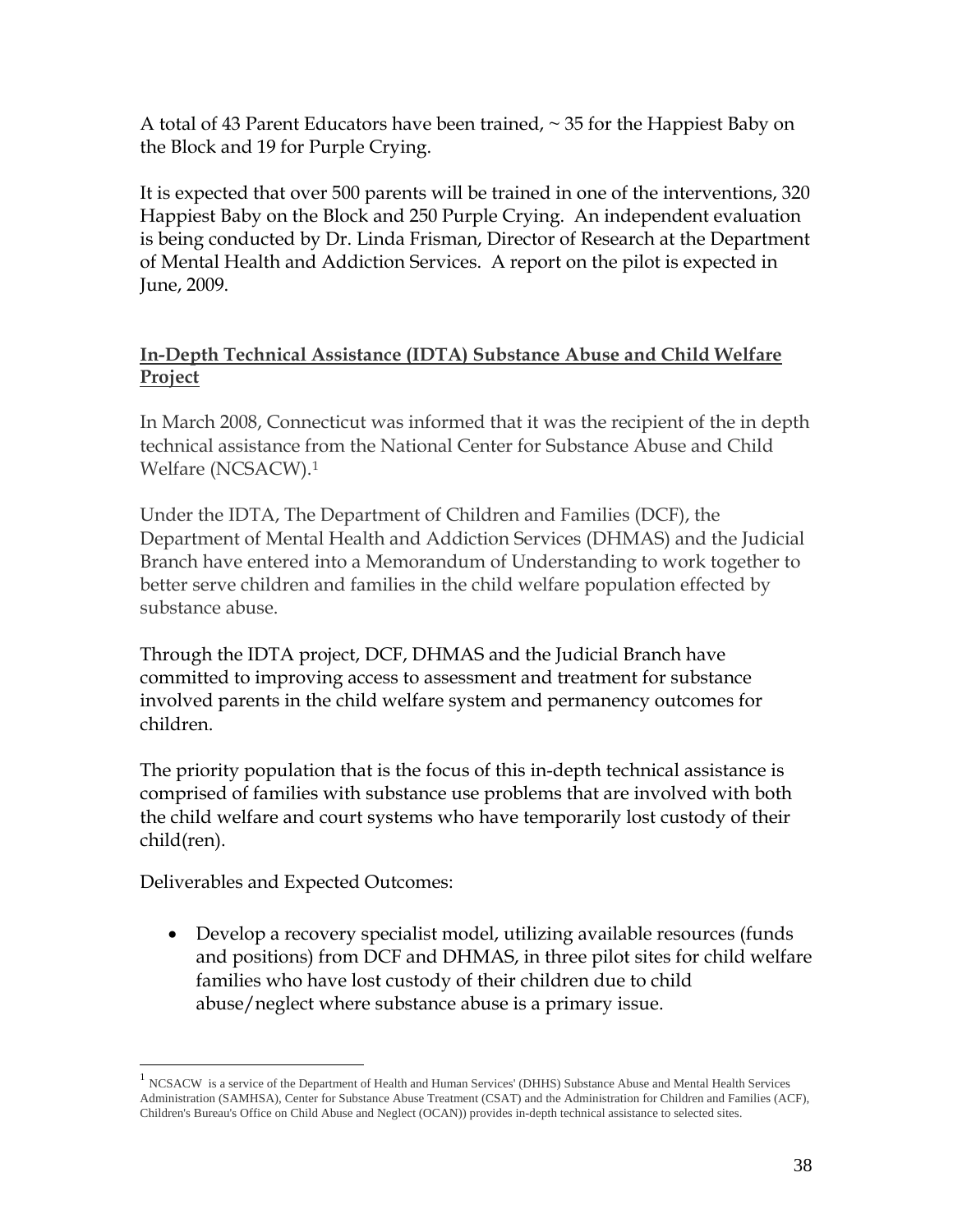- Develop information sharing mechanisms across all 3 systems (DCF, DMHAS and the Judicial Branch) for the 3 pilot sites as well as other standardized tools for information sharing (e.g., release forms).
- Develop a specific cross system training plan and a quarterly training calendar for recovery specialist/coaches and other relevant staff from the three systems who will work with the Connecticut pilot(s). An expanded training plan covering broader content, target populations and staff will be developed following the pilot-specific training plan.

In addition to the six highlighted examples, the Council has identified these fifteen additional examples:

- Mental Health Transformation Grant -- In response to the President's New Freedom Commission on Mental Health and recently released federal action agenda, Governor M. Jodi Rell has charged 14 key state agencies and the Judicial Branch to transform all mental health services and associated systems to offer the state's citizens an array of accessible services and supports that are culturally responsive, person and familycentered, and have as their primary aim the promotion of resilience, recovery, and inclusion in community life.
- **Governor's Early Childhood Research and Policy Council** -- The Governor's Early Childhood Research and Policy Council was established by Executive Order #13 of Governor M. Jodi Rell to engage leadership from the governmental, higher education, business, and philanthropic communities with regard to early childhood strategic planning and investment partnerships. The Council has 31 members appointed by the Governor and is co-chaired by three persons from the philanthropic community, the business community, and the education community.
- **Connecticut Birth to Three System** -- Birth to Three, under Part C of the federal Individuals with Disabilities Education Act, was designed to be an interagency system since there is no one agency in any state that can meet all the needs of infants and toddlers with disabilities and their families. The exact design of each state's system is up to the state lead agency, as advised by the Interagency Coordinating Council which meets bimonthly.
- **Connecticut Strategic Prevention Framework Initiative --** Under DMHAS' leadership, Connecticut's prevention system has made substantial progress in decreasing substance use and abuse and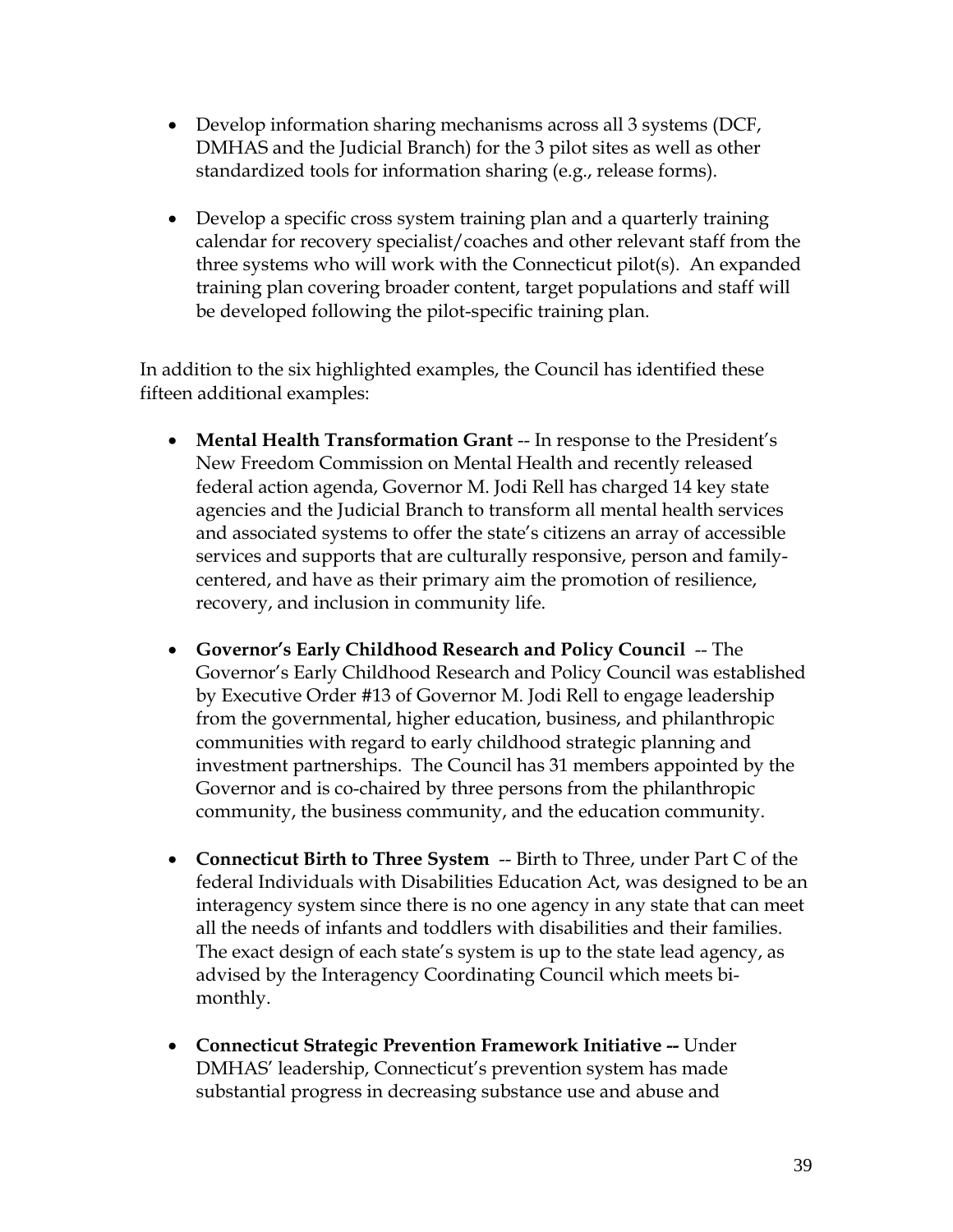promoting health. Aided by the federal Substance Abuse and Mental Health Services Administration's Strategic Prevention Framework (SPF), a 5-year, \$11.8 million initiative funded by SAMHSA, 52 towns receive services aimed at reducing underage drinking. The CT SPF is a collaborative effort of several State agencies, community, and academic partners that have a long history of working together to successfully implement evidence-based health promotion strategies.

- **Supportive Housing --** Supportive housing is permanent affordable housing matched with a range of support services designed to break the cycle of homelessness. The purpose is to enable formerly homeless persons to achieve stability and maintain self-sufficiency in the community. The collaboration was accomplished by bringing together five state agencies – OPM, the Department of Mental Health and Addiction Services, the Department of Social Services, the Department of Economic and Community Development, and the Connecticut Housing Finance Authority – to coordinate funding for the housing and the supportive services.
- **Connecticut Youth Suicide Prevention Initiative -- Through** Connecticut's existing youth suicide prevention infrastructure, including the Youth Suicide Advisory Board (YSAB), the initiative is supporting a high school component, a college component, a training component, a pilot program and a statewide campaign.
- **Joint Juvenile Justice Strategic Plan Executive Implementation Team**  Oversees the implementation of the Connecticut Juvenile Justice Strategic Plan issues in August 2006 by DCF, Judicial, and stakeholders. Focuses on the development of the most effective system of service delivery and interagency collaboration leading to positive outcomes for court-involved children, their families, communities, the Court and the public.
- **Diversion Review Committee**  Collaboration between Judicial, DCF and the Center for Children's Advocacy to monitor out-of-home placement diversion efforts for delinquency and status offenders.
- **Juvenile Competency Statute Workgroup**  Interagency workgroup to develop a statute defining competency to stand trial standards for juveniles and the legal process for findings and restoration efforts.
- **Juvenile Justice Advisory Committee** The purpose of the Juvenile Justice Advisory Committee (JJAC) is to prevent delinquency and improve Connecticut's juvenile justice system. It was established in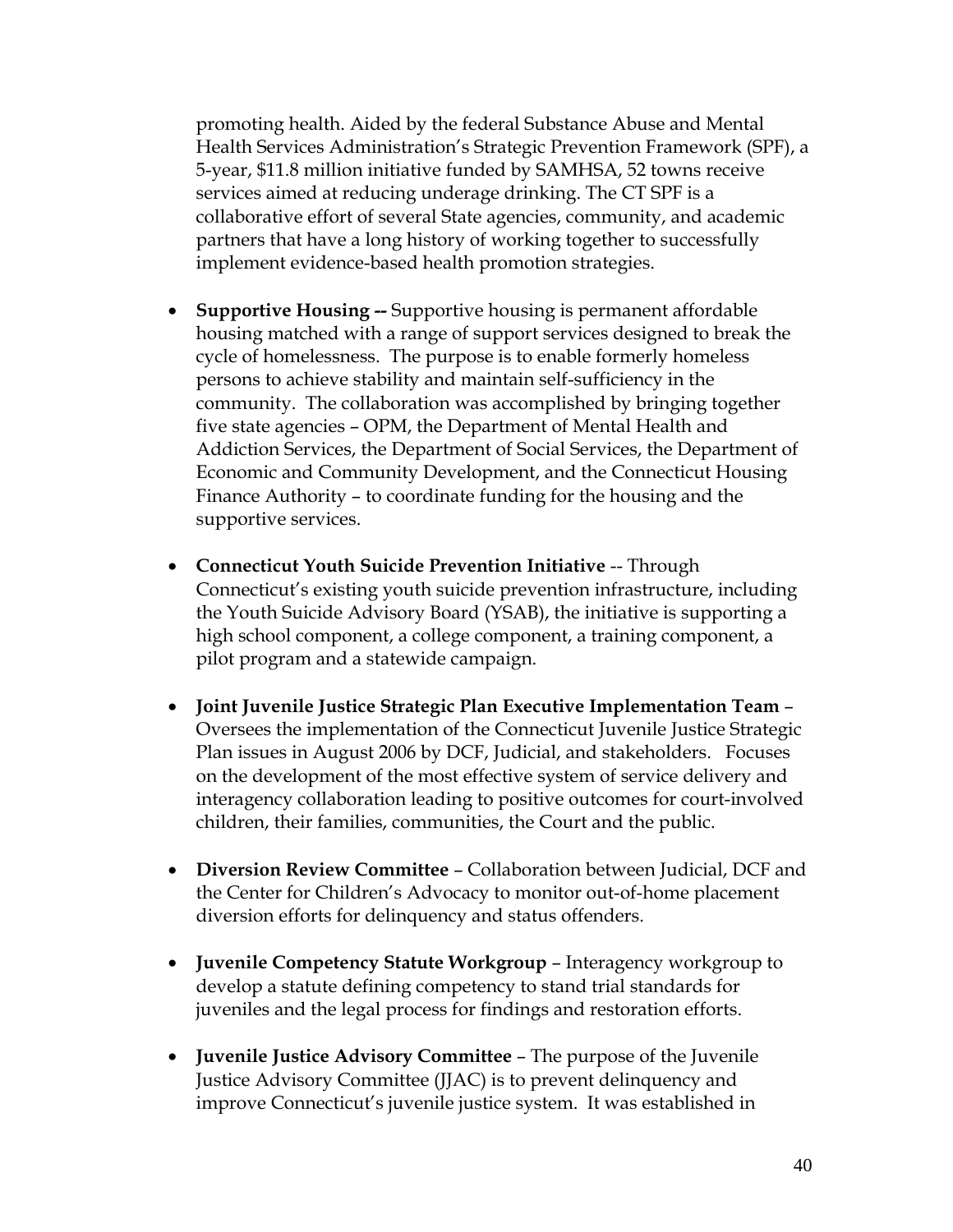accordance with the federal Juvenile Justice and Delinquency Prevention Act of 1974 and it is responsible for oversight of federal juvenile justice funding to Connecticut.

- Fatherhood Initiative / Access and Visitation Grant Interagency endeavor to deliver services designed to facilitate and support relationships between children and their non-residential parents. The objective of the services is to provide critically important forums for nonresidential parents to begin to interact with their children in a meaningful, healthy and productive manner.
- **Collaborative Oversight committee** CSSD, DCF, and DSS jointly oversee the investment of dollars to provide greater access to Intensive In-Home Child and Adolescent Psychiatric Services (IICAPS) for courtinvolved juvenile and youth.
- **Connecticut Center for Effective Practice** Partnership between the Child Health Development Institute, DCF, Judicial, UConn, and Yale to improve the behavioral health policies practices for at-risk youth.
- **Recovery –Oriented Employment Services**  Fosters a recovery-oriented system of care for Connecticut citizens with behavioral health disorders, many of which are also criminally involved. Recognizing that employment can be a critical ingredient to recover, this committee identifies needs, establishes linkages and maximizes service delivery to this target population.
- **Case Review Teams**  Generally initiated by probation, these teams include parents, CSSD, DCF, providers and evaluators. Members work together to develop a plan for service/treatment that will allow highneed/high-risk children to remain in the community with appropriate services and supervision in lieu of out of home placement.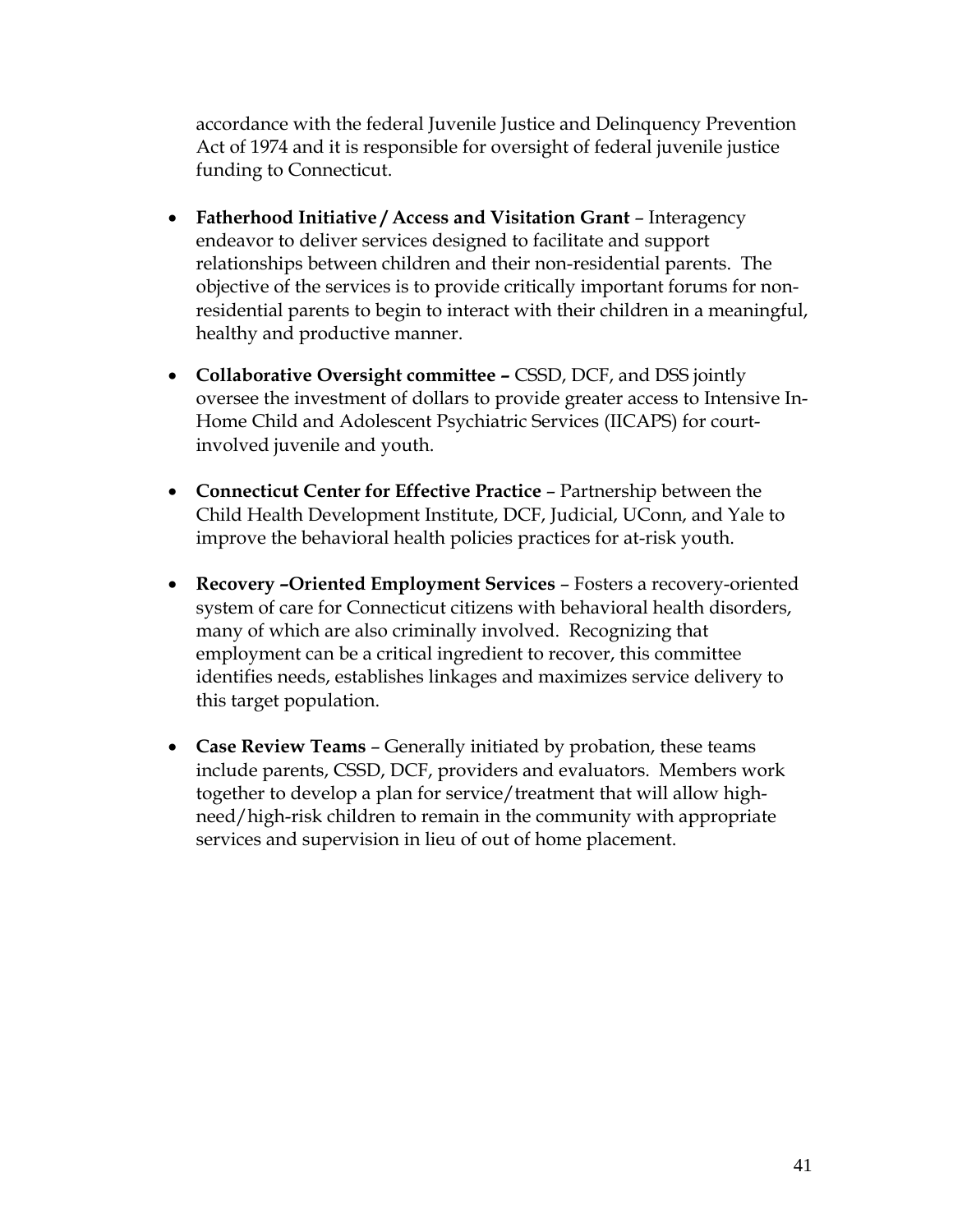### VI. Recommendations for Prevention Investment and Budget Priorities

One of the statutory requirements of the Child Poverty and Prevention Council is to make recommendations for prevention investment and budget priorities. In developing these recommendations in 2006, the Council relied on information provided by national and state child poverty experts, including the Brookings Institution, the Center for Law and Social Policy, and the Connecticut Early Childhood Education Cabinet.

The recommendations are listed below, along with available information on the status of each – much of which comes from the newly released "Social State of Connecticut" prepared by Duke University for the Commission on Children using 2006 data.

The Child Poverty and Prevention Council may adjust its recommendations for prevention investment and budget priorities based on the information received through its economic modeling project in early 2009.

### • **Reduce the number of children living in poverty in the state by fifty percent;**

The percentage of children living in poverty in Connecticut increased from 11% in 2006 to 11.1% in 2007.

• **Increase access to health care;** 

The percentage of Connecticut's non-elderly population with no private or public health insurance coverage declined between 2005 and 2006, from 12.5 to 10.7 percent. The percentage of children without public or private health care coverage also declined between 2005 and 2006 from 7.7 to 6.0 percent. The proportion of personal income spent on health in 2005 was 12.5 percent.

### • **Increase access to stable and adequate housing;**

The cost burden for single-family housing in Connecticut rose sharply in the 1980's, followed by a decline in the 1990's. However, costs again increased steadily since 2000. In 2006, a single-family home cost was 5.6 times the state per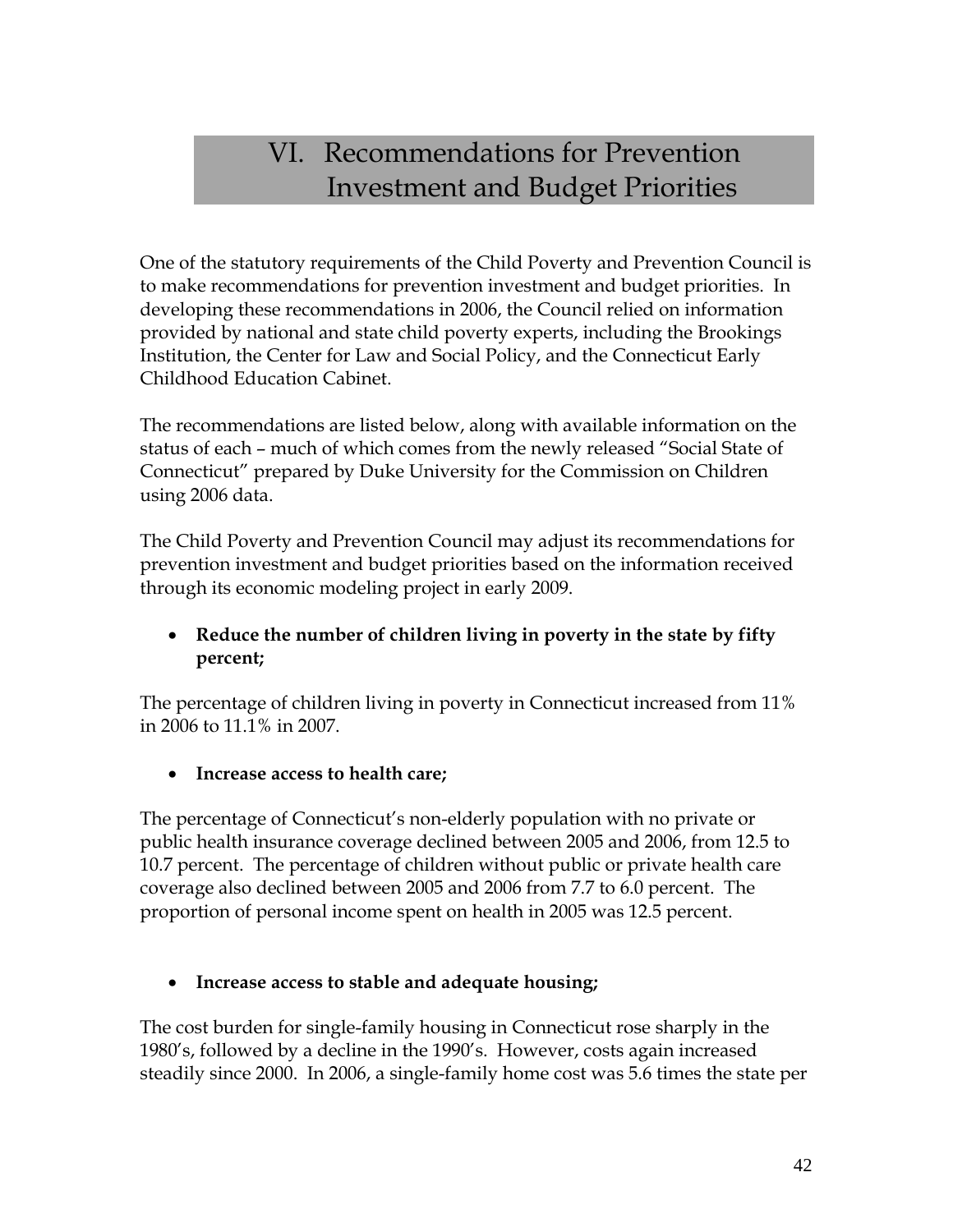capita personal income, representing the first decline since 1999. The high cost of housing in Connecticut places it in the top ten most expensive states in the U.S.

### • **Increase the percentage of pregnant women and newborns who are healthy;**

The infant mortality rate, the number of infant deaths in the first year of life for each thousand live births, has improved substantially over time in Connecticut. Advances in prenatal care, respiratory care, and early intervention have enabled more infants to survive during this critical period.

In 2006, Connecticut's infant mortality rate of 6.1 remained well under the high of 17.2 deaths per 1,000 live births in 1970, but up from the historically low 2003 rate of 5.4 deaths per 1,000 live births and from the previous year 5.7 deaths per 1,000 live births in 2005. In 2006, the infant mortality rate among Whites was 4.2 per 1,000 live births whereas for Blacks the rate was 12.9.

### • **Decrease the rate of child neglect and abuse;**

In both 2005 and 2006, the state's child abuse rate declined. The 2006 rate of 52 reports per 1,000 children represents a decrease of 19 percent since 2003 when the rate was 63.7, its historical worst since reporting began in the 1970s. There were nine child maltreatment fatalities in 2006. Preventive services play an important role in limiting the occurrence of child abuse. Federal data suggest that Connecticut responds quickly to child maltreatment reports, with an average of just five days between the start of an investigation and the provision of services. Among the 42 states reporting response time data, only one state (Idaho) and Washington, DC provided services faster than Connecticut.

### • **Increase the percentage of children who are ready for school at an appropriate age;**

In 2006, it was estimated that 30-40% of children entering kindergarten did not have the requisite knowledge, skills, and behavior necessary for school success.<sup>[5](#page-57-1)</sup>

### • **Increase the percentage of children who: learn to read by third grade, succeed in school, graduate from high school, enroll in higher education, and successfully obtain and maintain employment as adults;**

The high school dropout rate is an important indicator of the performance of Connecticut's educational system and the prospects for the next generation. In 2006, the high school dropout rate improved to its best on record since 1970. The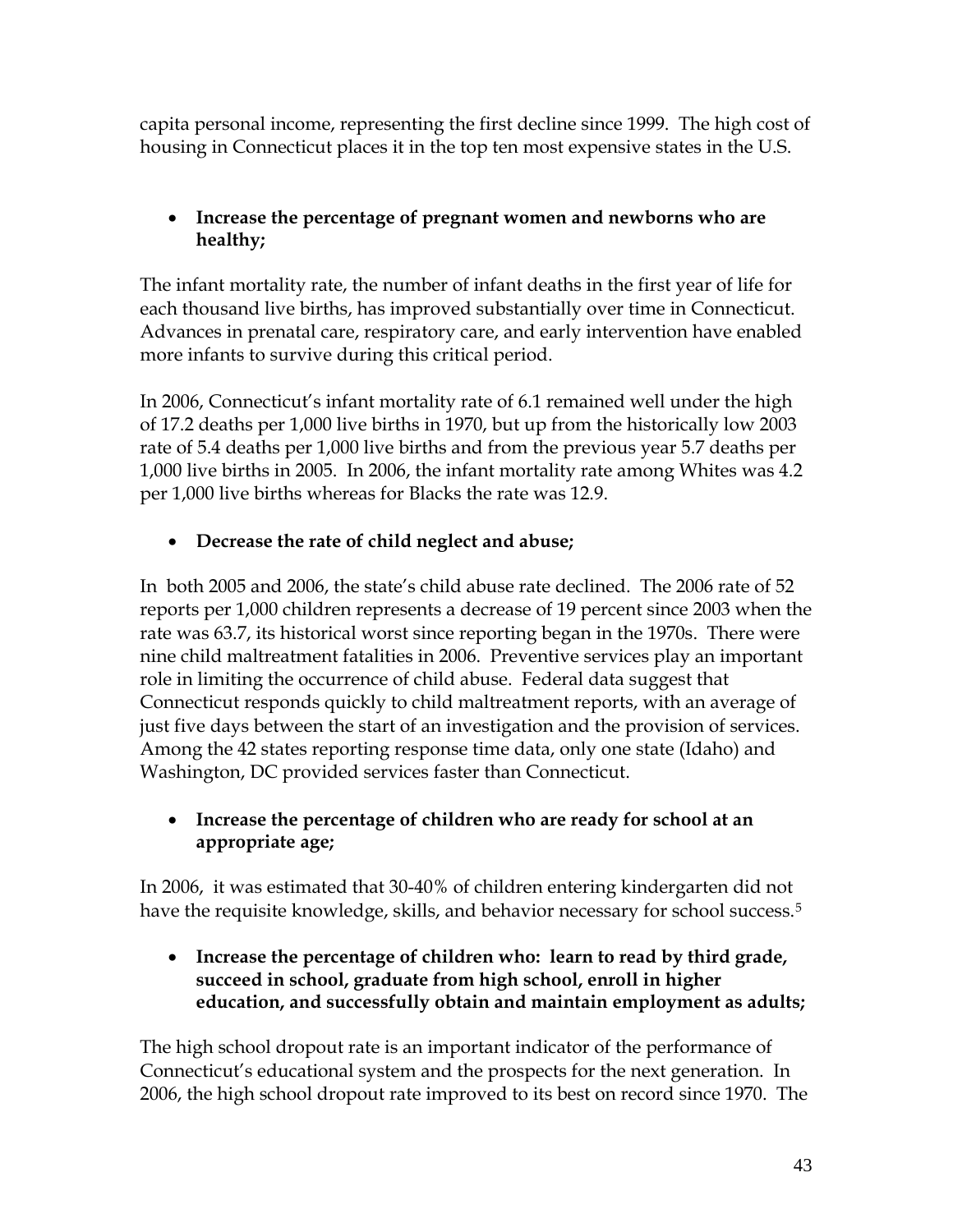cumulative four-year high school dropout rate of 6.6 percent achieved by the graduating class of 2006 represented the twelfth consecutive year of improvement. During the 2005-2006 school year, the annual high school dropout rate among Black and Hispanic students was more than double the rate among White students.

Unemployment rates since 1970 have shown much fluctuation, with declines posted in the 1980's, increases between 1989 and 1992, followed again by decline throughout the 1990's. In 2006, the unemployment rate in Connecticut was 4.4 percent compared to 4.9 percent in 2005. Unemployment remains disproportionately high among racial and ethnic minorities and youth.

### • **Decrease the percentage of children who are unsupervised after school;**

No recent data available.

### • **Reduce unhealthy behaviors among youth (e.g. teen pregnancy, smoking, auto accidents);**

The teenage birth rate fell during the 1970's, remained stagnant during the early 1980's, only to rise again in the late 1980's and early 1990's. Since 1994, however, trends have been steadily on the decline. In 2006, the birth rate among females aged 15 to 19 remained steady, holding at 23.5 births per 1,000 females. The 2005 rate was 23.3 births per 1,000 females. These are the lowest rates during the 37 year coverage of this report. In 2006, the number of births to females under the age of 15 was 32, well below the peak of 121 in 1992.

### • **Decrease the incidence of child and youth suicide;**

The suicide rate among young people, ages 15-24, has shown much variation since 1970. The 2006 youth suicide rate in Connecticut was 7.0 deaths per 100,000 youth and is higher than the historically lowest rate of 5.1 seen in 1972. The majority of youth suicide victims are White and male.

### • **Decrease the incidence of juvenile crime;**

In 2006, the juvenile court received 20,205 referrals. Of the referrals, 14, 280 were delinquency referrals; of which 17% contained a felony charge. Status offenses accounted for 5,925 referrals. In 2007, juvenile court received 18,382 referrals of which 13,202 were delinquency. Status offenses accounted for the remaining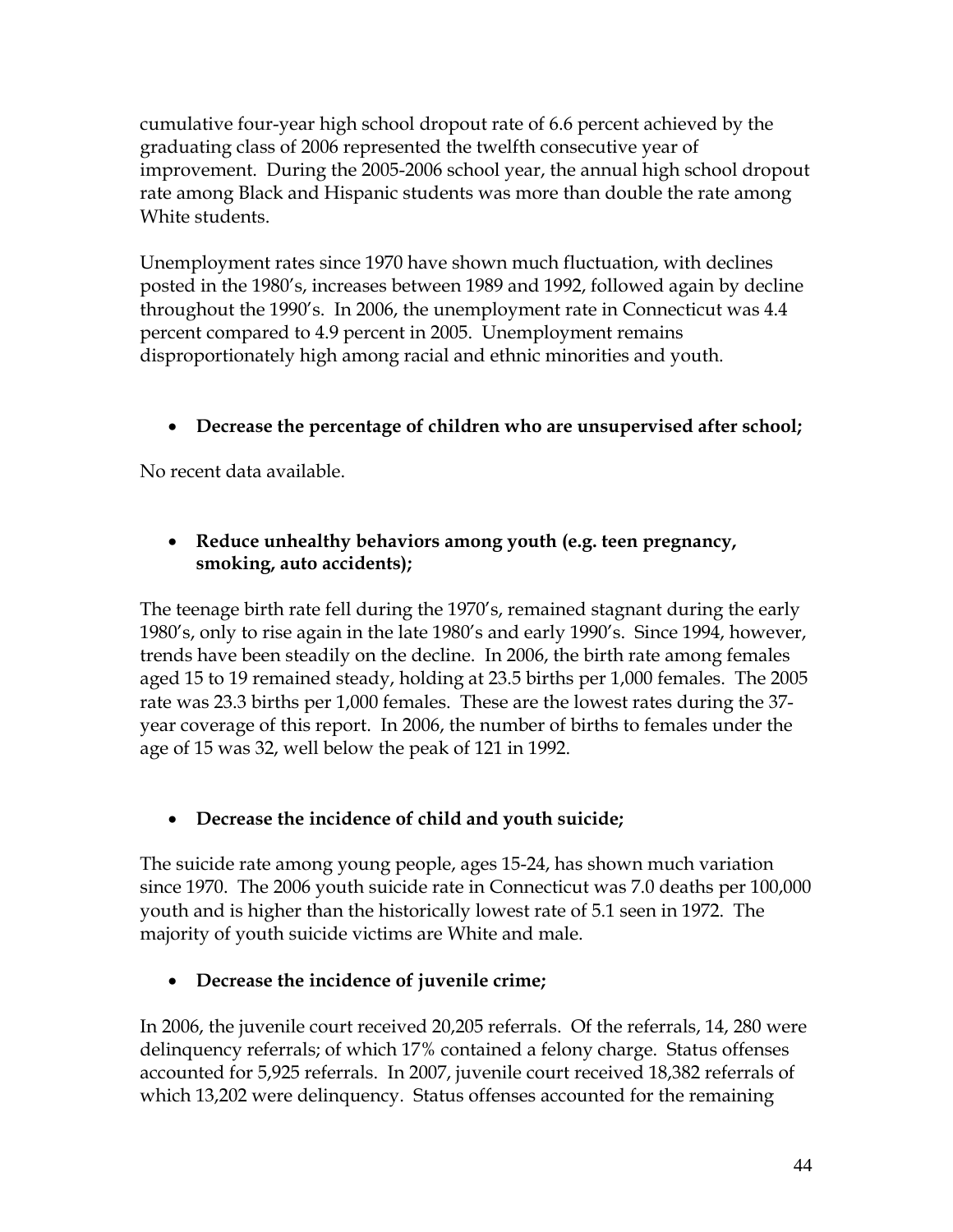5,180 referrals. As in 2006, 17% of the delinquency referrals contained a felony charge. From 2006 to 2007, there was an 8% decrease in juvenile delinquency referrals received and a 13% decrease in status offenses.

### • **Increase the positive involvement of fathers with their children; and**

No recent data available.

### • **Encourage ongoing future leadership on child poverty and prevention issues.**

The Child Poverty and Prevention Council continues to meet and will have informative and useful new data, based on economic modeling, available for public policy decision-makers in early 2009 regarding the most effective approaches to reduce poverty in Connecticut by fifty percent.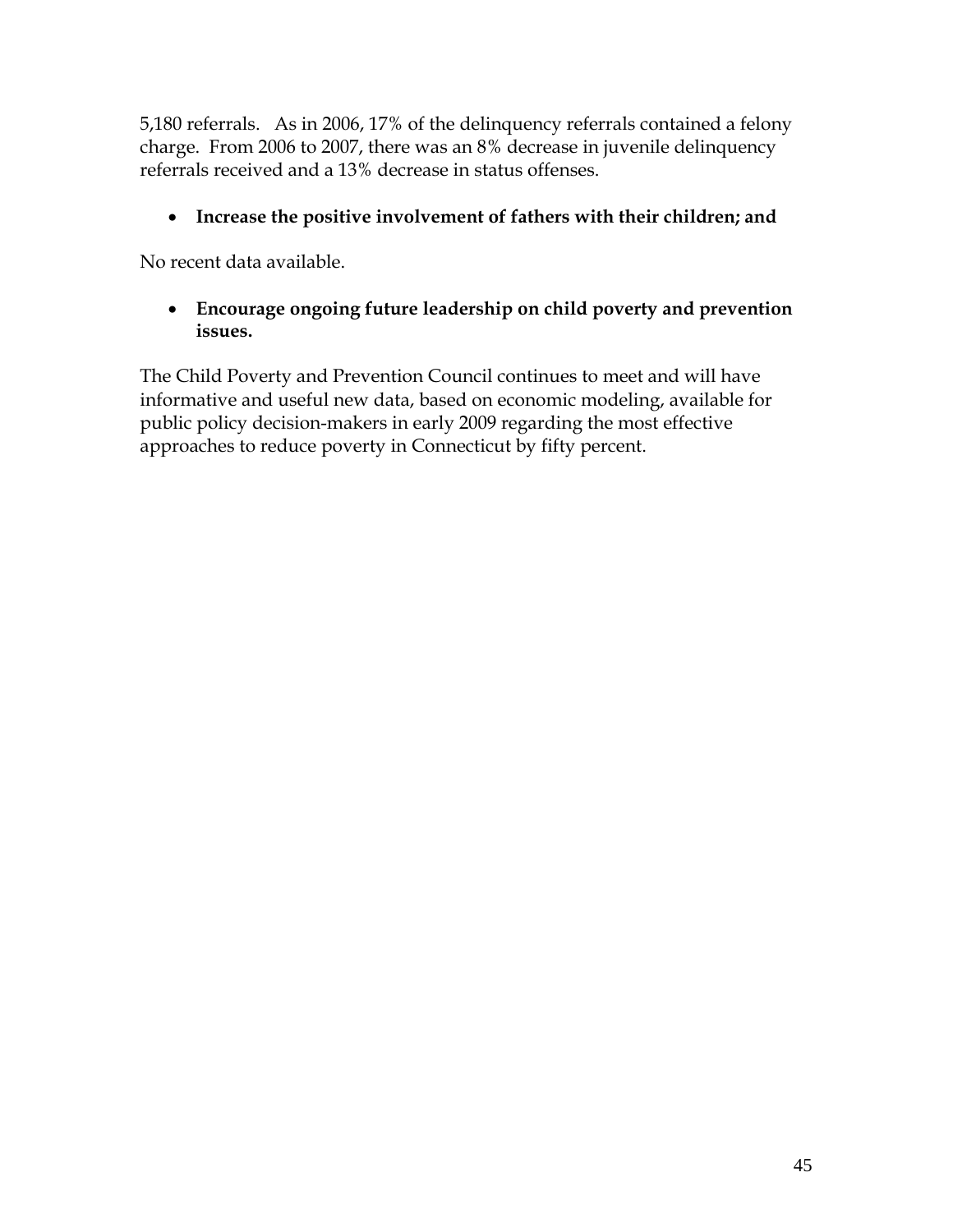## Appendix A

### *Public Act No. 07-47*

#### *AN ACT CONCERNING REPORTING REQUIREMENTS RELATED TO THE CHILD POVERTY AND PREVENTION COUNCIL.*

Be it enacted by the Senate and House of Representatives in General Assembly convened:

Section 1. Subsections (f) and (g) of section 4-67x of the general statutes are repealed and the following is substituted in lieu thereof (*Effective October 1, 2007*):

(f) (1) On or before **[**January 1, 2006, and annually thereafter, until January 1, 2015**]** January first of each year from 2006 to 2015, inclusive, the council shall report, in accordance with section 11-4a, to the joint standing committees of the General Assembly having cognizance of matters relating to appropriations and human services and to the select committee of the General Assembly having cognizance of matters relating to children on the implementation of the plan, progress made toward meeting the child poverty reduction goal specified in subsection (a) of this section and the extent to which state actions are in conformity with the plan. The council shall meet at least two times annually for the purposes set forth in this section.

(2) On or before **[**January 1, 2007**]** January first of each year from 2007 to 2015, inclusive, the council shall, within available appropriations, report, in accordance with section 11-4a, to the Governor and the joint standing committees of the General Assembly having cognizance of matters relating to appropriations, education, human services and public health and to the select committee of the General Assembly having cognizance of matters relating to children, on the state's progress in prioritizing expenditures in budgeted state agencies with membership on the council in order to fund prevention services. The report shall include (A) a summary of measurable gains made toward the child poverty and prevention goals established in this section; (B) a copy of each such agency's report on prevention services submitted to the council pursuant to subsection (g) of this section; (C) examples of successful interagency collaborations to meet the child poverty and prevention goals established in this section; and (D) recommendations for prevention investment and budget priorities. In developing such recommendations, the council shall consult with experts and providers of services to children and families.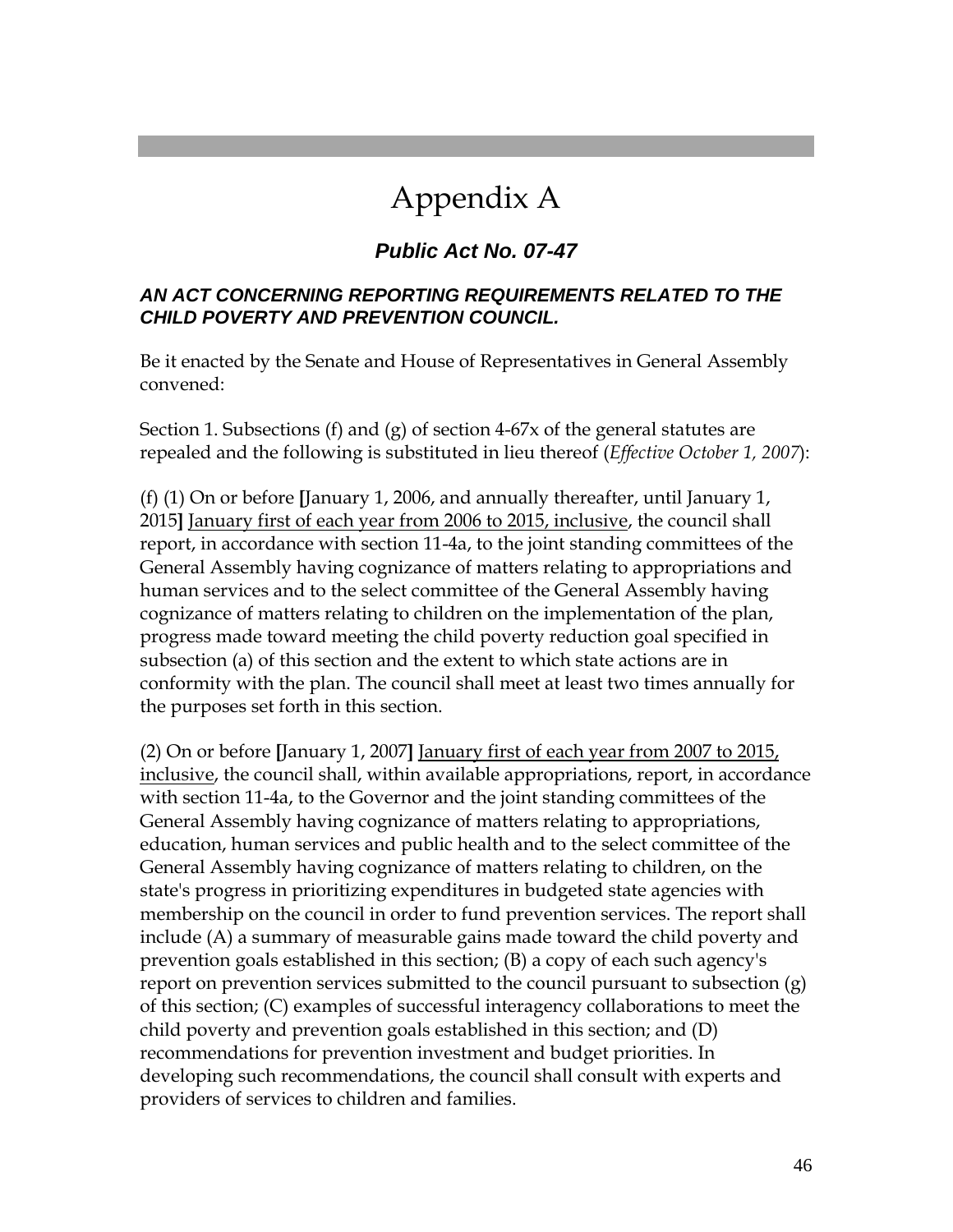(g) (1) On or before **[**November 1, 2006, and on or before November 1, 2007**]** November first of each year from 2006 to 2014, inclusive, each budgeted state agency with membership on the council that provides prevention services to children shall, within available appropriations, report to the council in accordance with this subsection.

(2) Each agency report shall include at least two prevention services **[**for the report due on or before November 1, 2006, and the report due on or before November 1, 2007,**]** not to exceed the actual number of prevention services provided by the agency. For each prevention service reported by the agency, the agency report shall include (A) a statement of the number of children and families served, (B) a description of the preventive purposes of the service, (C) for **[**the report due on or before November 1, 2007**]** reports due after November 1, 2006, a description of performance-based standards and outcomes included in relevant contracts pursuant to subsection (h) of this section, and (D) any performance-based vendor accountability protocols.

(3) Each agency report shall also include (A) long-term agency goals, strategies and outcomes to promote the health and well-being of children and families, (B) overall findings on the effectiveness of prevention within such agency, (C) a statement of whether there are methods used by such agency to reduce disparities in child performance and outcomes by race, income level and gender, and a description of such methods, if any, and (D) other information the agency head deems relevant to demonstrate the preventive value of services provided by the agency. Long-term agency goals, strategies and outcomes reported under this subdivision may include, but need not be limited to, the following:

(i) With respect to health goals, increasing (I) the number of healthy pregnant women and newborns, (II) the number of youths who adopt healthy behaviors, and (III) access to health care for children and families;

(ii) With respect to education goals, increasing the number of children who (I) are ready for school at an appropriate age, (II) learn to read by third grade, (III) succeed in school, (IV) graduate from high school, and (V) successfully obtain and maintain employment as adults;

(iii) With respect to safety goals, decreasing (I) the rate of child neglect and abuse, (II) the number of children who are unsupervised after school, (III) the incidence of child and youth suicide, and (IV) the incidence of juvenile crime; and

(iv) With respect to housing goals, increasing access to stable and adequate housing.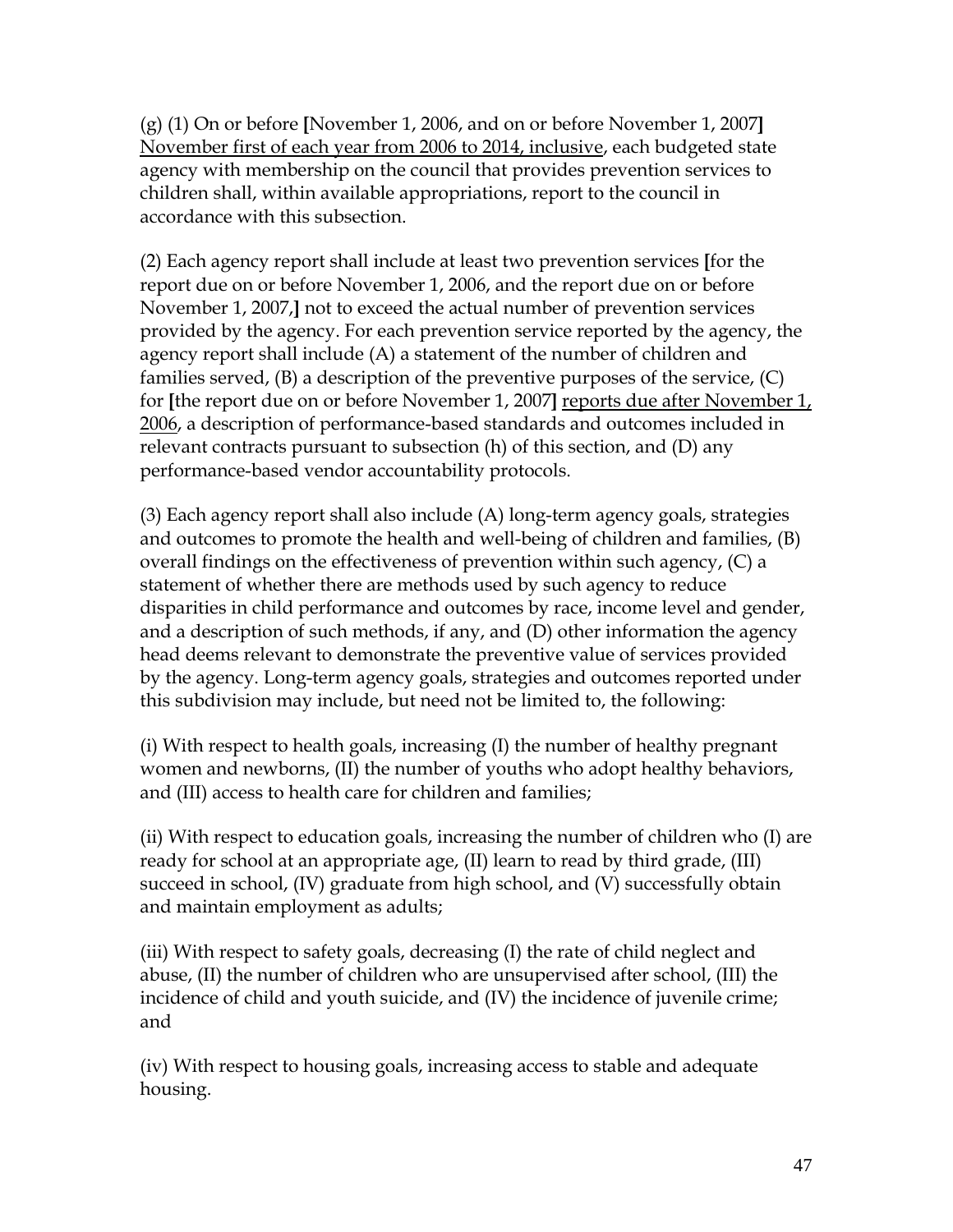Sec. 2. Section 4-67v of the general statutes is repealed and the following is substituted in lieu thereof (*Effective October 1, 2007*):

For **[**the**]** each biennial budget for the fiscal years **[**commencing July 1, 2007, and July 1, 2008**]** ending June 30, 2008, to June 30, 2021, inclusive, the Governor's budget document shall, within available appropriations, include a prevention report that corresponds with the prevention goals established in section 4-67x, as amended by this act. The prevention report shall:

(1) Present in detail for each fiscal year of the biennium the Governor's recommendation for appropriations for prevention services classified by those budgeted agencies that provide prevention services to children, youths and families;

(2) Indicate the state's progress toward meeting the goal that, by the year 2020, at least ten per cent of total recommended appropriations for each such budgeted agency be allocated for prevention services; and

(3) Include, for each applicable budgeted agency and any division, bureau or other unit of the agency, (A) a list of agency programs that provide prevention services, (B) the actual prevention services expenditures for the fiscal year preceding the biennium, by program, (C) the estimated prevention services expenditures for the first fiscal year of the biennium, (D) an identification of research-based prevention services programs, and (E) a summary of all prevention services by each applicable budgeted agency identifying the total for prevention services included in the budget.

Approved May 22, 2007

### **Connecticut General Statutes Section 4-67x**

**Sec. 4-67x. Child Poverty and Prevention Council established. Duties. Ten-year plan. Prevention goals, recommendations and outcome measures. Protocol for state contracts. Agency reports. Council report to General Assembly. Termination of council.** (a)(1) There shall be a Child Poverty and Prevention Council consisting of the following members or their designees: The Secretary of the Office of Policy and Management, the president pro tempore of the Senate, the speaker of the House of Representatives, the minority leader of the Senate and the minority leader of the House of Representatives, the Commissioners of Children and Families, Social Services, Correction, Mental Retardation, Mental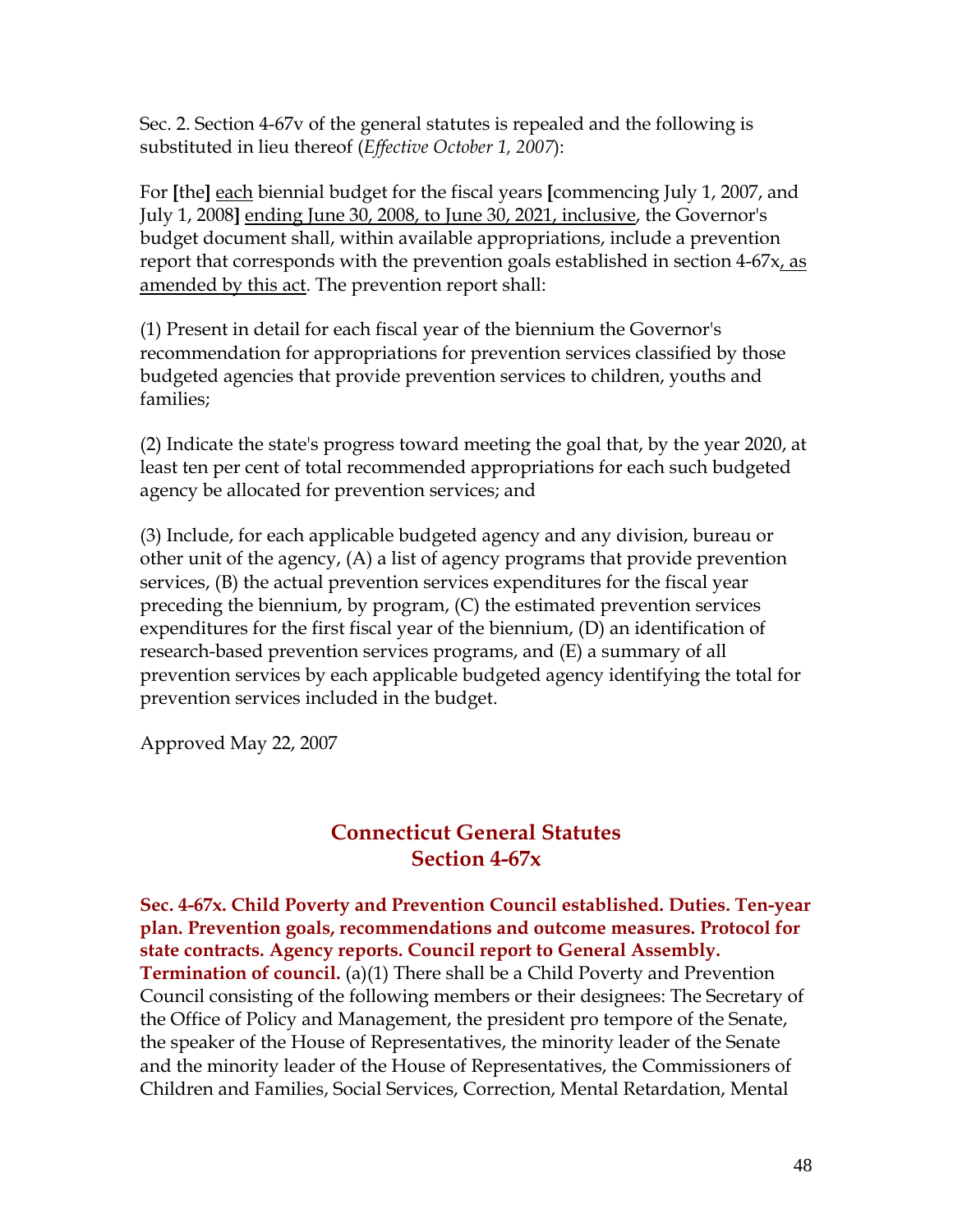Health and Addiction Services, Transportation, Public Health, Education, Economic and Community Development and Health Care Access, the Labor Commissioner, the Chief Court Administrator, the Chairman of the Board of Governors for Higher Education, the Child Advocate, the chairperson of the Children's Trust Fund and the executive directors of the Commission on Children and the Commission on Human Rights and Opportunities. The Secretary of the Office of Policy and Management, or the secretary's designee, shall be the chairperson of the council. The council shall (1) develop and promote the implementation of a ten-year plan, to begin June 8, 2004, to reduce the number of children living in poverty in the state by fifty per cent, and (2) within available appropriations, establish prevention goals and recommendations and measure prevention service outcomes in accordance with this section in order to promote the health and well-being of children and families.

 (b) The ten-year plan shall contain: (1) An identification and analysis of the occurrence of child poverty in the state, (2) an analysis of the long-term effects of child poverty on children, their families and their communities, (3) an analysis of costs of child poverty to municipalities and the state, (4) an inventory of statewide public and private programs that address child poverty, (5) the percentage of the target population served by such programs and the current state funding levels, if any, for such programs, (6) an identification and analysis of any deficiencies or inefficiencies of such programs, and (7) procedures and priorities for implementing strategies to achieve a fifty per cent reduction in child poverty in the state by June 30, 2014. Such procedures and priorities shall include, but not be limited to, (A) vocational training and placement to promote career progression for parents of children living in poverty, (B) educational opportunities, including higher education opportunities, and advancement for such parents and children, including, but not limited to, preliteracy, literacy and family literacy programs, (C) housing for such parents and children, (D) day care and after-school programs and mentoring programs for such children and for single parents, (E) health care access for such parents and children, including access to mental health services and family planning, (F) treatment programs and services, including substance abuse programs and services, for such parents and children, and (G) accessible childhood nutrition programs.

 (c) In developing the ten-year plan, the council shall consult with experts and providers of services to children living in poverty and parents of such children. The council shall hold at least one public hearing on the plan. After the public hearing, the council may make any modifications that the members deem necessary based on testimony given at the public hearing.

 (d) Funds from private and public sources may be accepted and utilized by the council to develop and implement the plan and the provisions of this section.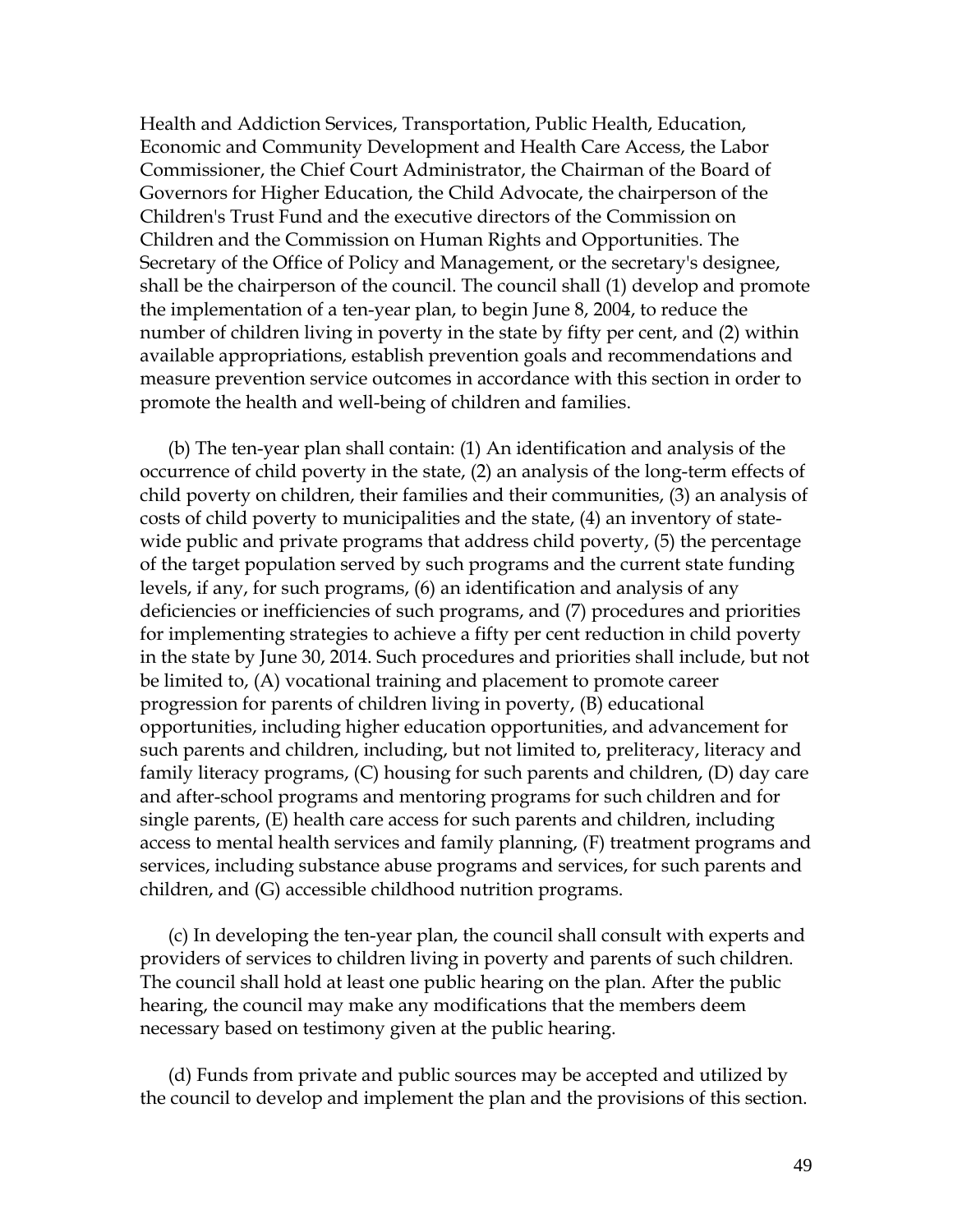(e) Not later than January 1, 2005, the council shall submit the plan, in accordance with section 11-4a, to the joint standing committees of the General Assembly having cognizance of matters relating to appropriations and human services and to the select committee of the General Assembly having cognizance of matters relating to children, along with any recommendations for legislation and funding necessary to implement the plan.

 (f) (1) On or before January 1, 2006, and annually thereafter, until January 1, 2015, the council shall report, in accordance with section 11-4a, to the joint standing committees of the General Assembly having cognizance of matters relating to appropriations and human services and to the select committee of the General Assembly having cognizance of matters relating to children on the implementation of the plan, progress made toward meeting the child poverty reduction goal specified in subsection (a) of this section and the extent to which state actions are in conformity with the plan. The council shall meet at least two times annually for the purposes set forth in this section.

 (2) On or before January 1, 2007, the council shall, within available appropriations, report, in accordance with section 11-4a, to the Governor and the joint standing committees of the General Assembly having cognizance of matters relating to appropriations, education, human services and public health and to the select committee of the General Assembly having cognizance of matters relating to children, on the state's progress in prioritizing expenditures in budgeted state agencies with membership on the council in order to fund prevention services. The report shall include (A) a summary of measurable gains made toward the child poverty and prevention goals established in this section; (B) a copy of each such agency's report on prevention services submitted to the council pursuant to subsection (g) of this section; (C) examples of successful interagency collaborations to meet the child poverty and prevention goals established in this section; and (D) recommendations for prevention investment and budget priorities. In developing such recommendations, the council shall consult with experts and providers of services to children and families.

 (g) (1) On or before November 1, 2006, and on or before November 1, 2007, each budgeted state agency with membership on the council that provides prevention services to children shall, within available appropriations, report to the council in accordance with this subsection.

 (2) Each agency report shall include at least two prevention services for the report due on or before November 1, 2006, and the report due on or before November 1, 2007, not to exceed the actual number of prevention services provided by the agency. For each prevention service reported by the agency, the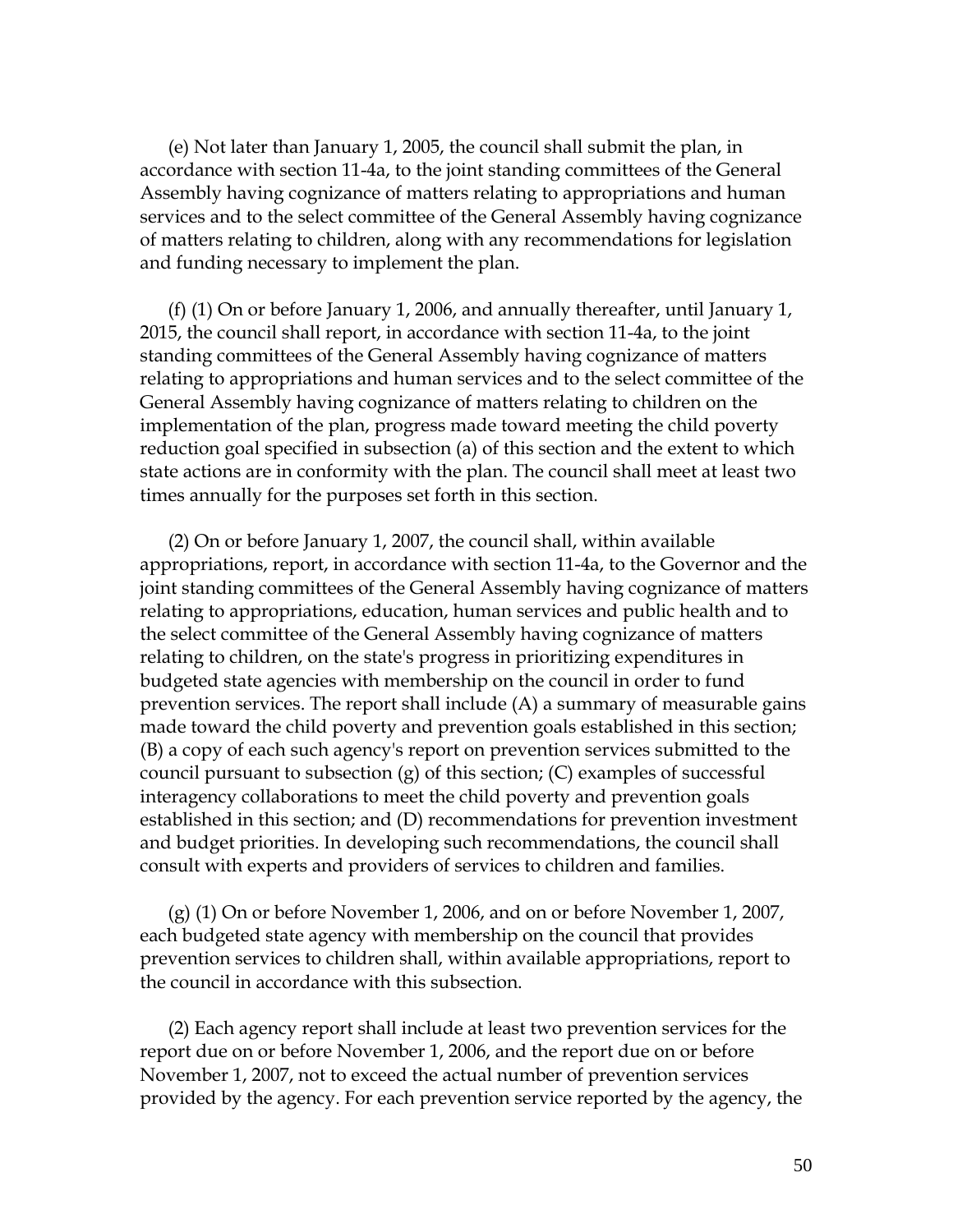agency report shall include (A) a statement of the number of children and families served, (B) a description of the preventive purposes of the service, (C) for the report due on or before November 1, 2007, a description of performancebased standards and outcomes included in relevant contracts pursuant to subsection (h) of this section, and (D) any performance-based vendor accountability protocols.

 (3) Each agency report shall also include (A) long-term agency goals, strategies and outcomes to promote the health and well-being of children and families, (B) overall findings on the effectiveness of prevention within such agency, (C) a statement of whether there are methods used by such agency to reduce disparities in child performance and outcomes by race, income level and gender, and a description of such methods, if any, and (D) other information the agency head deems relevant to demonstrate the preventive value of services provided by the agency. Long-term agency goals, strategies and outcomes reported under this subdivision may include, but need not be limited to, the following:

 (i) With respect to health goals, increasing (I) the number of healthy pregnant women and newborns, (II) the number of youths who adopt healthy behaviors, and (III) access to health care for children and families;

 (ii) With respect to education goals, increasing the number of children who (I) are ready for school at an appropriate age, (II) learn to read by third grade, (III) succeed in school, (IV) graduate from high school, and (V) successfully obtain and maintain employment as adults;

 (iii) With respect to safety goals, decreasing (I) the rate of child neglect and abuse, (II) the number of children who are unsupervised after school, (III) the incidence of child and youth suicide, and (IV) the incidence of juvenile crime; and

 (iv) With respect to housing goals, increasing access to stable and adequate housing.

 (h) Not later than July 1, 2006, the Office of Policy and Management shall, within available appropriations, develop a protocol requiring state contracts for programs aimed at reducing poverty for children and families to include performance-based standards and outcome measures related to the child poverty reduction goal specified in subsection (a) of this section. Not later than July 1, 2007, the Office of Policy and Management shall, within available appropriations, require such state contracts to include such performance-based standards and outcome measures. The Secretary of the Office of Policy and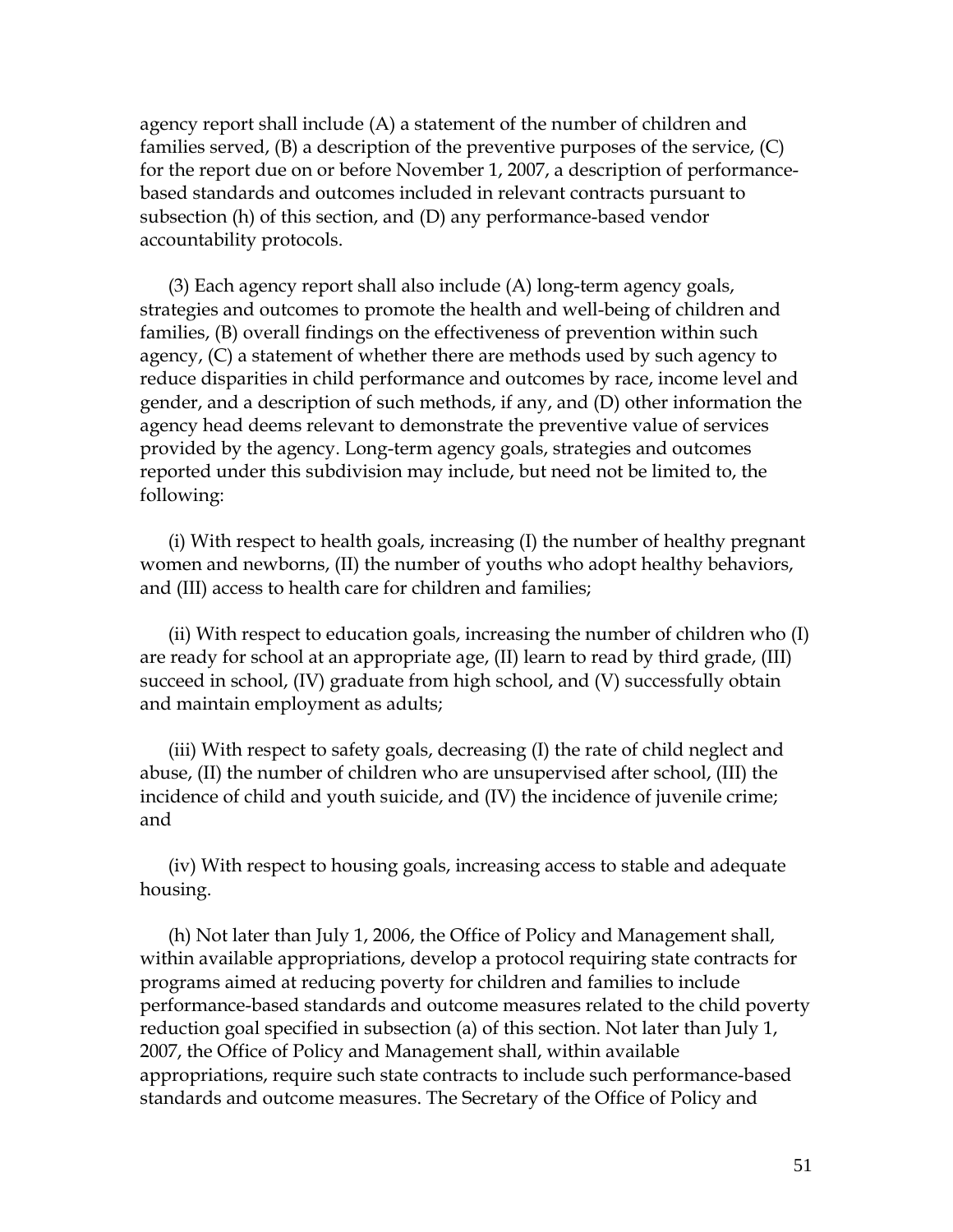Management may consult with the Commission on Children to identify academic, private and other available funding sources and may accept and utilize funds from private and public sources to implement the provisions of this section.

 (i) For purposes of this section, the Secretary of the Office of Policy and Management, or the secretary's designee, shall be responsible for coordinating all necessary activities, including, but not limited to, scheduling and presiding over meetings and public hearings.

(j) The council shall terminate on June 30, 2015.

(P.A. 04-238, S. 1; P.A. 05-244, S. 1; P.A. 06-179, S. 3; 06-196, S. 27.)

 History: P.A. 04-238 effective June 8, 2004; P.A. 05-244 made technical changes, added executive director of Commission on Human Rights and Opportunities as council member in Subsec. (a), specified mandatory minimum number of meeting times and reporting requirements in Subsec. (f) and required development and implementation of state contract protocol in new Subsec. (g), redesignating existing Subsecs. (g) and (h) as Subsecs. (h) and (i), respectively, effective July 11, 2005; P.A. 06-179 amended Subsec. (a) to insert Subdiv. designators and substitute "Child Poverty and Prevention Council" for "Child Poverty Council", to add the Chief Court Administrator, to delete the chairperson of the State Prevention Council, to add "promote the implementation of" re ten-year plan, and to add Subdiv. (2) re establishing prevention goals and recommendations and measuring outcomes, amended Subsecs. (b) and (c) to add "ten-year" re plan, amended Subsec. (f) to insert Subdiv. (1) designator and provide that meetings held at least twice annually shall be for the purposes set forth in the section, inserted new Subsecs.  $(f)(2)$  and  $(g)$  re council and agency reports, and redesignated existing Subsecs. (g) to (i) as Subsecs. (h) to (j) (Revisor's note: In Subsec.  $(f)(2)$  the word "this" in the phrase "this subsection  $(g)$ ) of this section" was deleted editorially by the Revisor's for accuracy); P.A. 06-196 made a technical change in Subsec. (g), effective June 7, 2006.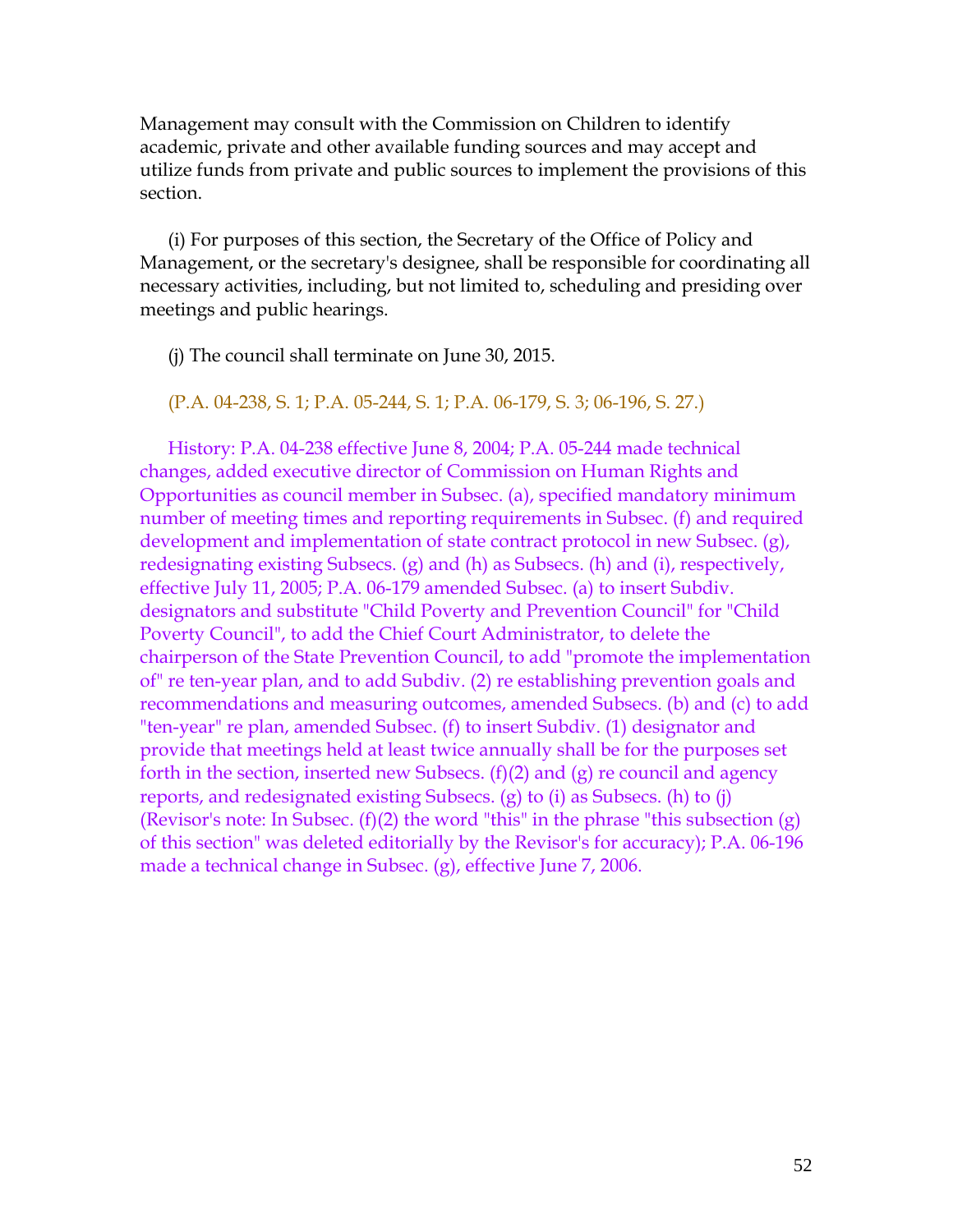## **Appendix B**

### **COUNCIL MEMBERS**

Robert L. Genuario, Chair **Secretary** Office of Policy and Management

Mark McQuillan **Commissioner** Department of Education

Patricia Downs Executive Director Department of Economic and Community Development

Susan Hamilton Commissioner Department of Children and Families

Karen Foley-Schain Executive Director Children's Trust Fund

Norma Gyle Deputy Commissioner Department of Public Health

MaryAnn Handley State Senator Connecticut General Assembly

Dennis King Manager of Community Advocacy Department of Transportation

Thomas Kirk Commissioner Department of Mental Health and Addiction Services

Mary Marcial Director of Programs Department of Correction

John McCarthy Legislative Liaison Department of Labor

Michael Meotti Commissioner Department of Higher Education

Mary Mushinsky State Representative Connecticut General Assembly

Anne Ruwet State Representative Connecticut General Assembly

Peter O'Meara **Commissioner** Department of Developmental **Services** 

Robert Brothers Acting Director Commission on Human Right and **Opportunities** 

Christine Keller Judge Superior Court

Catherine Sarault State Republican Office Connecticut General Assembly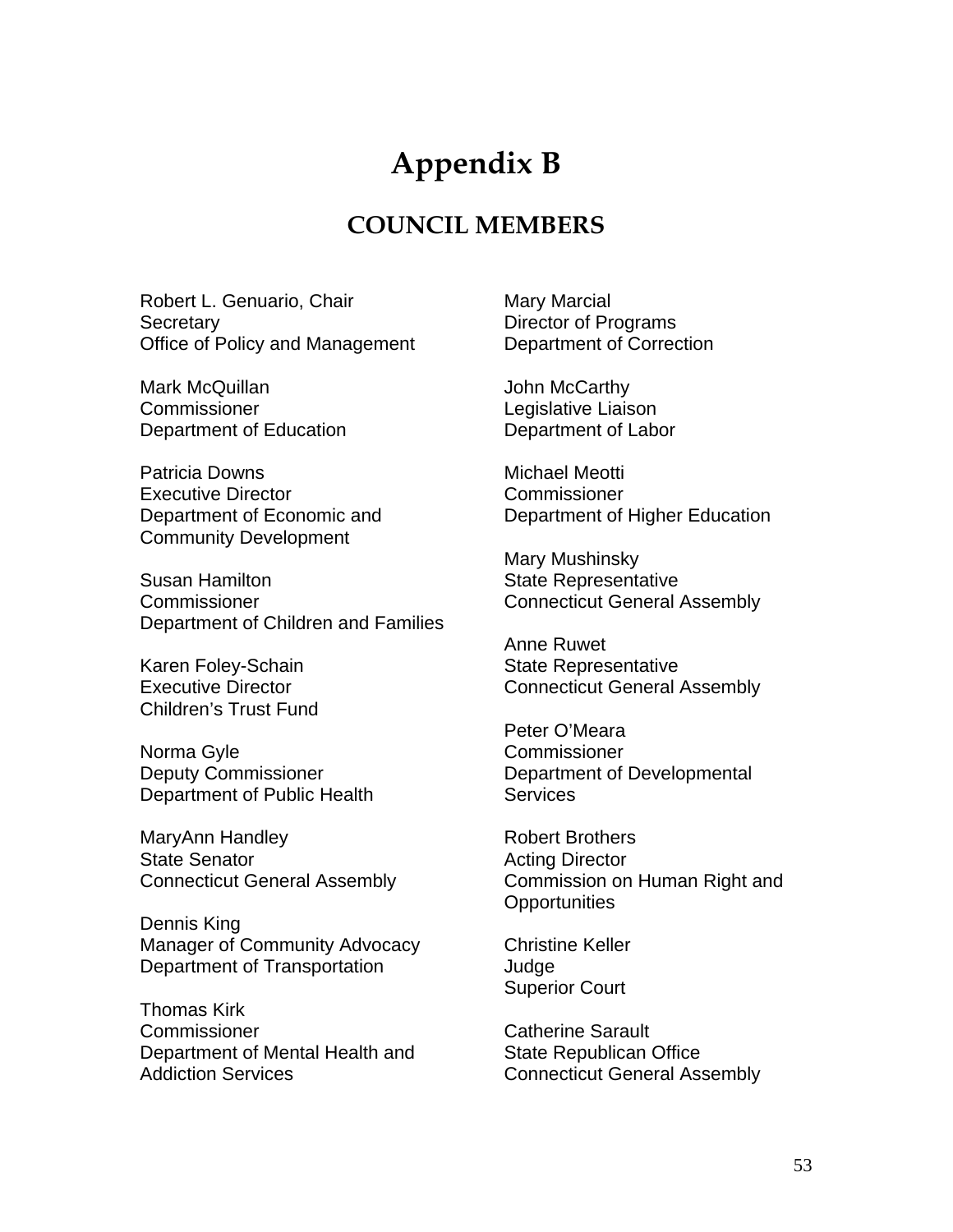Cristine Vogel **Commissioner** Office of Health Care Access

Faith VosWinkel Assistant Child Advocate Office of Child Advocacy

Michael Starkowski **Commissioner** Department of Social Services

Elaine Zimmerman Executive Director Commission on Children

#### **Child Poverty and Prevention Council Staff**

Anne Foley Senior Policy Advisor Office of Policy and Management

Pamela Trotman Planning Specialist Office of Policy and Management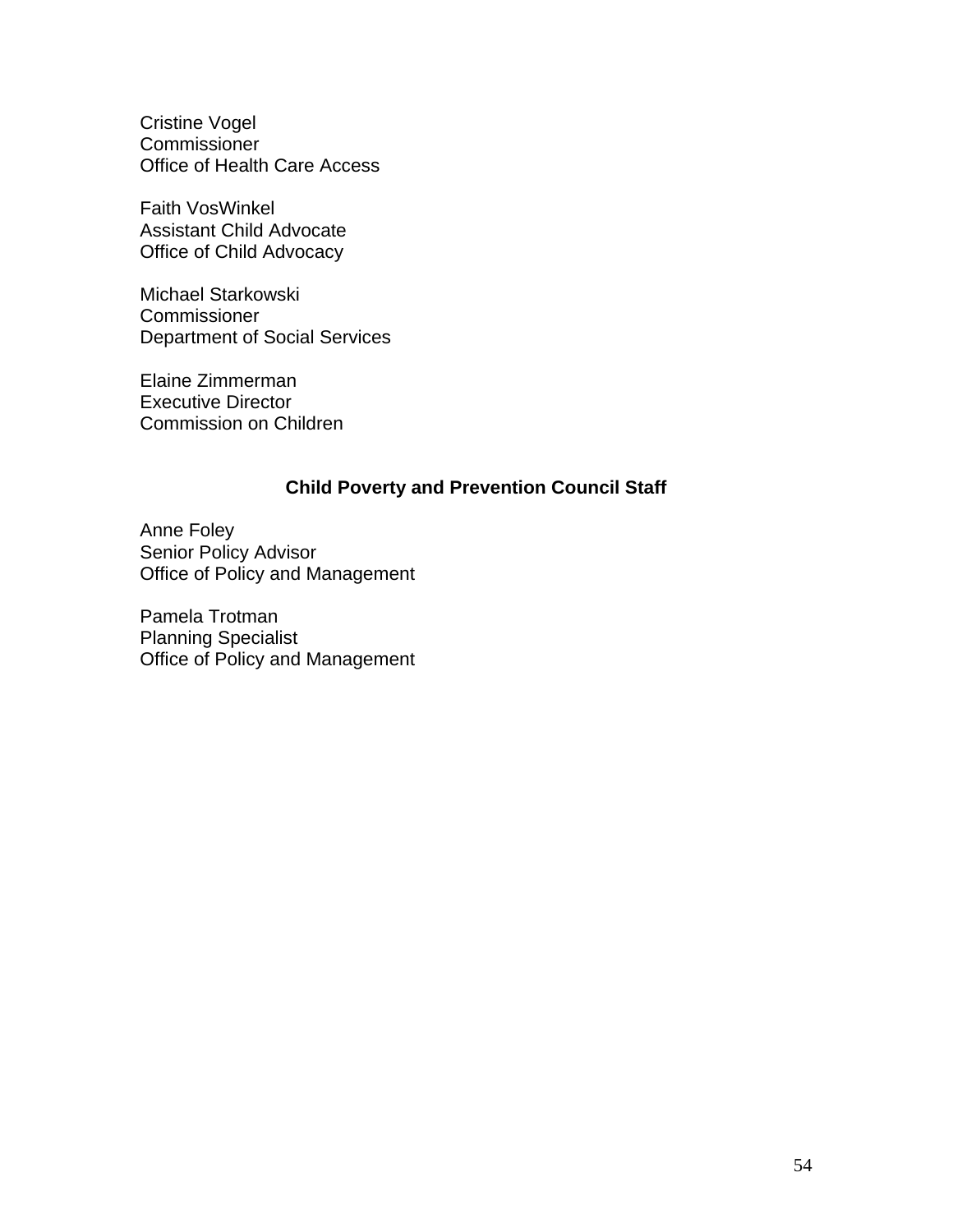## **Appendix C**



#### **Quality of Life Result**